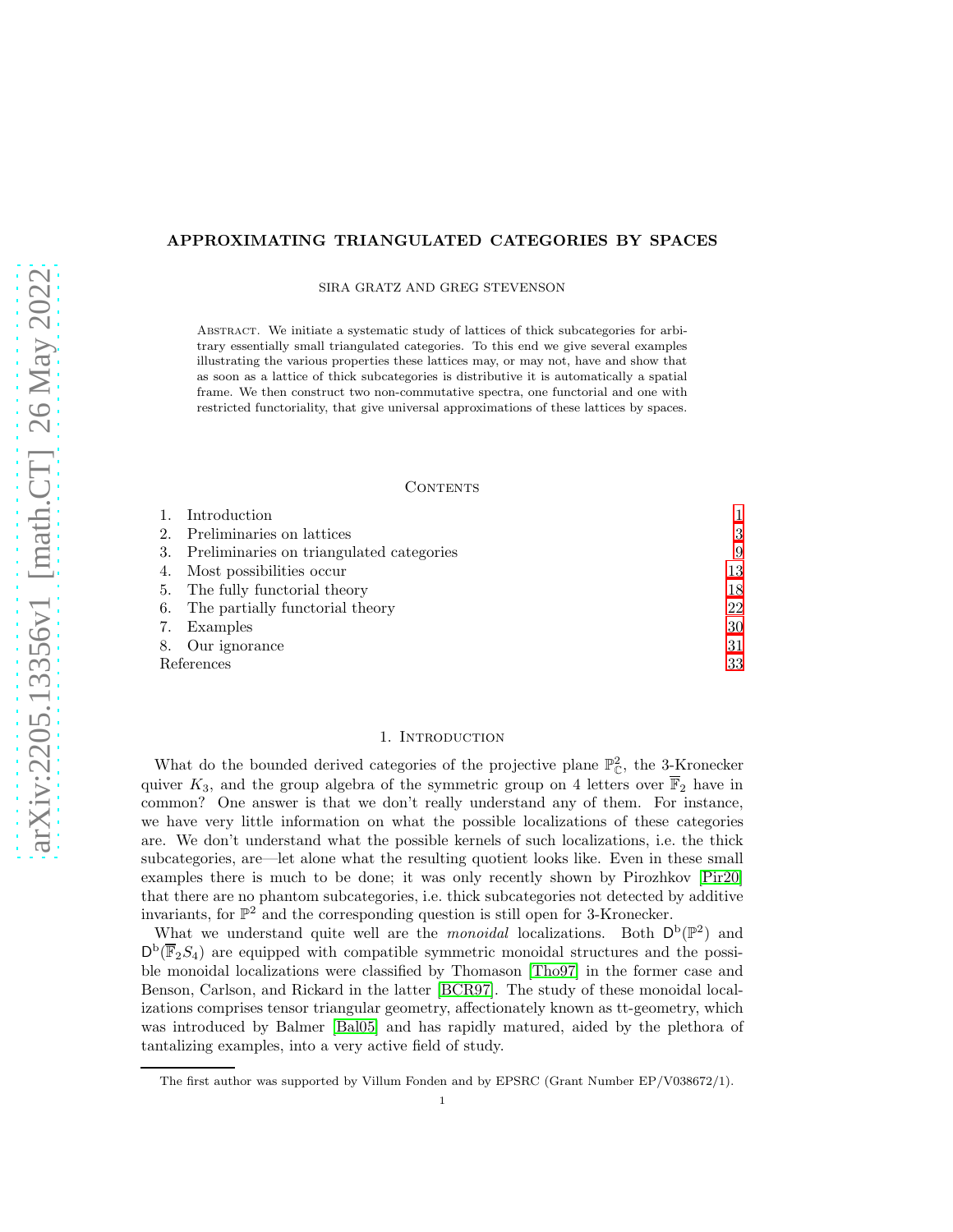The idea is to functorially assign to every tensor triangulated category (tt-category) a space parameterizing thick ideals, i.e. thick subcategories closed under tensoring and which are radical. This creates opportunities to work geometrically and topologically to study the behaviour of tt-categories and to probe their objects in terms of an associated support theory.

The secret sauce is *distributivity* of the lattice of radical thick tensor ideals. Distributivity is the bare minimum for a lattice to be isomorphic to the lattice of open subsets of some space. One can interpret intersections of ideals in terms of the monoidal structure and so, as for radical ideals in a commutative ring, intersections of ideals distribute over sums of ideals. The insight is that the lattices in tt-geometry are always lattices of opens and so one can pass, without loss of information, from the lattice to the associated space—the spectrum.

The aim of this paper is to initiate a systematic and general study of lattices of thick subcategories of triangulated categories. To this end we make a contribution to the taxonomy of properties that such a lattice may, or may not, possess including distributivity and various weakenings thereof. This occupies Section [4.](#page-12-0) Our first main observation is that for lattices of thick subcategories the bare minumum requirement, i.e. distributivity, suffices to be the lattice of opens of a topological space.

Theorem (Corollary [4.8\)](#page-14-0). *Let* K *be an essentially small triangulated category with lattice of thick subcategories* Thick(K)*. If* Thick(K) *is distributive then there is a sober topological space* X*, given by prime thick subcategories of* K*, such that* Thick(K) *is isomorphic to the lattice of open subsets of* X*.*

However, distributivity does not hold in many examples. None of the projective plane, 3-Kronecker, or  $\overline{\mathbb{F}}_2S_4$  have bounded derived categories with a distributive lattice of thick subcategories. Indeed, when there is some discrete combinatorial data involved in understanding objects, for example the twisting sheaves and their mutations on  $\mathbb{P}^2$  or the preprojectives and preinjectives for 3-Kronecker, this seems to rule out distributivity. So, how are we to approach thick subcategories in these settings?

As a first step in this direction we construct, in a universal way, two spaces one can associate to *any* essentially small triangulated category K in order to get a measure of its lattice of thick subcategories. In the absence of distributivity these spaces cannot faithfully reflect the structure of  $Thick(K)$ . The first one, which is functorial with respect to all exact functors, adds information and the second loses information unless the lattice is distributive.

Let us denote by tcat the category of essentially small triangulated categories and exact functors, and by Sob the category of sober spaces and continuous maps.

# **Theorem.** *There is a functor*  $fS$  pcnt: tcat<sup>op</sup>  $\longrightarrow$  Sob, and an associated notion of sup*port, such that for each*  $K \in \text{tcat }$  *the pair* (fSpcnt K, supp) *is the terminal support theory.*

One can think of fSpcnt K as a coarse moduli space for thick subcategories of K, where the topology reflects the various inclusion relations. The second space is, in some sense, a refinement of fSpcnt which is still free (in the technical sense), but subject to more constraints.

Theorem. *For any essentially small triangulated category* K *there exists a sober space* SpcntK *such that if* Thick(K) *is distributive then* O SpcntK*, the lattice of open subsets of* Spcnt K *is isomorphic to* ThickK*. This space comes with a canonical comparison map*  $S$ pcnt K  $\longrightarrow$  fSpcnt K.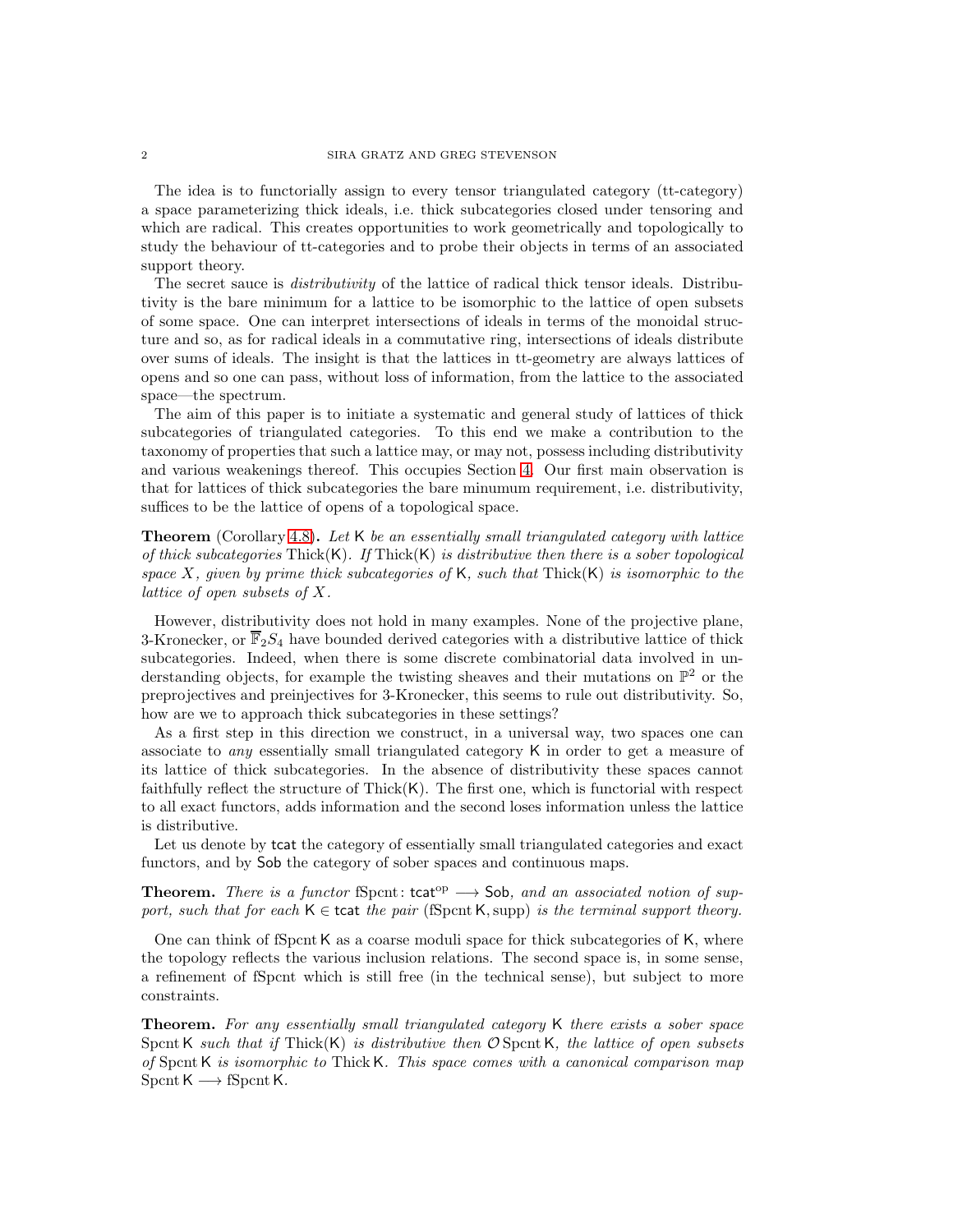These spaces are constructed and studied in Sections [5](#page-17-0) and [6](#page-21-0) respectively.

The space SpcntK, which we dub the 'non-tensor spectrum' of K, admits natural comparison maps to the Balmer spectrum when K is a rigid tt-category and to the noncommutative spectrum of [\[NVY19\]](#page-32-5) when K is a monoidal triangulated category such that every 2-sided thick ⊗-ideal is semiprime. It also recovers the spectrum defined by Matsui [\[Mat19\]](#page-32-6) in examples e.g. singularity categories of complete intersections.

However, caveat emptor: the non-tensor spectrum can be empty in non-trivial examples! In fact, one of the original motivations for this work was to illustrate that, without distributivity hypotheses, one can't develop a reasonable theory of supports on a space which is functorial and compatible with other theories. One seems to require some refined notion combining the continuous and discrete pieces of the classification. A tempting direction for future work is to consider spaces with some form of decoration e.g. those appearing in [\[AS16\]](#page-32-7) and [\[GZ21\]](#page-32-8).

<span id="page-2-0"></span>We conclude the paper with two sections discussing examples and a small selection of open problems respectively.

# 2. Preliminaries on lattices

In this section we recall various facts about lattices, spaces, and the duality between them that we will use throughout. We do not aim to give a complete overview, and recommend [\[Joh02\]](#page-32-9) and [\[Joh82\]](#page-32-10) as useful references.

2.1. The players. We begin by introducing various characters and the relations between them.

**Definition 2.1.** A *lattice* L is a poset which has a least upper bound and greatest lower bound for every finite non-empty set of elements, i.e. has finite non-empty joins and meets which we denote by  $\vee$  and  $\wedge$  respectively. We say L is *complete* if it admits meets of arbitrary sets of elements, and note that this implies that arbitrary joins also exist (equivalently L is complete if it admits arbitrary joins and the existence of meets follows). We denote the top and bottom of a lattice, whenever they exist, by 1 and 0 respectively. Note that a complete lattice has both a top and a bottom.

There are two different categories of complete lattices that we will be concerned with. We denote by C<sub>j</sub>SLat the category of complete lattices (thought of as complete join semilattices) and poset maps which preserve arbitrary joins. We note that the bottom element of a lattice, being the empty join, is preserved by any such map, and that we do not require the top element to be preserved. We denote by CLat the category of complete lattices and poset maps which preserve arbitrary joins and finite meets, and hence both the top and bottom.

For our purposes complete lattices are not sufficient. We ultimately want to work with lattices that arise as the poset of open subsets of a space. This leads us to the notion of spatial frames.

**Definition 2.2.** A *frame* F is a complete lattice in which finite meets distribute over arbitrary joins. We denote by Frm the category of frames with poset maps which preserve finite meets and arbitrary joins.

**Definition 2.3.** Let L be a lattice. An element  $l \in L$  is *compact* (or *finitely presented*) if, for any set of elements  $\{m_i \mid i \in I\} \subseteq L$ , we have

$$
l \leq \bigvee_{i \in I} m_i
$$
 if and only if  $\exists i_1, ..., i_n$  such that  $l \leq \bigvee_{j=1}^n m_{i_j}$ .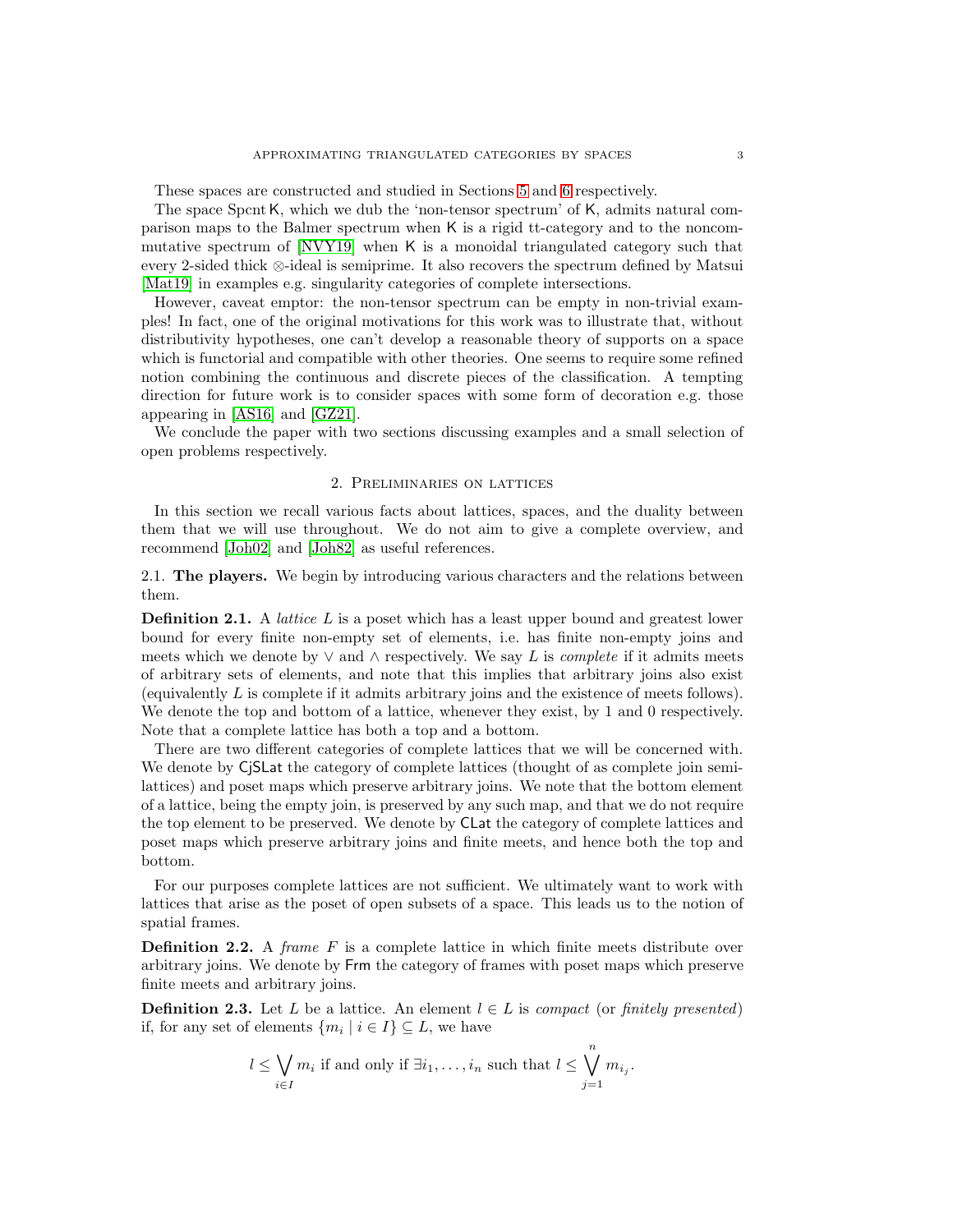Viewing L as a category this just says that l is a finitely presented object, i.e.  $L(l, -)$ commutes with filtered colimits.

<span id="page-3-0"></span>Definition 2.4. A frame F is *coherent* if its finitely presented objects form a bounded sublattice (in particular 1 must be finitely presented) and generate  $F$  under joins.

**Remark 2.5.** From the categorical perspective this is just asking that  $F$  is locally finitely presented and the finitely presented objects of F are closed under finite limits and colimits.

There is an obvious fully faithful inclusion functor  $\mathsf{Frm} \longrightarrow \mathsf{Clat}$  and a (faithful) forgetful functor  $Frm \rightarrow CjSLat$ .

We denote by 2 the unique frame with two elements  $\{0 \leq 1\}$ .

**Definition 2.6.** A *point* of a complete lattice L is a morphism  $L \rightarrow 2$  in CLat. The set of points of L is thus  $\mathsf{Clat}(L, 2)$ .

Since Frm is a full subcategory of CLat this reduces to the usual notion for frames.

We take this opportunity to recall another definition which is intimately connected to the notion of points.

<span id="page-3-1"></span>**Definition 2.7.** An element  $\mathfrak{p} \neq 1$  of a lattice L is called *meet-prime* if whenever  $l \wedge m \leq \mathfrak{p}$ then we have  $l \leq \mathfrak{p}$  or  $m \leq \mathfrak{p}$ .

**Remark 2.8.** There is a bijection between points of L and the set  $P$  of meet-prime elements of L. Explicitly, this is given by sending a meet-prime element  $\mathfrak p$  to the point p defined by

$$
p(a) = \begin{cases} 0 & \text{if } a \leq \mathfrak{p} \\ 1 & \text{if } a \nleq \mathfrak{p}. \end{cases}
$$

The inverse is given by sending a point  $p$  to the element

$$
\mathfrak{p} = \bigvee \{a \mid p(a) = 0\}
$$

which is easily checked to be meet-prime.

**Definition 2.9.** A frame F is *spatial* if it has enough points in the sense that whenever  $a \nleq b$  in F there exists a point  $p: F \longrightarrow 2$  such that  $p(a) = 1$  and  $p(b) = 0$ .

We denote by **SFrm** the full subcategory of Frm consisting of the spatial frames.

We now turn to the topological incarnation of spatial frames and the passage between spaces and frames.

Definition 2.10. A topological space X is *sober* if every irreducible closed subset of X has a unique generic point. We denote by Sob the category of Sober spaces and continuous maps.

We recall that SFrm and Sob are dual, i.e. there are quasi-inverse equivalences

$$
\mathsf{S}\mathsf{Frm}^{\mathrm{op}} \xrightarrow{\phantom{op}\mathsf{pt}}^{\mathsf{pt}} \mathsf{Sob}
$$

where for a frame  $F$ 

$$
\operatorname{pt}(F)=\operatorname{\mathsf{Frm}}(F,{\mathbf 2})
$$

with open subsets, indexed by  $l \in F$ , given by  $U_l = \{p: F \longrightarrow 2 \mid p(l) = 1\}$ , and for a sober space X we define  $\mathcal{O}(X)$  to be the frame of open subsets of X, which is spatial (for any space  $X$ ). This equivalence is known as Stone duality.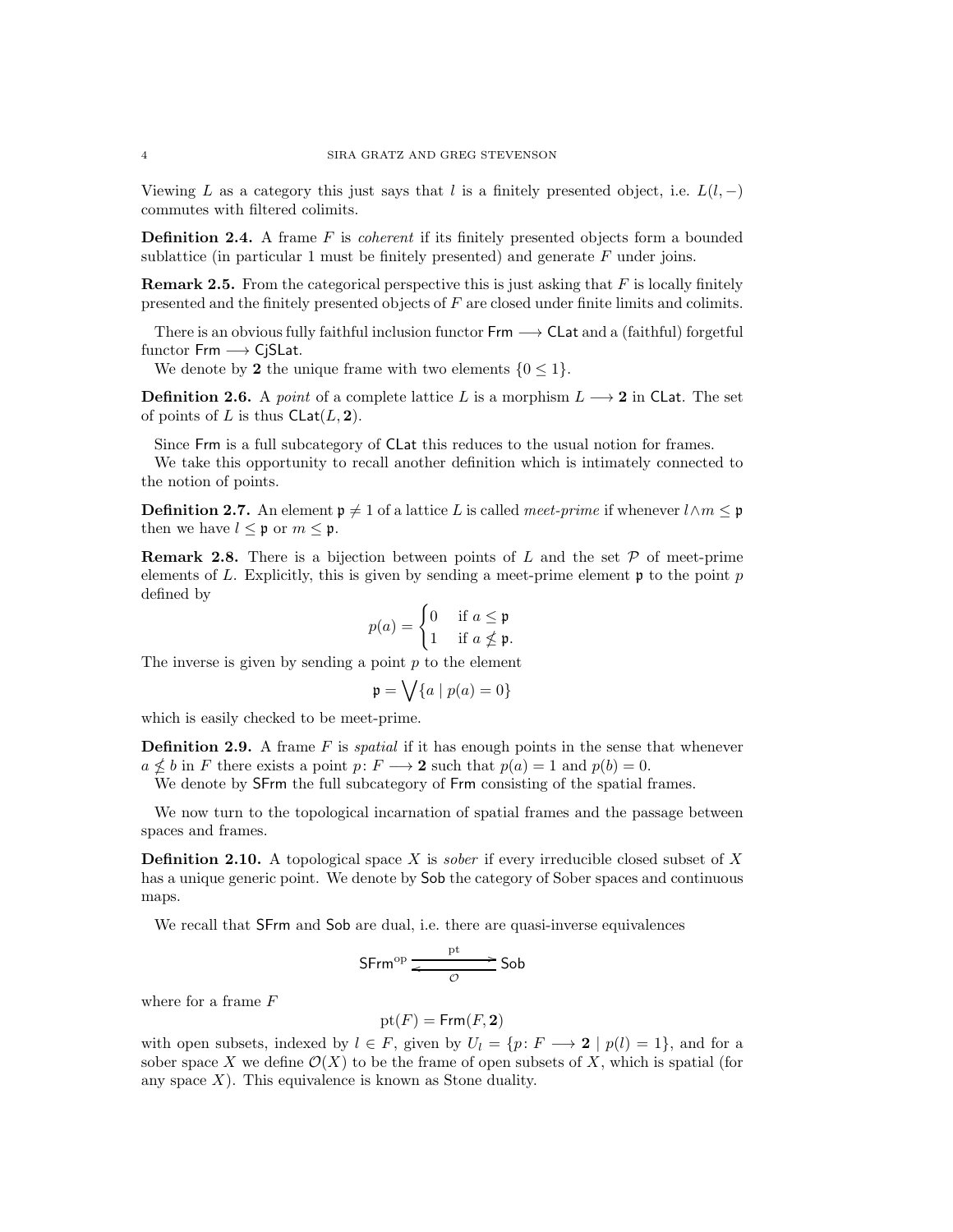**Remark 2.11.** Sometimes  $pt(F)$  is also denoted by  $Spec(F)$  and called the spectrum of F in analogy with algebraic geometry.

The following lemma is an immediate consequence of this duality.

<span id="page-4-1"></span>Lemma 2.12. *The category* SFrm *of spatial frames is cogenerated by* 2*. Moreover, it is complete, locally small, and well-powered and so satisfies the hypotheses of the Special Adjoint Functor Theorem.*

Before moving on we briefly return to coherent frames as introduced in Definition [2.4.](#page-3-0) A coherent frame is automatically spatial, as shown for instance in [\[Joh82,](#page-32-10) Theorem II.3.4]. Thus, under Stone duality, the coherent frames correspond to a distinguished class of sober spaces.

Definition 2.13. The essential image of the coherent frames under Stone duality consists of the *spectral spaces* (sometimes also called coherent spaces for coherence with the frame terminology). These are the quasi-compact sober spaces such that the quasi-compact open subsets are closed under finite intersections and form a basis for the topology.

As shown by Hochster [\[Hoc69\]](#page-32-11) the spectral spaces are precisely the spectra of commutative rings. Their relevance to us is that they appear naturally in the context of tt-geometry. There is a natural notion of duality for spectral spaces which will appear in the comparison of our work to the tt-framework.

<span id="page-4-2"></span>**Definition 2.14.** Let X be a spectral space. The *Hochster dual* of X, denoted by  $X^{\vee}$ , has the same points as  $X$  and the topology generated by taking the closed subsets of  $X$ with quasi-compact open complement as a basis of open subsets for  $X^{\vee}$ .

**Remark 2.15.** Another point of view is given as follows: let  $K(X)$  denote the lattice of quasi-compact open subsets of X, i.e. the compact objects of the coherent frame  $\mathcal{O}(X)$ . The dual  $X^{\vee}$  corresponds to the space of points of Ind( $K(X)^{\text{op}}$ ), the coherent frame given by the ind-completion (i.e. lattice of ideals) of the opposite lattice of  $K(X)$ .

2.2. Limits. We now briefly discuss limits in the various categories we have introduced above. By [\[Joh02,](#page-32-9) Lemma C.1.1.3] the forgetful functors to Set create limits for Frm and CjSLat (one defines the lattice operations pointwise on products) and the forgetful functor Frm −→ CjSLat has a left adjoint. One can easily check that the forgetful functor to Set also creates limits for CLat.

<span id="page-4-0"></span>Lemma 2.16. *The full subcategory* SFrm *of* Frm *is closed under limits.*

*Proof.* It is enough to check that **SFrm** is closed under products and equalizers.

Suppose that  $L_1$  and  $L_2$  are spatial frames and we are given an equalizer diagram, taken in Frm,

$$
L \xrightarrow{e} L_1 \xrightarrow{f} L_2
$$

so that

$$
L = \{l \in L_1 \mid f(l) = g(l)\}
$$

by the discussion above. If  $l \nleq l'$  in L, then this is still true in  $L_1$ , and so there exists a point p:  $L_1 \longrightarrow 2$  separating these elements. Thus one can separate these elements of L via the point  $L \xrightarrow{e} L_1 \xrightarrow{p} \mathbb{Z}$ .

Suppose  $\{L_i \mid i \in I\}$  is a set of spatial frames with product (taken in Frm) L and  $l \nleq l'$ in L. Then, there exists some  $i \in I$  such that in the *i*<sup>th</sup> component  $l_i \nleq l'_i$  and so, since  $L_i$ is spatial, a point  $p: L_i \longrightarrow 2$  separating  $l_i$  and  $l'_i$ . Then precomposing with the canonical projection  $L \longrightarrow L_i$  gives a point of L separating l and l' .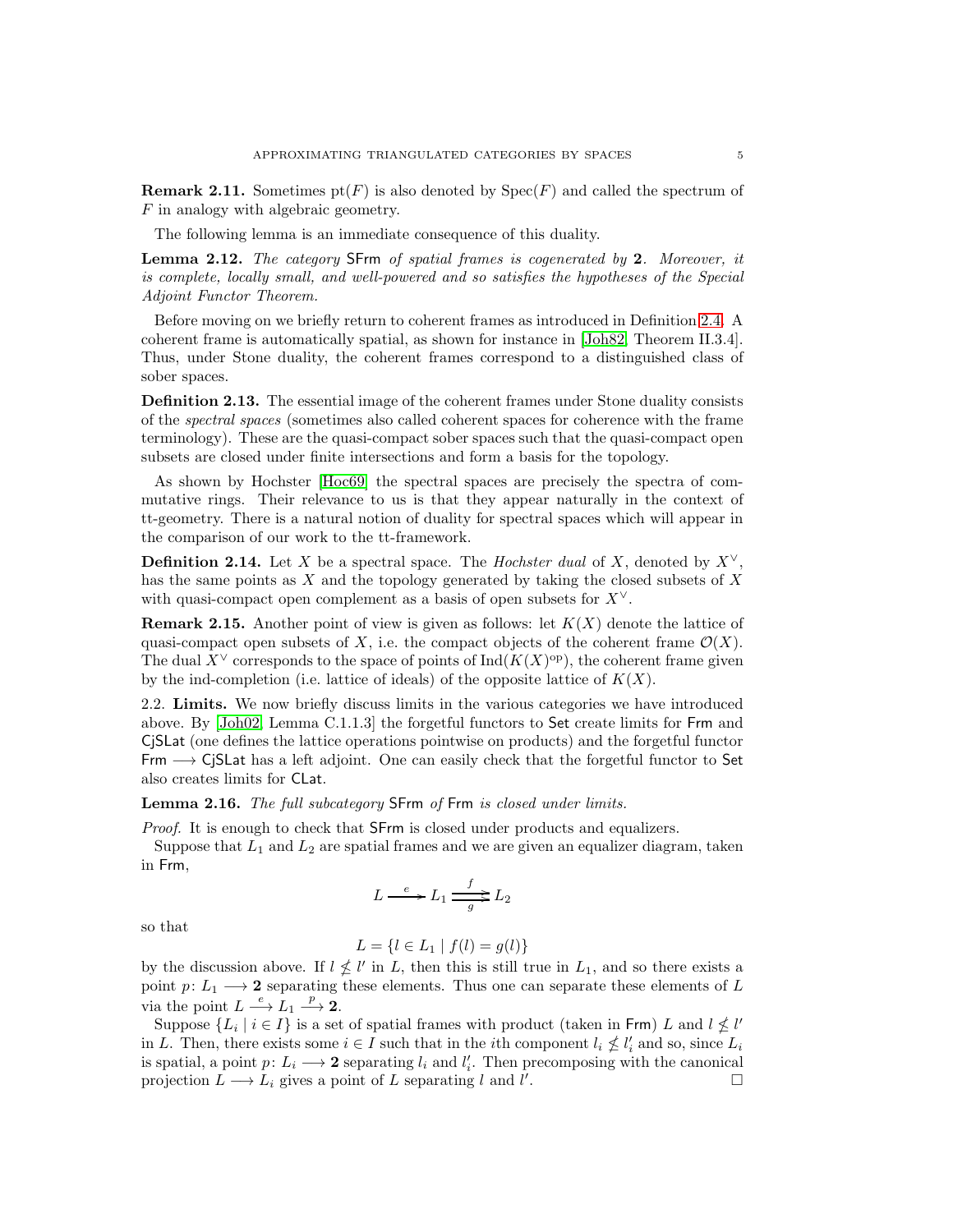2.3. The adjunctions. Our approach to studying lattices of thick subcategories will be centred around the existence of two adjoint functors; the point of this section is to exhibit them. We can immediately deduce the existence of the first from general nonsense.

<span id="page-5-1"></span>Proposition 2.17. *The forgetful functor* i: SFrm −→ CjSLat *has a left adjoint* d*.*

*Proof.* We have seen in Lemma [2.16](#page-4-0) that the inclusion  $S$ Frm  $\rightarrow$  Frm preserves limits. By [\[Joh02,](#page-32-9) Lemma C.1.1.3] the canonical functor  $Frm \rightarrow CjSLat$  preserves limits, and thus the composite i:  $S$ Frm  $\longrightarrow$  CjSLat preserves limits. The category CjSLat is certainly locally small and so by Lemma [2.12](#page-4-1) the Special Adjoint Functor Theorem applies to yield the left adjoint d.

It is possible to give a concrete construction of  $d$ . We sketch the construction here, in order that the examples we give later are not completely out of the blue, but do not provide full justifications.

<span id="page-5-2"></span>Construction 2.18. Let L be a complete join semilattice. We define the collection of *semipoints* of L to be

$$
\operatorname{spt}(L)=\operatorname{CjSLat}(L,{\bf 2}),
$$

i.e. the collection of join (but not necessarily meet) preserving maps to the frame 2. As in the discussion of Stone duality (and as to come in Construction [2.19\)](#page-5-0) we define for  $l \in L$ a subset

$$
U_l = \{ p \in \operatorname{spt}(L) \mid p(l) = 1 \}
$$

and note that, for any collection of elements  $\{l_{\lambda} \mid \lambda \in \Lambda\}$  of L, we have  $U_{\vee_{\lambda} l_{\lambda}} = \cup_{\lambda} U_{l_{\lambda}}$ . These subsets will, in general, not be closed under finite intersections (for example  $\text{spt}(L)$ ) need not be of this form), but we take the topology they generate (so the open subsets are unions of finite intersections of  $U_l$ 's) and endow  $\text{spt}(L)$  with the structure of a topological space.

The free (spatial) frame on L,  $d(L)$ , is given by  $\mathcal{O}$  spt(L) the corresponding spatial frame of opens ( $\mathcal{O}^{\text{op}}$  spt<sup>op</sup> to be precise about the action on maps, but we omit these op's throughout for readability). The unit of the adjunction  $L \longrightarrow d(L)$  is given by the obvious assignment  $l \mapsto U_l$ , and for a frame F the counit is given by

$$
\varepsilon\colon d(F)\longrightarrow F\qquad \varepsilon(\bigcup_{i}(\bigcap_{j=1}^{n_i}U_{f_j}))=\bigvee_{i}(\bigwedge_{j=1}^{n_i}f_j).
$$

We also wish to consider the fully faithful functor j:  $S$ Frm  $\rightarrow$  CLat which, as we shall see, is also a right adjoint. This follows, as above, by noting that limits in CLat are created by the forgetful functor. However, we wish to give a direct construction of the left adjoint which we denote by  $\Omega$ : CLat  $\longrightarrow$  SFrm.

<span id="page-5-0"></span>**Construction 2.19.** Given a complete lattice  $L \in \mathsf{Clat}$  we can construct from it a space exactly as if it were a frame. Indeed, the space of points of L is  $\text{Clat}(L, 2)$  (note that this is taken in CLat and so maps are required to preserve all joins and finite meets), with open subsets the  $U_l = \{p: L \longrightarrow 2 \mid p(l) = 1\}$ . One checks easily (using that joins and meets are preserved as indicated) that these are the open subsets of a topology. As for a frame, we often denote this space by either  $pt(L)$  or  $Spec(L)$ .

We define  $\Omega L$  to be  $\mathcal{O}$ CLat $(L, 2)$ , the spatial frame of open subsets of this space. Both  $\mathcal O$ and CLat(−, 2) are (contravariantly) functorial and so we get a functor  $\Omega$ : CLat  $\longrightarrow$  SFrm.

Now let us construct the unit and counit of adjunction. The unit for  $L \in \mathsf{Cl}$  at as above is given by

$$
L \xrightarrow{\eta_L} j\Omega L \quad \text{via} \quad l \mapsto U_l.
$$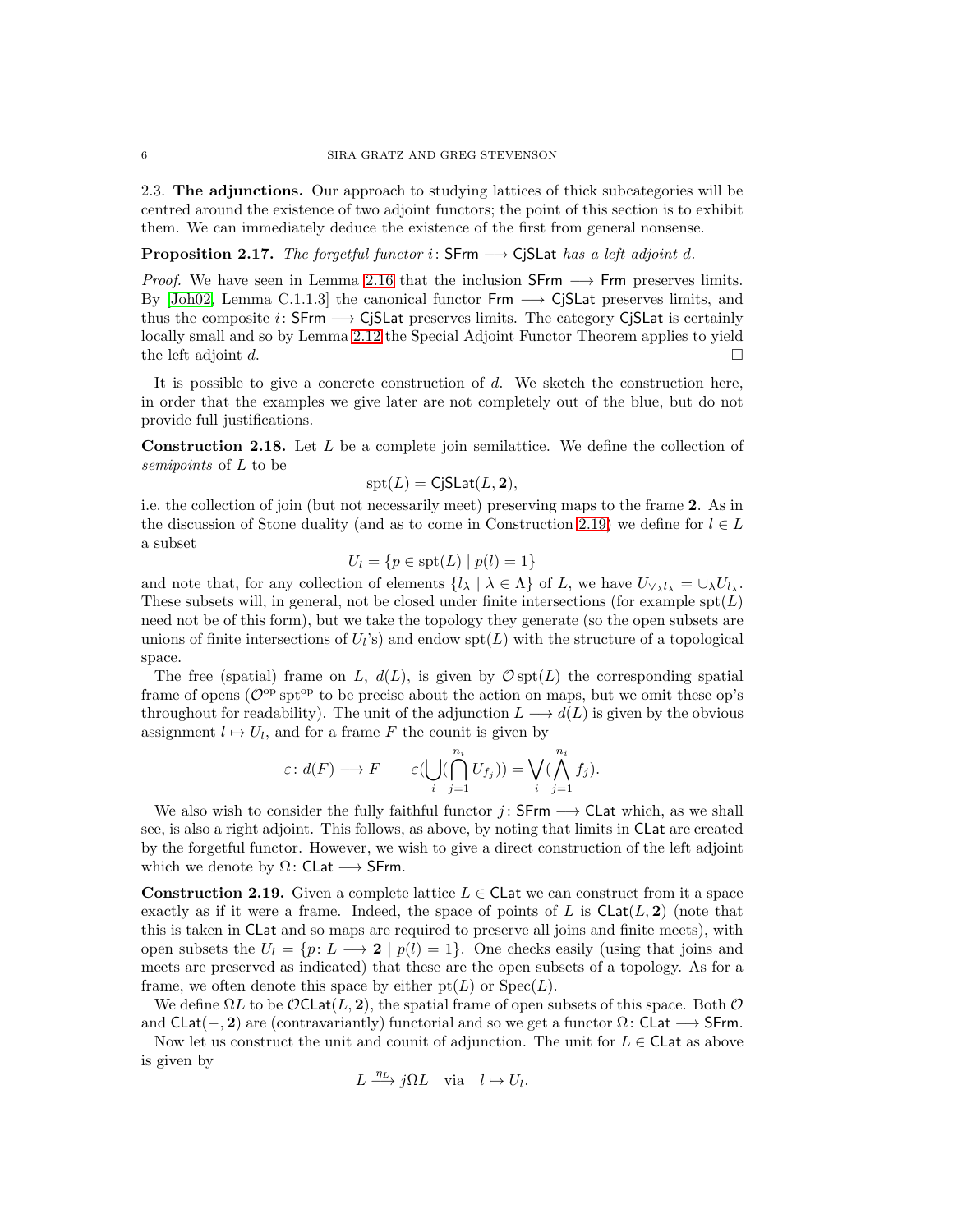On the other hand for a spatial frame F we know that  $\Omega jF$  is naturally isomorphic to F, via the duality with Sob. We thus take for the counit  $\varepsilon: \Omega jF \longrightarrow F$  the counit of the equivalence SFrm ≅ Sob<sup>op</sup>.

<span id="page-6-1"></span>**Proposition 2.20.** *The above construction determines an adjunction*  $\Omega + j$  *between* SFrm *and* CLat*.*

*Proof.* We check the triangle identities, which is straightforward in this case. We start with the composite

$$
\Omega \xrightarrow{\Omega(\eta)} \Omega j\Omega \xrightarrow{\varepsilon_{\Omega}} \Omega.
$$

Since  $\Omega$  lands in SFrm this composite is the identity by Stone duality (using our choice of the counit). The other identity concerns the composite

$$
j \xrightarrow{\eta_j} j\Omega j \xrightarrow{j(\varepsilon)} j,
$$

which can be identified with j applied to the composite ids<sub>Frm</sub>  $\rightarrow$   $\Omega j \rightarrow$  id<sub>SFrm</sub> by using that j is fully faithful. This latter composite is again the identity by Stone duality.  $\square$ that  $j$  is fully faithful. This latter composite is again the identity by Stone duality.

Before continuing with our discussion let us make the following observation which will be useful in the sequel; we use the concepts recalled in Definition [2.7](#page-3-1) and the remark following it.

<span id="page-6-2"></span>**Lemma 2.21.** Let L be a complete lattice. The space  $X = \text{Clat}(L, 2)$  is sober.

*Proof.* The closed subsets of X are precisely those of the form

$$
Z_l = \{ p \in \mathsf{Clat}(L, \mathbf{2}) \mid p(l) = 0 \} \text{ for } l \in L.
$$

Under the bijection between points of  $L$  and the set  $P$  of meet-prime elements we have  $Z_l = \{ \mathfrak{p} \in \mathcal{P} \mid l \leq \mathfrak{p} \}.$  We note that, under this identification, it is clear that for  $\mathfrak{q} \in \mathcal{P}$ the subset  $Z_{\mathfrak{q}}$  is irreducible with generic point  $\mathfrak{q}$ .

Suppose that  $Z_l$  is irreducible, and consider  $\mathfrak{q} = \bigwedge_{\mathfrak{p} \in Z_l} \mathfrak{p}$ . We claim that  $\mathfrak{q}$  is meetprime. To see this, suppose that we are given  $m, n \in L$  with  $m \wedge n \leq \mathfrak{q}$  i.e.  $m \wedge n \leq \mathfrak{p}$  for every  $\mathfrak{p} \in Z_l$ , i.e.  $Z_l \subseteq Z_{m \wedge n} = Z_m \cup Z_n$ . By irreducibility of  $Z_l$  we have, without loss of generality, that  $Z_l \subseteq Z_m$ , i.e.  $m \le \mathfrak{p}$  for all  $\mathfrak{p} \in Z_l$  and so  $m \le \mathfrak{q}$ . Hence  $\mathfrak{q}$  is meet-prime as claimed and we have  $Z_l = Z_s$  so  $Z_l$  has unique generic point  $\mathfrak{q}$ as claimed and we have  $Z_l = Z_{\mathfrak{q}}$ , so  $Z_l$  has unique generic point q.

So we have two ways of constructing a spatial frame from a complete lattice: the functor  $\Omega$  leaves lattices which are already spatial frames unchanged but we need to be careful to take maps that also preserve finite meets, while  $d$  is more brutal but we can work with arbitrary join preserving maps.

However,  $\Omega$  can fail to be kind to nondistributive lattices.

<span id="page-6-0"></span>**Example 2.22.** Consider the diamond lattice  $D$  with Hasse diagram

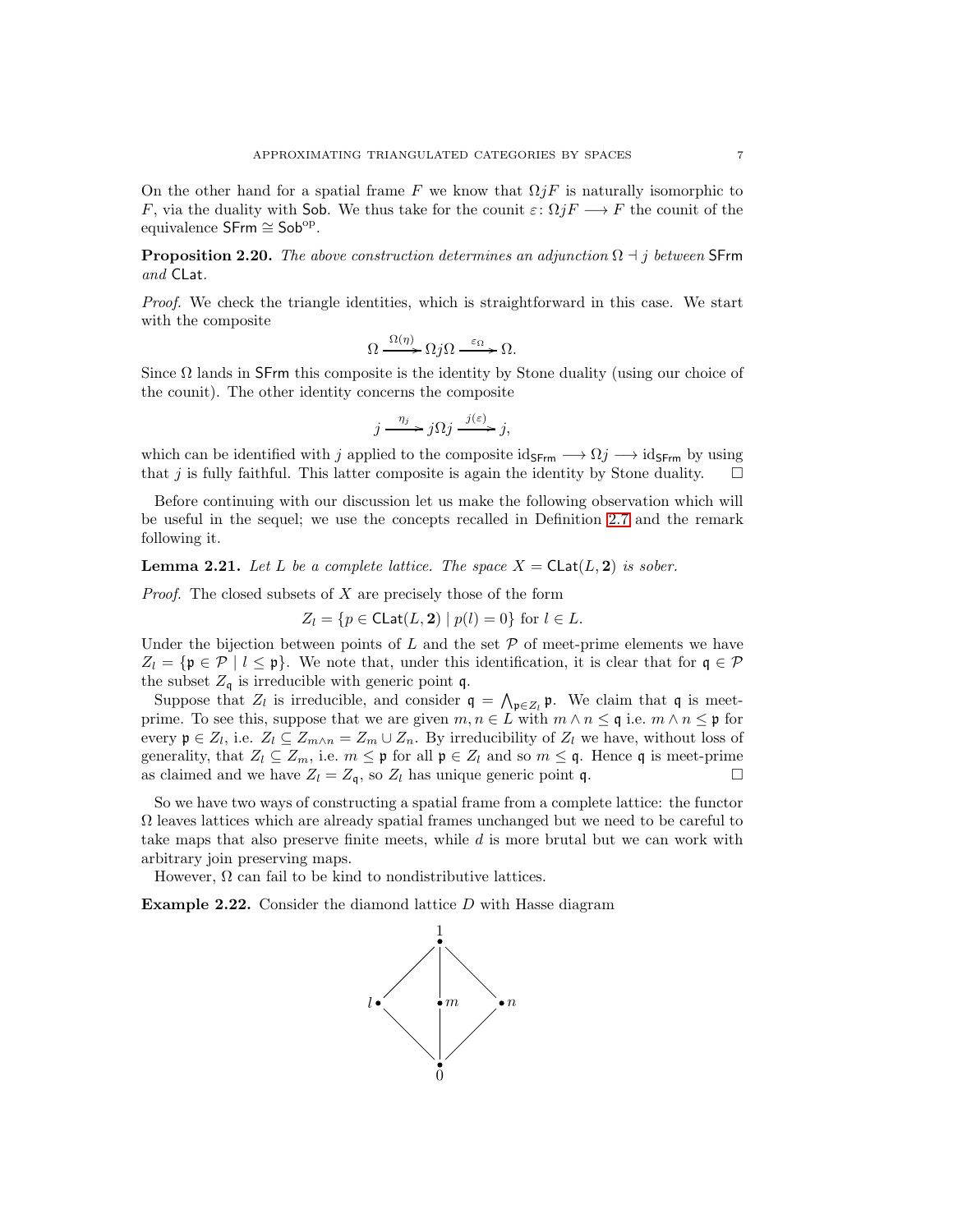This is a complete nondistributive lattice. We have  $\text{Clat}(D, 2) = \emptyset$  since preserving meets and joins implies that any point p would, for each pair of elements  $i, j \in \{l, m, n\}$ , have to send one of them to 1 and the other to 0. This cannot be done compatibly for all three of l, m, and n. Thus  $\Omega D$  is  $\mathcal{O}(\varnothing) = {\varnothing} = 1$  which is the terminal frame.

<span id="page-7-0"></span>**Lemma 2.23.** Let  $L \in \mathsf{Cl}$  at *be a complete lattice. If there is an embedding of complete lattices*  $D \longrightarrow L$  *then*  $\Omega L \cong \mathbf{1}$ *.* 

*Proof.* If  $p: L \longrightarrow 2$  were a point of L then it would restrict to a point of D. This is impossible, and so we must have  $pt(L) = \emptyset$  and the conclusion follows. impossible, and so we must have  $pt(L) = \emptyset$  and the conclusion follows.

Remark 2.24. The lemma requires that the embedding takes place in CLat and so it must preserve the top and bottom elements. As the following example shows a lattice can be nondistributive, due to containing the diamond as a non-bounded sublattice (i.e. the diamond is a subposet), and be non-trivial under  $\Omega$ .

Example 2.25. Consider the complete nondistributive lattice L with Hasse diagram



This lattice has a point  $p: L \longrightarrow 2$  defined by  $p(0) = 0$  and sending the remaining elements to 1. In fact this is the unique point and so Spec  $L = *$ , the terminal space, and  $\Omega L = 2$ .

The other minimal nondistributive lattice, the pentagon lattice, is not killed by  $\Omega$ .

**Example 2.26.** Let  $P$  be the pentagon lattice with Hasse diagram



The lattice  $P$  has precisely two points  $p_1$  and  $p_2$  given by

 $m, n \rightarrow 0$  $l \rightarrow 1$ and  $m, n \mapsto 1$  $l \rightarrow 0$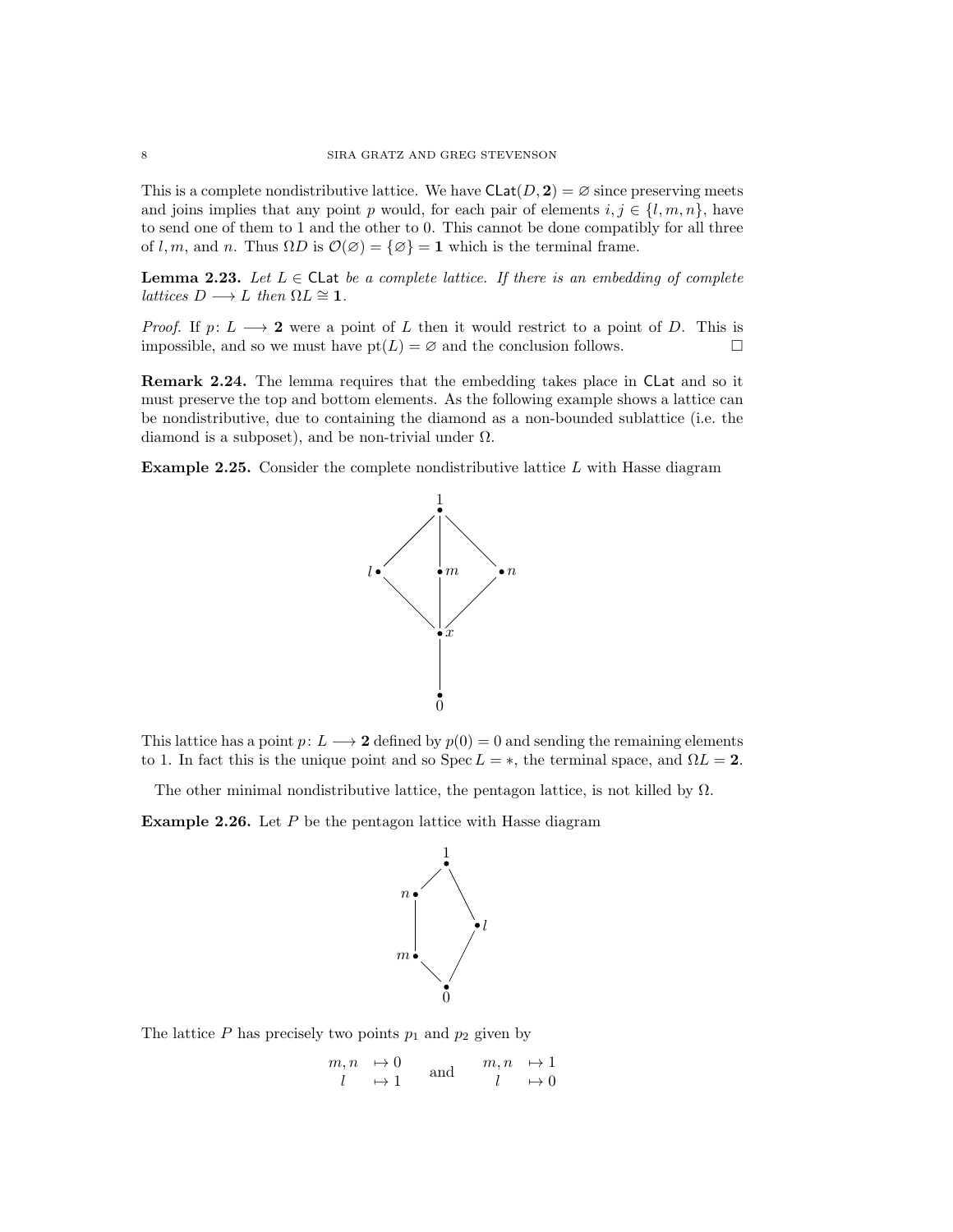respectively, with the discrete topology. Thus  $\Omega P$  is the lattice



<span id="page-8-0"></span>where  $x = \{p_2\}$  and  $y = \{p_1\}$ , and we see m and n have been collapsed to a single element x.

# 3. Preliminaries on triangulated categories

In this section, which serves mostly to fix notation and ideas, we introduce the lattices that will be our main focus.

We denote by tcat the category of essentially small triangulated categories and exact functors between them. Throughout all triangulated categories will be essentially small unless it is explicitly mentioned otherwise.

Let K be a triangulated category.

**Definition 3.1.** A full subcategory  $M ⊂ K$  is *thick* if it is closed under:

- isomorphisms:
- all suspensions;
- cones;
- direct summands,

i.e. it is a triangulated subcategory closed under summands.

Given a collection of objects  $C \subseteq K$  we denote by thick(C) the smallest thick subcategory containing C (which exists by Lemma [3.2\)](#page-8-1). We will instead use thick<sub>K</sub> $(C)$  if we wish to emphasise the ambient triangulated category.

We denote by Thick $(K)$  the collection of thick subcategories of K. This is naturally a poset when ordered by inclusion.

<span id="page-8-1"></span>Lemma 3.2. *The poset* Thick(K) *is a complete lattice with meets given by intersections. The join of a family*  $\{M_{\lambda} | \lambda \in \Lambda\}$  *of thick subcategories is given by* 

$$
\bigvee_{\lambda \in \Lambda} M_{\lambda} = \mathrm{thick}(\bigcup_{\lambda \in \Lambda} M_{\lambda}).
$$

*Proof.* It is evident from the closure conditions defining a thick subcategory that any intersection of thick subcategories is again thick. Since a thick subcategory is determined by the objects it contains it follows immediately that this must give the meet.

That the join is as specified can be checked directly or deduced from the formula for the join in terms of the meet.  $\Box$ 

**Remark 3.3.** The lattice  $\text{Thick}(K)$  is in many examples not even distributive, let alone a frame; we explore this in depth in Section [4.](#page-12-0)

<span id="page-8-2"></span>**Lemma 3.4.** *Suppose*  $F: K \longrightarrow L$  *is an exact functor. For any collection of objects*  $C \subseteq K$  *there is an equality* 

$$
\operatorname{thick}_{\mathsf{L}}(F\operatorname{thick}_{\mathsf{K}}(C)) = \operatorname{thick}_{\mathsf{L}}(FC).
$$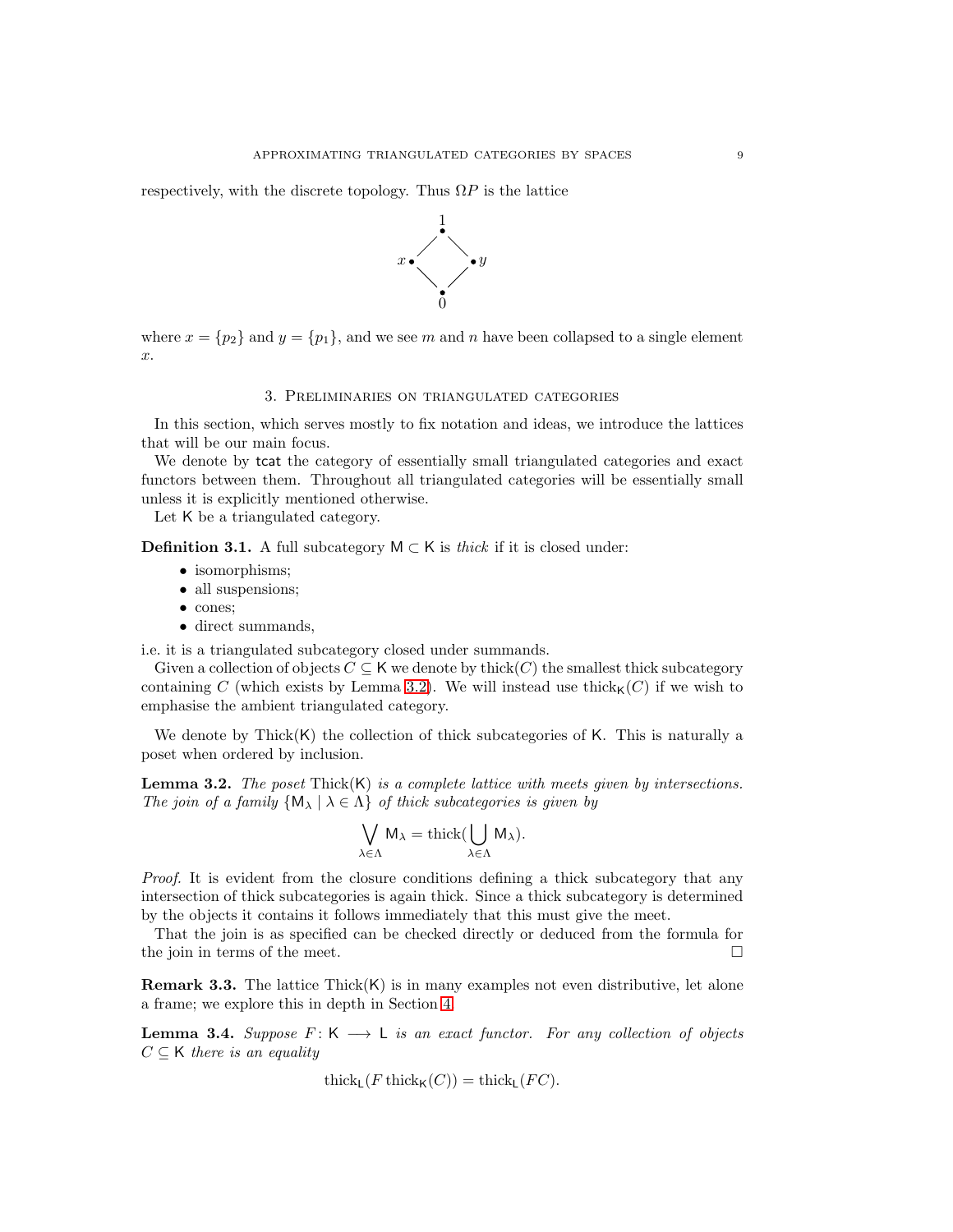*Proof.* It is clear that thick<sub>L</sub>( $FC$ )  $\subseteq$  thick<sub>K</sub>( $C$ )). For the other direction, consider the subcategory

$$
M = \{k \in K \mid Fk \in \text{thick}_L(FC)\}\
$$

of K. By (the analogue for thick subcategories of) [\[Ste13,](#page-32-12) Lemma 3.8] the subcategory M is thick. It contains C by construction and hence contains thick<sub>K</sub>(C). Thus F thick<sub>K</sub>(C) ⊆ thick (FC) from which the remaining containment follows immediately. thick<sub>L</sub>( $FC$ ) from which the remaining containment follows immediately.

<span id="page-9-0"></span>**Lemma 3.5.** *Suppose*  $F: K \longrightarrow L$  *is an exact functor. Then the assignment* 

$$
T(F): \text{Thick}(K) \longrightarrow \text{Thick}(L) \qquad M \mapsto \text{thick}(F M) =: T(F)M
$$

*is a map in* CjSLat*, i.e. it preserves the order and arbitrary joins.*

*Proof.* If  $M \subseteq N \subseteq K$  are thick subcategories then  $FM \subseteq FN$  and so clearly  $T(F)$  is order preserving. Given a family  $\{M_{\lambda} \mid \lambda \in \Lambda\}$  of thick subcategories of K we have

$$
T(F) \bigvee_{\lambda \in \Lambda} M_{\lambda} = \text{thick}_{\mathsf{L}} \left( F \text{ thick}_{\mathsf{K}} \left( \bigcup_{\lambda \in \Lambda} M_{\lambda} \right) \right)
$$

$$
= \text{thick}_{\mathsf{L}} \left( F \bigcup_{\lambda \in \Lambda} M_{\lambda} \right)
$$

$$
= \text{thick}_{\mathsf{L}} \left( \bigcup_{\lambda \in \Lambda} F M_{\lambda} \right)
$$

$$
= \text{thick}_{\mathsf{L}} \left( \bigcup_{\lambda \in \Lambda} \text{thick}_{\mathsf{L}} \left( F M_{\lambda} \right) \right)
$$

$$
= \bigvee_{\lambda \in \Lambda} T(F) M_{\lambda},
$$

where we have used Lemma [3.4](#page-8-2) for the second equality.  $\Box$ 

**Definition 3.6.** We define a functor T: tcat  $\longrightarrow$  CjSLat, by setting  $T(K) = \text{Thick}(K)$  and using Lemma [3.5](#page-9-0) to define the action on maps.

One cannot, in general, improve this to a factorization through CLat. If one wants the assignment  $K \mapsto \text{Thick}(K)$  to be functorial with respect to all exact functors then the price one pays is that one has to ignore meets. This is fairly typical rather than pathological behaviour, which one should expect in examples where there is a 'combinatorial' component to the classification problem for thick subcategories.

<span id="page-9-1"></span>**Example 3.7.** Consider the linearly oriented Dynkin quiver  $A_2$ 

$$
\overset{1}{\bullet}\xrightarrow{\hspace*{1.5cm}}\overset{2}{\bullet}
$$

and the quiver endomorphism f determined by  $f(1) = 2 = f(2)$ . Let F denote the corresponding derived base change functor  $\mathsf{D}^{\mathrm{b}}(kA_2) \longrightarrow \mathsf{D}^{\mathrm{b}}(kA_2)$ . Let  $P_1$  and  $P_2$  denote the indecomposable projective modules. We have, on one hand,

$$
T(F) \operatorname{thick}(P_1) \wedge T(F) \operatorname{thick}(P_2) = \operatorname{thick}(FP_1) \wedge \operatorname{thick}(FP_2)
$$

$$
= \operatorname{thick}(P_2) \wedge \operatorname{thick}(P_2)
$$

$$
= \operatorname{thick}(P_2).
$$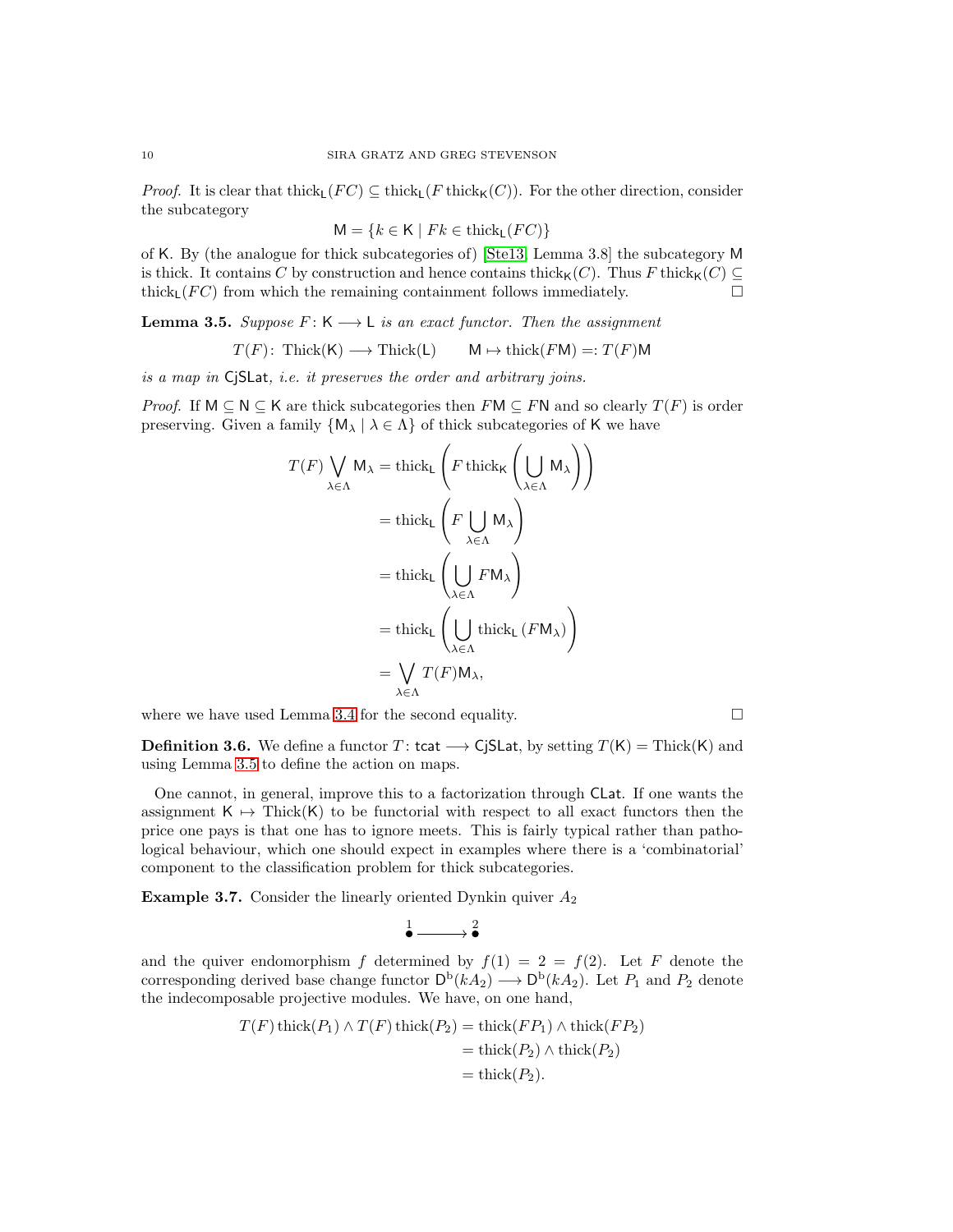But, on the other hand,

$$
T(F)(\text{thick}(P_1) \wedge \text{thick}(P_2)) = T(F)(0) = 0.
$$

Remark 3.8. It is also natural (perhaps seemingly more so given one's training) to consider, given  $F: K \longrightarrow L$ , the poset map

$$
F^{-1}\colon \operatorname{Thick}(L) \longrightarrow \operatorname{Thick}(K)
$$

which preserves arbitrary meets (but not necessarily joins). Ordering thick subcategories by reverse containment one can thus define a functor  $\text{tcat}^{\text{op}} \longrightarrow \text{CiSLat}$ . However, the choice is in some sense cosmetic: the map  $F^{-1}$  is right adjoint to  $T(F)$  and so the functor T and the functor tcat<sup>op</sup>  $\longrightarrow$  CjSLat, defined above, just differ by the standard duality on CjSLat (see [\[Joh02,](#page-32-9) Remark 1.1.7]). We regard the choice we make here, to prioritise T when not inconvenient, as the correct one in the sense that it agrees with the choice implicitly made in algebraic and tt-geometry.

This is a little counterintuitive, so let us sketch the reasoning in the case of geometry. Let  $f: R \longrightarrow S$  be a map of commutative rings. Let  $\text{Zar}(R)$  denote the Zariski frame of radical ideals. There is a corresponding frame map  $f: Zar(R) \longrightarrow Zar(S)$  which, analogously to the above, sends an ideal I to  $\sqrt{(fI)}$ . This gives rise to a continuous map  $F: \text{pt}(\text{Zar}(S)) \longrightarrow \text{pt}(\text{Zar}(R))$  by precomposition.

A point of  $\text{Zar}(S)$  is equivalent to a principal prime ideal in the lattice-theoretic sense, which is given by  $I_p = \{J \in \text{Zar}(S) \mid J \subseteq p\}$  for a usual prime ideal p of S. The corresponding point of  $\text{Zar}(R)$ , which is the composite  $\text{Zar}(R) \longrightarrow \text{Zar}(S) \longrightarrow 2$ , is then given precisely by the meet-prime

$$
\bigvee \{ K \in \text{Zar}(R) \mid fK \le \mathfrak{p} \} = \bigvee \{ K \in \text{Zar}(R) \mid K \subseteq f^{-1}\mathfrak{p} \} = f^{-1}\mathfrak{p}.
$$

Thus, as claimed, the counterintuitive map on Zariski frames give rise to our beloved preimages on primes.

Now let us give a very brief recapitulation of the examples motivating the constructions of this article.

Definition 3.9. By a *tt-category* we mean a tensor triangulated category, i.e. a triangulated category equipped with a symmetric monoidal structure which is exact in each variable.

There are by now many surveys on tt-categories and their corresponding tt-geometry, for instance [\[Bal10\]](#page-32-13) and [\[Ste18\]](#page-32-14) and the references therein, and one can see the work of Kock and Pitsch [\[KP17\]](#page-32-15) for a more lattice-theoretic point of view; given this we omit the majority of the details here.

They key facts are that the lattice of radical thick ⊗-ideals forms a coherent frame (by [\[BKS07\]](#page-32-16)) and that under the functor pt of Stone duality this gives the Balmer spectrum.

The following should be well known (e.g. the statement can be found in [\[HPS97\]](#page-32-17)), but we provide a proof for completeness.

<span id="page-10-0"></span>Lemma 3.10. *Let* T *be a closed tt-category. Then the full subcategory of rigid objects*  $T^{\text{rig}}$  *is thick. In particular, we have* thick $(1) \subseteq T^{\text{rig}}$ .

*Proof.* By definition  $x \in \mathsf{T}$  is rigid if for all  $y \in \mathsf{T}$  the natural map

$$
x^{\vee} \otimes y \xrightarrow{\alpha_{x,y}} \text{hom}(x, y)
$$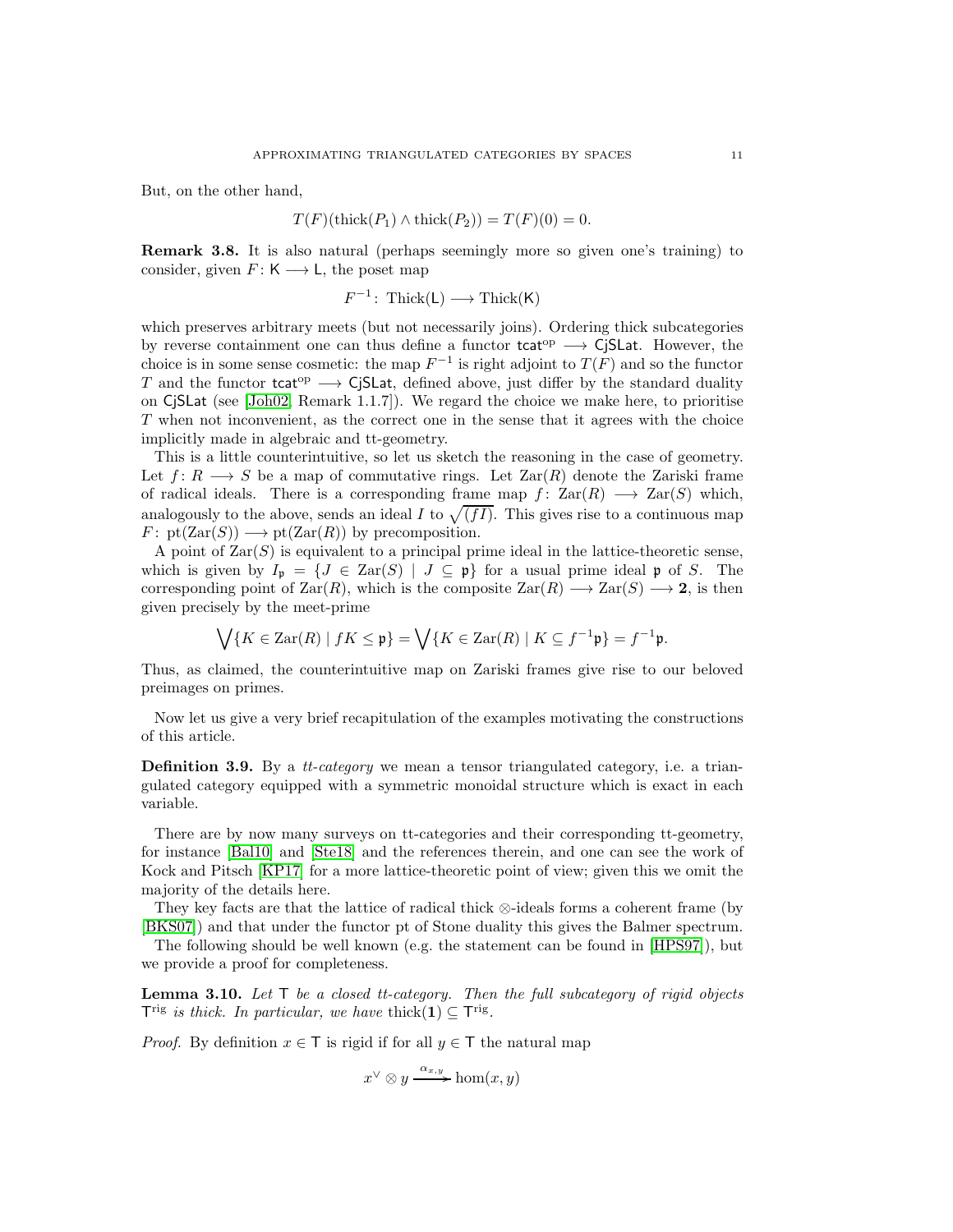is an isomorphism. Consider then, for fixed  $y \in \mathsf{T}$ , the subcategory

$$
R_y = \{ x \in T \mid \alpha_{x,y} \text{ is an isomorphism.} \}.
$$

Since  $\alpha_{x,y}$  is natural in x and compatible with sums and suspension, the source functor is exact, and the target functor sends triangles to pre-triangles, we see that  $R_y$  is thick—this is a twist on the standard argument, exploiting the fact that, by [\[Nee01,](#page-32-18) Proposition 1.1.20], one already has the 2-of-3 property for isomorphisms for maps of pretriangles. It is then enough to note that

$$
\mathsf{T}^{\text{rig}} = \bigcap_{y \in \mathsf{T}} \mathsf{R}_y
$$

since an intersection of thick subcategories is thick.  $\Box$ 

We close by discussing a class of examples that will be of use in the sequel. Let  ${K_\lambda}$  $\lambda \in \Lambda$  be a family of triangulated categories indexed by a set  $\Lambda$ . Then the coproduct and product, as additive categories, exist and inherit canonical pointwise triangulated structures.

<span id="page-11-0"></span>**Lemma 3.11.** Let  $\{K_{\lambda} | \lambda \in \Lambda\}$  be a family of triangulated categories with direct sum K. *Then the natural map*

$$
\operatorname{Thick}(K) \stackrel{\sim}{\longrightarrow} \prod_{\lambda \in \Lambda} \operatorname{Thick}(K_{\lambda}),
$$

*is an isomorphism of complete lattices, i.e. it is a poset isomorphism preserving finite meets and arbitrary joins.*

*Proof.* The canonical inclusions  $K_{\lambda} \longrightarrow K$  give, via taking preimages, complete meetsemilattice maps Thick(K)  $\longrightarrow$  Thick(K<sub> $\lambda$ </sub>) and so there is a canonical map of meetsemilattices as indicated in the statement, which we call  $\phi$ .

Let us prove that  $\phi$  is bijective. If  $X = \{M_{\lambda} \mid \lambda \in \Lambda\}$  is an element of  $\prod_{\lambda \in \Lambda} \text{Thick}(K_{\lambda}),$ then there is a fully faithful exact functor

$$
M=\bigoplus_{\lambda}M_{\lambda}\longrightarrow K,
$$

sending an object on the left to the direct sum (which is finite) of its components, and we set  $\psi(X) = M$  which defines a map

$$
\psi\colon \prod_{\lambda\in\Lambda}\mathrm{Thick}(K_\lambda)\longrightarrow\mathrm{Thick}(K)
$$

It is clear that  $\phi\psi(X) = X$ . On the other hand, if N is a thick subcategory of K then, by summand closure, we certainly have  $\psi \phi(N) \subseteq N$ . This is an equality since every object of K is a finite sum of objects of the  $K_{\lambda}$ .

Finally, we need to check that  $\phi$  also preserves all joins. There are several ways to deduce this; the most direct is to notice it follows, more or less immediately, from the componentwise nature of the triangulated structure.  $\Box$ 

**Remark 3.12.** Understanding the product  $\prod_{\lambda} K_{\lambda}$  is another story. This contains the direct sum as a thick subcategory, and hence a copy of  $\prod_{\lambda}$  Thick( $\mathsf{K}_{\lambda}$ ) as an (unbounded) sublattice, but the lattice Thick( $\prod_{\lambda}$ K<sub> $\lambda$ </sub>) is strictly larger (assuming infinitely many K<sub> $\lambda$ </sub> are non-zero) and seems significantly more complicated.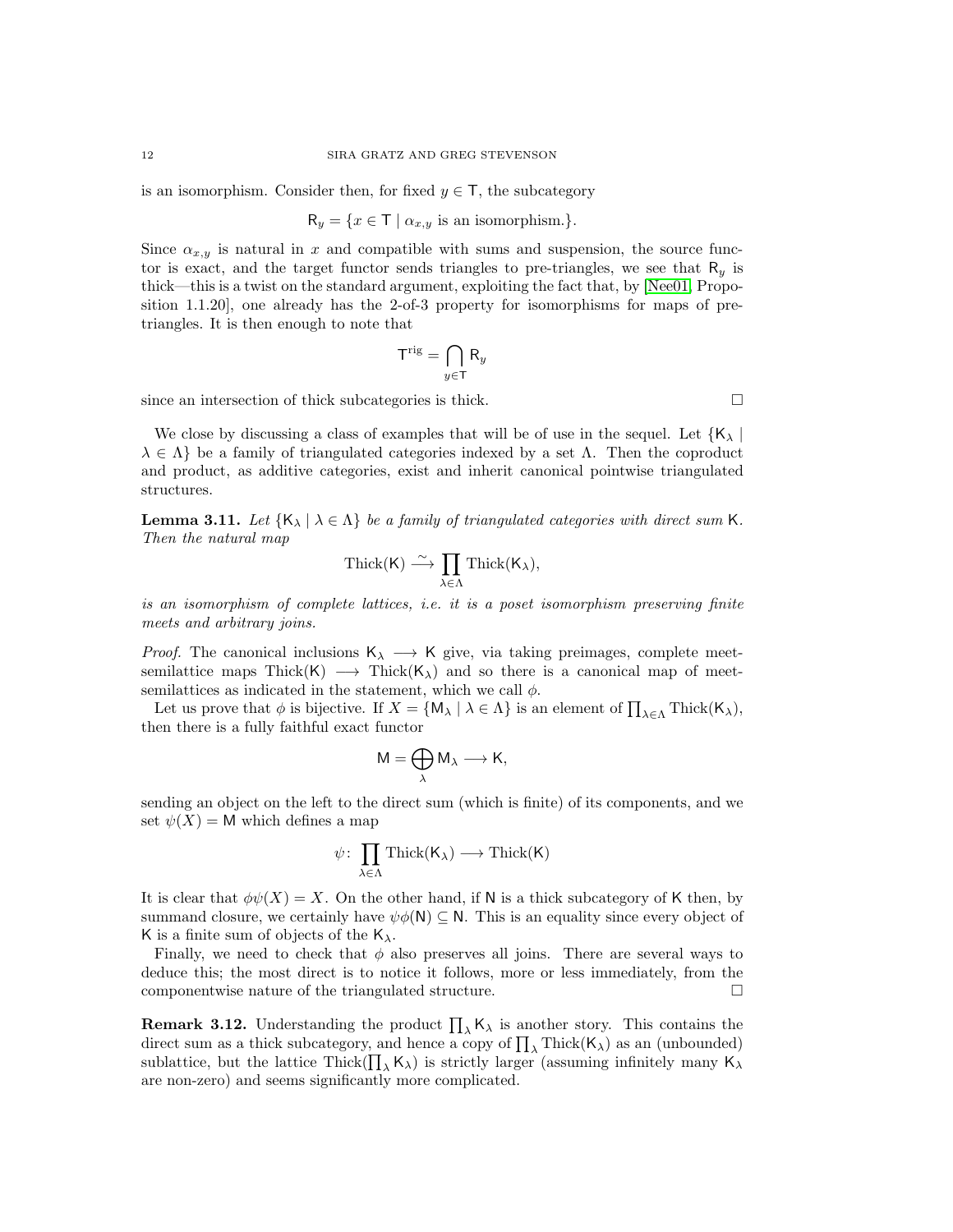## 4. Most possibilities occur

<span id="page-12-0"></span>In this section we present examples illustrating that various properties may or may not hold for the lattice of thick subcategories of a triangulated category K. We start with the best possible, from the point of view of pointless topology, and work our way down the hierarchy.

4.1. **Frames.** It is well known, by the initiated, that the lattice of thick radical ⊗-ideals in a tt-category forms a coherent frame (see e.g. [\[BKS07\]](#page-32-16)). It follows that, in special cases, the entire lattice of thick subcategories forms a coherent frame.

<span id="page-12-1"></span>**Lemma 4.1.** If  $\top$  *is a tt-category such that*  $\top =$  thick(1) *then every thick subcategory is a* ⊗*-ideal and* T *is rigid. Hence* Thick(T) *is a coherent frame.*

*Proof.* The first part is standard, and the second is an application of Lemma [3.10.](#page-10-0) The final statement then follows by the identification of Thick(T) with the lattice of radical ⊗-ideals, which is isomorphic to the frame of Thomason subsets of Spc T by [\[Bal05,](#page-32-4) Theorem 4.10]. The latter is always a coherent frame. Theorem 4.10]. The latter is always a coherent frame.

**Example 4.2.** For instance, we could take R to be a commutative ring and  $\mathsf{K} = \mathsf{D}^{\text{perf}}(R)$ , which is generated by the tensor unit R. Then  $Thick(D<sup>perf</sup>(R))$  is a coherent frame, and in fact is dual to the Zariski frame of radical ideals of  $R$  (see [\[KP17\]](#page-32-15) for further discussion).

Upon seeing this one might hope that  $Thick(T)$  being a frame characterized those ttcategories where 1 generates. As the following example shows this is not at all the case. We can use Lemma [3.11](#page-11-0) to produce non-trivial examples of tt-categories  $\bar{\Gamma}$  such that Thick(T) is a frame and Thick<sup>⊗</sup>(T)  $\subseteq$  Thick(T), so in particular they are not generated by 1.

**Example 4.3.** Let R be a commutative noetherian ring and let G be a finite abelian group (abelian is only necessary so that the monoidal structure we obtain is symmetric). We construct the tt-analogue of the group algebra: consider the 'group tt-category'  $D<sup>perf</sup>(R)G$ 

$$
\mathsf{D}^{\mathrm{perf}}(R)G = \bigoplus_{g \in G} \mathsf{D}^{\mathrm{perf}}(R)_g,
$$

where the  $g$  is just an index to let us keep track of components. This is triangulated, with the componentwise triangulated structure, and we define the tensor product by

$$
X_g \otimes Y_h = (X \otimes_R Y)_{gh}
$$

and additivity.

One could, equivalently, enhance the situation and view this as the homotopy category of the functor category  $[G, \mathsf{D}^{\text{perf}}(R)]$  with the Day convolution monoidal structure, or as the compact objects of the derived category of  $G$ -graded  $R$ -modules, where  $R$  is equipped with the trivial grading, with the derived tensor product of graded modules.

By Lemma [3.11](#page-11-0) we have  $\text{Thick}(\mathsf{D}^{\text{perf}}(R)G) \cong \prod_{g \in G} \text{Thick}(\mathsf{D}^{\text{perf}}(R)),$  i.e. a product of  $|G|$  copies of the frame of Thomason subsets of Spec R.

On the other hand  $\text{Thick}^{\otimes}(\mathsf{D}^{\text{perf}}(R)G)$  is a single copy of the frame of Thomason subsets, as follows from either direct computation, [\[DS13,](#page-32-19) Theorem 5.1] if viewing this as the derived category of G-graded modules, or [\[Aok20,](#page-32-20) Theorem I] from the functor category point of view.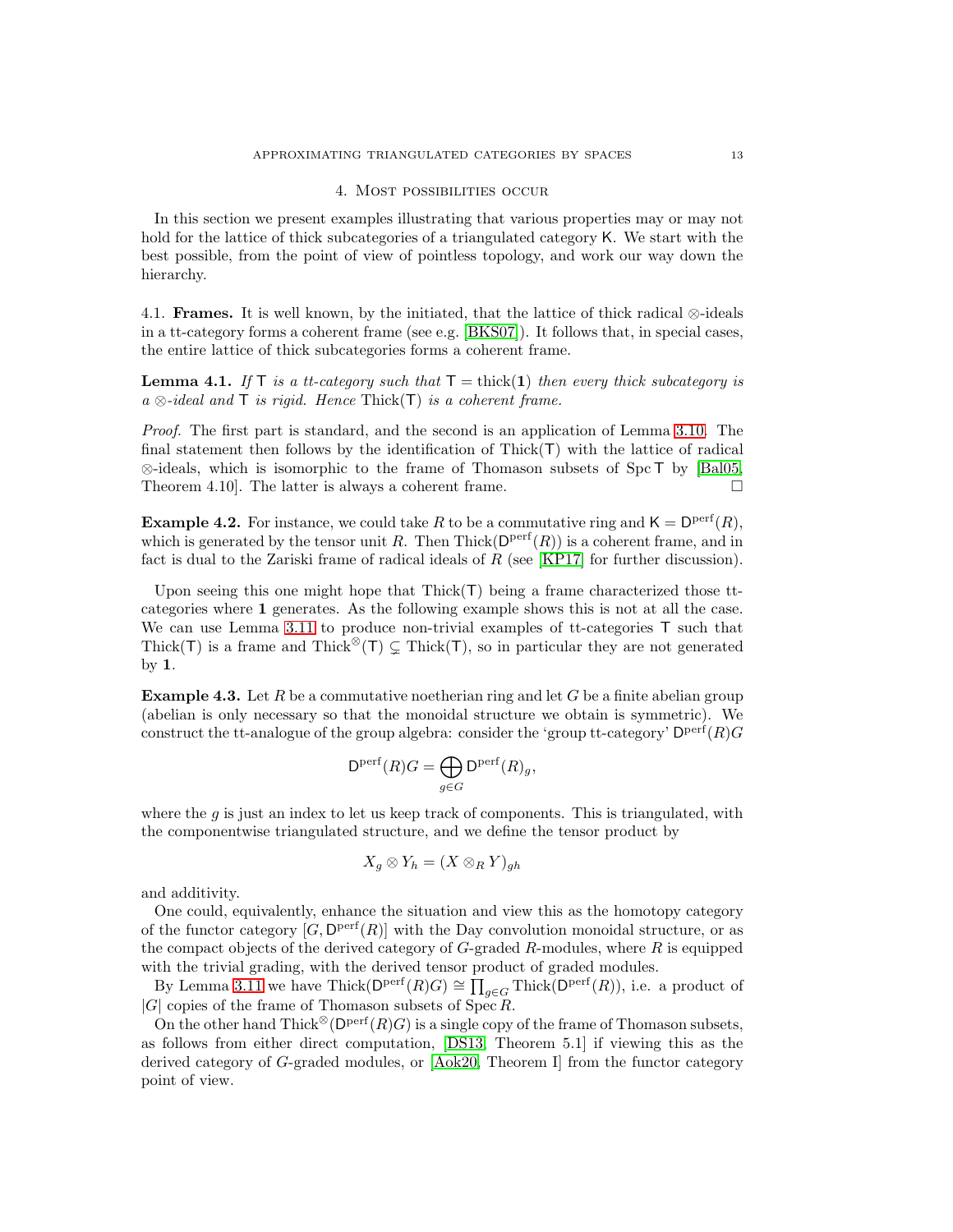4.2. Distributivity. It is natural to ask if one can find examples where  $Thick(K)$  is only a frame, i.e. not coherent, or only distributive. It turns out that actually one gets a lot for free: we will show that distributivity of Thick $(K)$  implies that Thick $(K)$  is a frame. We start with a standard fact.

<span id="page-13-0"></span>**Lemma 4.4.** Let  $\{M_{\lambda} | \lambda \in \Lambda\}$  be a family of thick subcategories and suppose that

$$
k\in\bigvee_{\lambda\in\Lambda}\mathsf{M}_{\lambda}.
$$

*Then there exist*  $\lambda_1, \ldots, \lambda_n$  *such that*  $k \in M_{\lambda_1} \vee \cdots \vee M_{\lambda_n}$ .

*Proof.* By definition

$$
k \in \bigvee_{\lambda \in \Lambda} M_{\lambda} = \text{thick}\left(\bigcup_{\lambda \in \Lambda} M_{\lambda}\right).
$$

We can construct the latter inductively, in the usual fashion, by starting with the  $M_{\lambda}$  and taking iterated cones. Each cone involves only a finite sum of objects from the  $M_{\lambda}$ , and our fixed object  $k$  occurs after finitely many steps, and so the statement follows.  $\Box$ 

Proposition 4.5. *Let* K *be an essentially small triangulated category such that* Thick(K) *is distributive. Then* Thick(K) *is a frame.*

*Proof.* Suppose we are given a thick subcategory L and a family  $\{M_{\lambda} \mid \lambda \in \Lambda\}$  of thick subcategories. It is always true that

$$
L\cap \bigvee_{\lambda\in \Lambda}M_{\lambda}\supseteq \bigvee_{\lambda\in \Lambda}(L\cap M_{\lambda}),
$$

so it is sufficient to check the reverse inclusion. Let  $k$  be an object of the category on the left. In particular, k lies in  $\bigvee_{\lambda \in \Lambda} M_{\lambda}$  and so by Lemma [4.4](#page-13-0) there exist  $\lambda_1, \ldots, \lambda_n$  such that k lies  $\bigvee_{i=1}^{n} M_{\lambda_i}$ . Thus

$$
k \in L \cap \left(\bigvee_{i=1}^{n} M_{\lambda_{i}}\right) = \bigvee_{i=1}^{n} (L \cap M_{\lambda_{i}})
$$

by distributivity of Thick $(K)$ . Of course we have

$$
\bigvee_{i=1}^n(L\cap M_{\lambda_i})\subseteq \bigvee_{\lambda\in\Lambda}(L\cap M_{\lambda})
$$

and so k lies in  $L \cap \bigvee_{\lambda \in \Lambda} M_{\lambda}$  proving the desired equality.

Remark 4.6. This is really a special case of a more general statement about lattices (standard lore to a different crowd). If L is an algebraic (aka compactly generated) lattice, then if it is distributive it is automatically a frame (cf. Lemma [4.10](#page-14-1) for the fact that Thick $(K)$  is algebraic). In fact, one can even deduce that such a frame is spatial; we give a proof imminently.

4.3. Spatiality. We have seen that distributivity implies infinite distributivity for lattices of thick subcategories. We next discuss the property of being spatial; it turns out that this too is for free.

**Theorem 4.7.** Suppose that Thick(K) is distributive. If  $s \in K$  and M is a thick subcate*gory of* K *with*  $s \notin M$  *then there exists a meet-prime thick subcategory* P *such that*  $M \subseteq P$ *and*  $s \notin P$ *.*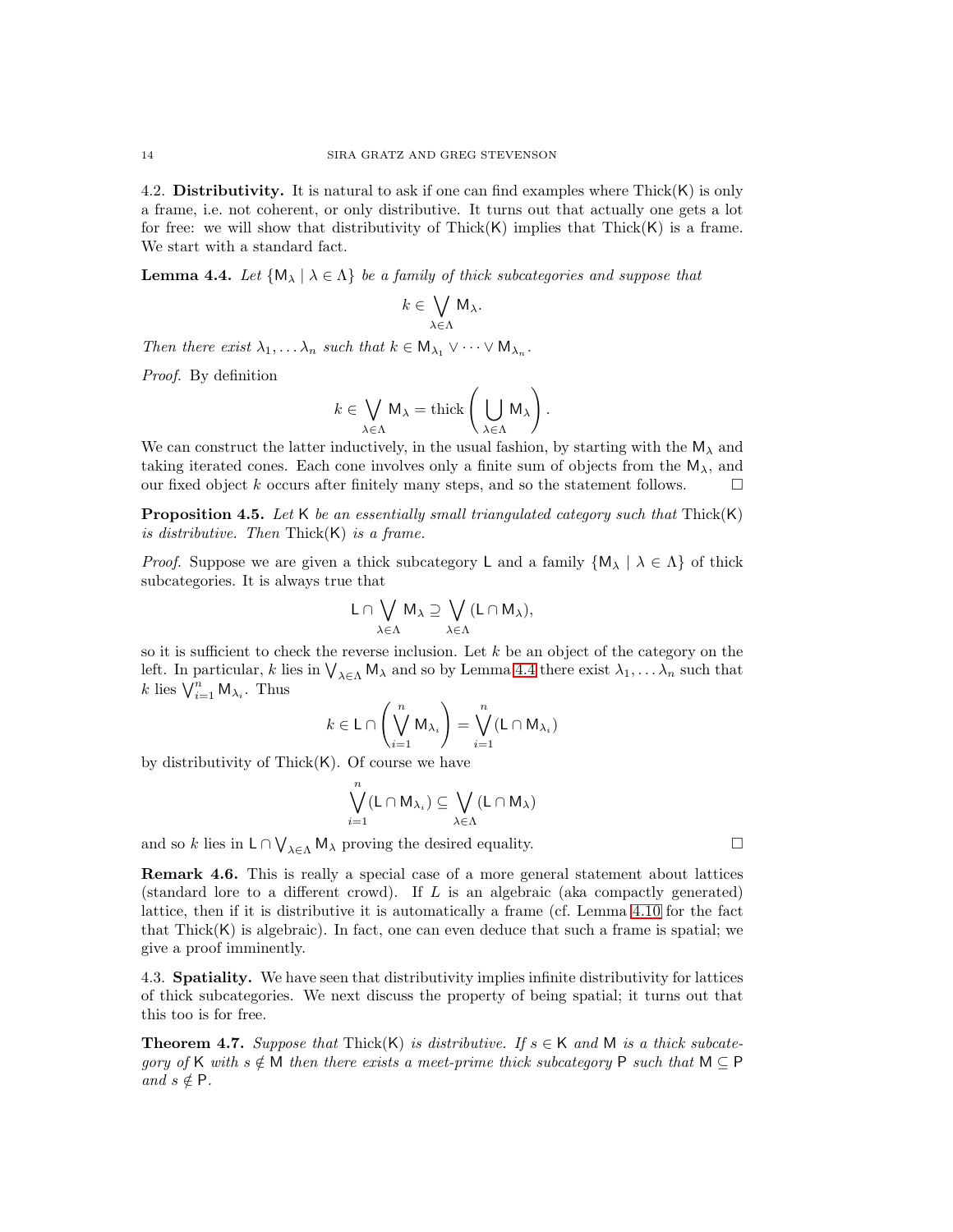*Proof.* Let us, with a view to using Zorn's lemma, consider the set

$$
\mathcal{F} = \{ \mathsf{L} \in \mathrm{Thick}(\mathsf{K}) \mid s \notin \mathsf{L} \mathrm{ and } \mathsf{M} \subseteq \mathsf{L} \}.
$$

Clearly  $M \in \mathcal{F}$  and so  $\mathcal{F}$  is not empty. We will show that every chain in  $\mathcal{F}$  has an upper bound. Suppose then that  $\{L_i \mid i \in I\}$  is a chain in F. Since being thick is a family of conditions on finite sets of objects, the category  $L = \bigcup_i L_i$  is thick. As  $s \notin L_i$  for any  $i \in I$ we have  $s \notin L$  and it is clear that  $M \subseteq L$ . Thus  $L \in \mathcal{F}$  and is an upper bound for the given chain.

By Zorn's lemma  $\mathcal F$  contains a maximal element P, which we shall show is meet-prime. Suppose then that A and B are thick subcategories with  $A \cap B \subseteq P$ . We have  $P \subseteq P \vee A$ and so if  $A \nsubseteq P$ , by maximality of P in F, we must have  $s \in P \vee A$  to avoid a contradiction, and similarly for B. With this in mind, consider the equation

$$
P = P \vee (A \cap B) = (P \vee A) \cap (P \vee B),
$$

where the first equality follows from  $A \cap B \subseteq P$  and the second from distributivity. If neither A nor B are contained in P then, by what we saw above, we have  $s \in \mathsf{P} \vee \mathsf{A}$  and  $s \in \mathsf{P} \vee \mathsf{B}$  and so  $s \in \mathsf{P}$ . But this is absurd, and so at least one of A or B is contained in P. This shows that P is meet-prime as claimed. P. This shows that P is meet-prime as claimed.

<span id="page-14-0"></span>Corollary 4.8. *If* Thick(K) *is distributive then it is a spatial frame.*

*Proof.* Suppose that  $M, N \in Thick(K)$  are such that  $N \nsubseteq M$ . Then there is an  $s \in N$  with  $s \notin M$ . By the Theorem we can find a meet-prime P with  $M \subseteq P$  and  $s \notin P$ . It follows that  $N \nsubseteq P$  and the point p of Thick(K) corresponding to P satisfies  $p(M) = 0$  and  $p(N) = 1$  as required.

The following statement is immediate from this last corollary, but striking enough to bear repeating.

Corollary 4.9. *If* Thick(K) *is distributive then there is a sober topological space, namely*  $X = \text{Spec} \text{Thick}(K)$ *, such that*  $\text{Thick}(K)$  *is isomorphic to the lattice of open subsets of* X.

4.4. **Coherence.** We have shown that as soon as  $Thick(K)$  is distributive it is necessarily a spatial frame. It is then natural to ask about coherence. This turns out to be a more delicate issue and can fail, at least in principle, in a couple of ways.

The first matter is to identify the compact thick subcategories, which is independent of any distributivity hypothesis. Such subcategories have appeared in various spots in the literature, usually under the moniker 'finitely generated'.

<span id="page-14-1"></span>**Lemma 4.10.** *A thick subcategory*  $L \in \text{Thick}(K)$  *is compact if and only if there exists a*  $k \in K$  *such that*  $L = \text{thick}(k)$ .

*Proof.* Suppose first that L is compact. We have

$$
L = \bigvee_{l \in L} \text{thick}(l).
$$

By compactness there exist  $l_1, \ldots, l_n$  in L such that

$$
\mathsf{L} = \bigvee_{i=1}^{n} \operatorname{thick}(l_i)
$$

and so we can take  $k = l_1 \oplus \cdots \oplus l_n$ .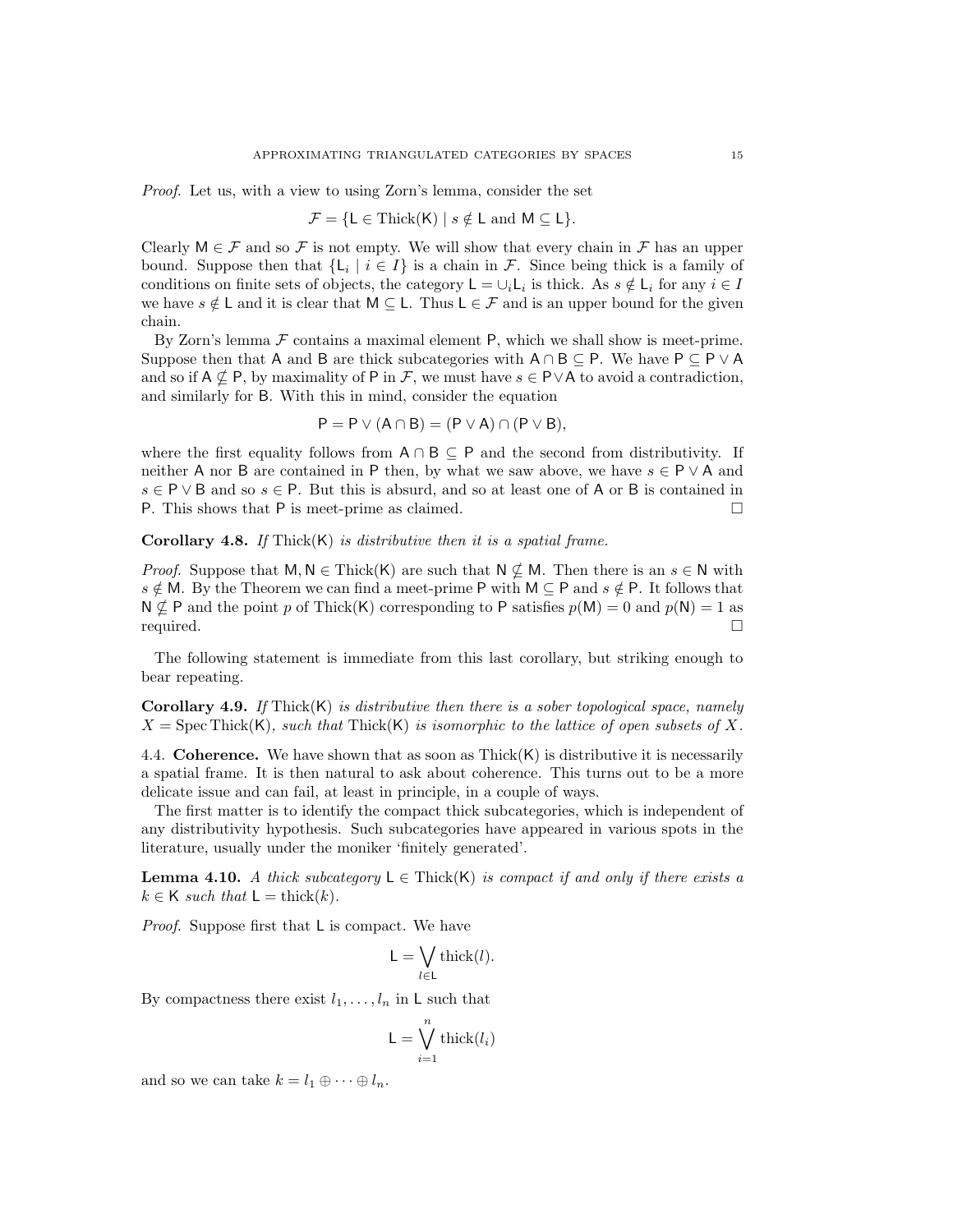On the other hand, suppose that  $\mathsf{L} = \text{thick}(k)$  and we have a family of thick subcategories  ${M_\lambda | \lambda \in \Lambda}$  with

$$
L\subseteq \bigvee_{\lambda\in \Lambda}M_{\lambda}.
$$

By Lemma [4.4](#page-13-0) we can find  $\lambda_1, \ldots, \lambda_n$  such that k is in the thick subcategory generated by the  $\mathsf{M}_{\lambda_i}$  for  $1 \leq i \leq n$ . This subcategory is thick and so contains  $\mathsf{L} = \text{thick}(k)$ , i.e. we have

$$
\mathsf{L} \subseteq \bigvee_{i=1}^n \mathsf{M}_{\lambda_i}.
$$

Remark 4.11. We will sometimes adopt the common terminology mentioned above and call a thick subcategory L of the form  $L = \text{thick}(k)$  finitely generated (due to the presence of finite direct sums being finitely generated is the same as being principal).

Remark 4.12. We note that, since every thick subcategory is the union of the thick subcategories generated by each of its objects,  $Thick(K)$  is always an algebraic lattice.

It follows from the lemma that any finite join of compact objects is again compact. However, coherence requires that the compact objects form a bounded sublattice; the following example illustrates the most naive obstruction.

**Example 4.13.** Fix a field k and consider  $\mathsf{K} = \mathsf{D}^{\mathrm{b}}_{\mathrm{tors}}(k[x])$  the derived category of bounded complexes of  $k[x]$ -modules with finitely generated torsion cohomology. This is a thick subcategory of  $D^b(k[x])$  and so  $L = \text{Thick}(K)$  is distributive, and hence a frame, by virtue of being a sublattice of the coherent frame Thick( $D^b(k[x])$ ).

However, L is not coherent. Indeed  $D^{\text{b}}_{\text{tors}}(k[x])$  is not finitely generated and hence not compact: there is a direct sum decomposition

$$
\mathsf{D}_{\mathrm{tors}}^{\mathrm{b}}(k[x]) = \bigoplus_{\alpha} \mathrm{thick}(k(\alpha))
$$

where  $\alpha$  runs over the closed points of  $\mathbb{A}^1_k$ . The corresponding space, Spec L, is in bijection with the closed points of  $\mathbb{A}^1_k$  and has the discrete topology. In particular, it is not quasicompact.

There is also another potential subtlety: even if  $Thick(K)$  is distributive and K itself is finitely generated it is not clear that an intersection of finitely generated thick subcategories remains finitely generated. We are not aware of an example where this goes awry, but suspect such an example exists.

4.5. **Modularity.** Let L be a complete lattice. We recall that L is *modular* if for  $l, m, s \in$ L we have

$$
l \leq m \text{ implies } l \vee (s \wedge m) = (l \vee s) \wedge m.
$$

This is a weakening of distributivity, and is satisfied in a number of contexts, for instance lattices of submodules are always modular. While the analogy between thick subcategories and lattices of ideals or submodules has been quite fruitful, it does not extend to include this observation.

<span id="page-15-0"></span>**Example 4.14.** Consider  $K = D^b(\mathbb{P}^1)$  over some fixed, but nameless, ground field. The lattice of thick subcategories of K is given, as a set, by

{specialization closed subsets of  $\mathbb{P}^1$ }  $\prod \mathbb{Z}$ ,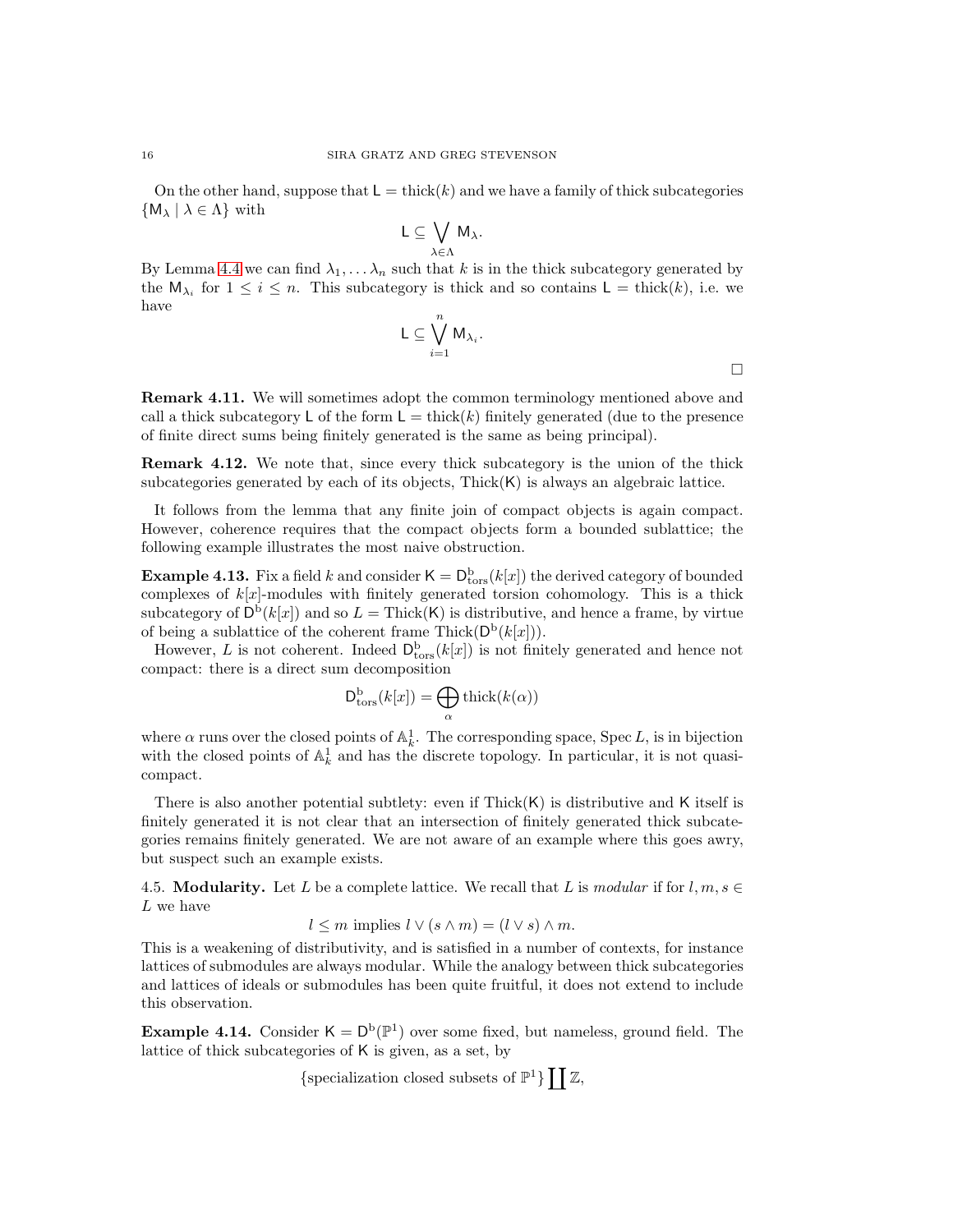where the first component classifies tensor ideals, the second is given by the twisting sheaves, and the two pieces interact trivially, see [\[KS19,](#page-32-21) Section 4.1] for further discussion. An embedding of the minimal non-modular lattice is given as follows



where  $x, y \in \mathbb{P}^1$  are distinct points, the subsets indicate the corresponding tensor ideals of objects supported on those points, and  $\mathcal O$  is shorthand for the thick subcategory it generates, showing that this lattice is non-modular.

In fact this lattice is not even *semi-modular*. A lattice is semi-modular if for all  $l, m \in L$ we have that l covers  $l \wedge m$  implies that m is covered by  $l \vee m$ . Indeed, taking l to be thick $(\mathcal{O})$  and m to be the thick subcategory generated by two distinct points gives a violation of this requirement.

However, there are examples of lattices of thick subcategories which are not distributive but do satisfy the modular law.

**Example 4.15.** The lattice of thick subcategories of  $D^b(kA_2)$ , for a field k, is given by the diamond lattice (as depicted in Example [2.22\)](#page-6-0). This is not distributive, but it is modular (for trivial reasons).

**Remark 4.16.** We note that  $\text{Thick}(D^b(kA_n))$  is not even semi-modular for  $n \geq 3$ .

Due to our dearth of understanding of Thick $(K)$  in non-trivial non-distributive examples it is difficult to provide further examples. However, modularity corresponds to a strong, but entirely natural, closure condition.

Lemma 4.17. *Let* K *be a triangulated category. Then* Thick(K) *is modular if and only if for* L, M, S ∈ Thick(K) *with* L ⊆ M *then*  $X \in$  thick(L, S) *and*  $X \in M$  *implies that*  $X \in \text{thick}(\mathsf{L}, \mathsf{S} \cap \mathsf{M})$ , *i.e. if*  $X \in M$  *is built from*  $\mathsf{L}$  *and*  $\mathsf{S}$  *then* X *is built from objects in*  $\mathsf{L}$  $and$  **S** ∩ **M**.

*Proof.* Let  $L, M$ , and S be as in the statement. The modular inequality

$$
L \vee (S \wedge M) \leq (L \vee S) \wedge M
$$

always holds. Indeed, this reads

$$
\mathrm{thick}(L, S \cap M) \subseteq \mathrm{thick}(L, S) \cap M,
$$

which holds as  $L \subseteq M$  so the left-hand side is contained in M, and is evidently contained in thick $(L, S)$ , so is contained in their intersection.

Thus Thick(K) is modular precisely if the right-hand side is contained in the left. This means that for  $X \in \text{thick}(L, S) \cap M$  we must have  $X \in \text{thick}(L, S \cap M)$ .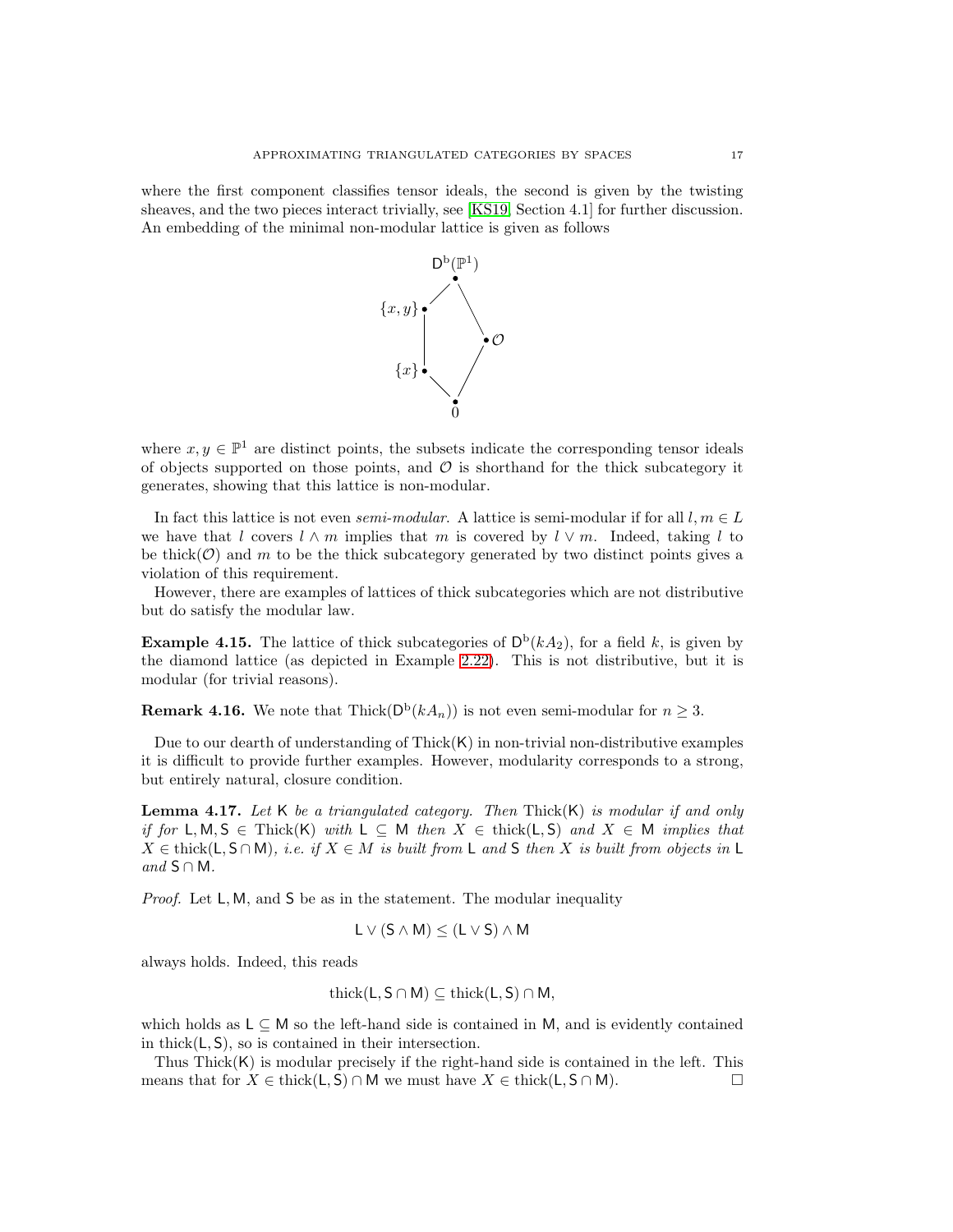#### 18 SIRA GRATZ AND GREG STEVENSON

### 5. The fully functorial theory

In this section we use the adjunction between SFrm and CjSLat to assign a sober space to any essentially small triangulated category. This construction is universal and gives some measure of the lattice of thick subcategories. As we shall see it is a rather imperfect measure, but it has the advantage of being functorial with respect to all exact functors.

5.1. The construction. We have constructed in Section [3](#page-8-0) the functor T: tcat  $\rightarrow$ CjSLat, which sends a triangulated category K to its lattice of thick subcategories  $T(K)$  = Thick(K). We can combine this with our lattice theoretic noodling to get somewhere.

Definition 5.1. We define the *fully functorial non-tensor spectrum*

$$
\mathrm{fS} \mathrm{pcnt}\colon \mathsf{tcat}^\mathrm{op}\longrightarrow \mathsf{Sob}
$$

to be the composite

$$
\mathsf{tcat}^{\mathrm{op}} \xrightarrow{T^{\mathrm{op}}} \mathsf{CjSLat}^{\mathrm{op}} \xrightarrow{d^{\mathrm{op}}} \mathsf{S}\mathsf{Frm}^{\mathrm{op}} \xrightarrow{\sim} \mathsf{Sob}
$$

where d is the adjoint of Proposition [2.17.](#page-5-1)

Remark 5.2. Let us explain the notation fSpcnt: the f denotes functorial (or free, since this construction is as free as is reasonable in contrast to the construction of Section [6\)](#page-21-0) and the nt is for 'no tensor' (to be read as Spcn't, as in 'tensorn't triangular geometry', with the consequent abbreviation tnt-geometry).

<span id="page-17-1"></span>**Example 5.3.** Consider the Dynkin quiver  $A_2$  as in Example [3.7](#page-9-1) and denote by  $P_1$  and  $P_2$ the projectives and  $S_2$  the non-projective simple. Then the lattice of thick subcategories of  $\mathsf{D}^{\mathrm{b}}(kA_2)$  is



Note that  $L = T(D^b(kA_2))$  is not distributive, and hence not a frame. We apply Con-struction [2.18](#page-5-2) to compute fSpcnt  $\mathsf{D}^{\mathrm{b}}(kA_2)$ .

For brevity, let us denote by 0 and 1 the bottom and top elements and set

$$
a =
$$
thick $(P_1)$ ,  $b =$ thick $(P_2)$ , and  $c =$ thick $(S_2)$ .

We need to compute  $\text{spt}(L) = \text{CjSLat}(L, 2)$ . Suppose that  $p \in \text{spt}(L)$  satisfies  $p(1) = 1$ . Then since  $a \vee b = 1$  at least one of a or b must be sent to 1. The roles of a, b, c are interchangeable and so we see that if  $p(1) = 1$  then p sends at most one of a, b, c to 0 and this determines p. This gives rise to 4 points  $\{p_a, p_b, p_c, p_{\varnothing}\}\$  determined by sending a, b, and c to 0 in the first three instances, and sending all of  $a, b, c$  to 1 in the final instance. There is a fifth point  $p_0$  sending all elements to 0.

<span id="page-17-0"></span>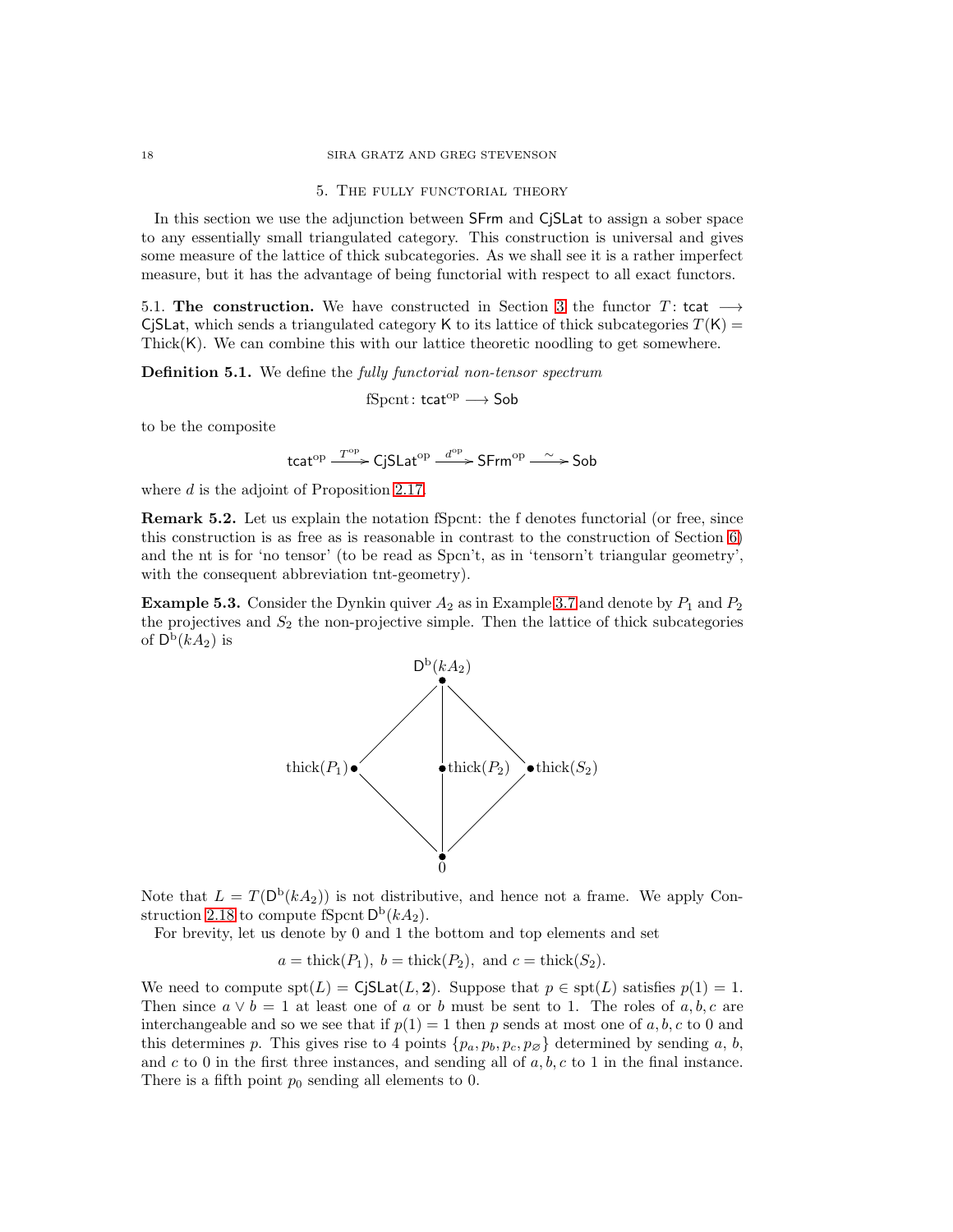A subbase of opens is given by

$$
U_a = \{p_b, p_c, p_{\varnothing}\}, U_b = \{p_a, p_c, p_{\varnothing}\}, U_c = \{p_a, p_b, p_{\varnothing}\}, \text{ and } U_1 = \{p_a, p_b, p_c, p_{\varnothing}\}.
$$

Thus we obtain the following space (where an edge indicates a specialization relation, i.e. that the top vertex of an edge is in the closure of the bottom one):



with a unique generic point  $p_{\emptyset}$  and unique closed point  $p_0$ .

This looks rather a lot like the lattice we started with. We show in Proposition [5.7](#page-20-0) that this is not a coincidence.

<span id="page-18-0"></span>5.2. Failure to reconstruct the Balmer spectrum. In this section we discuss the price for working with arbitrary exact functors: if K already has a spatial frame of thick subcategories, and hence has a space controlling the thick subcategories, then fSpcnt fails to recover this space. This is for the simple reason that the forgetful functor  $i:$  SFrm  $\longrightarrow$ CjSLat is only faithful and not full. Thus, for a spatial frame  $F$ , the counit

$$
\varepsilon_F \colon diF \longrightarrow F
$$

is an epimorphism, but cannot be an isomorphism in general.

**Example 5.4.** We consider a pair of points, i.e.  $D^b(k \times k) \cong D^b(k) \oplus D^b(k)$ . The Balmer spectrum is a disjoint union of two points, and the corresponding frame (of opens or, as we label it, of radical ⊗-ideals) is

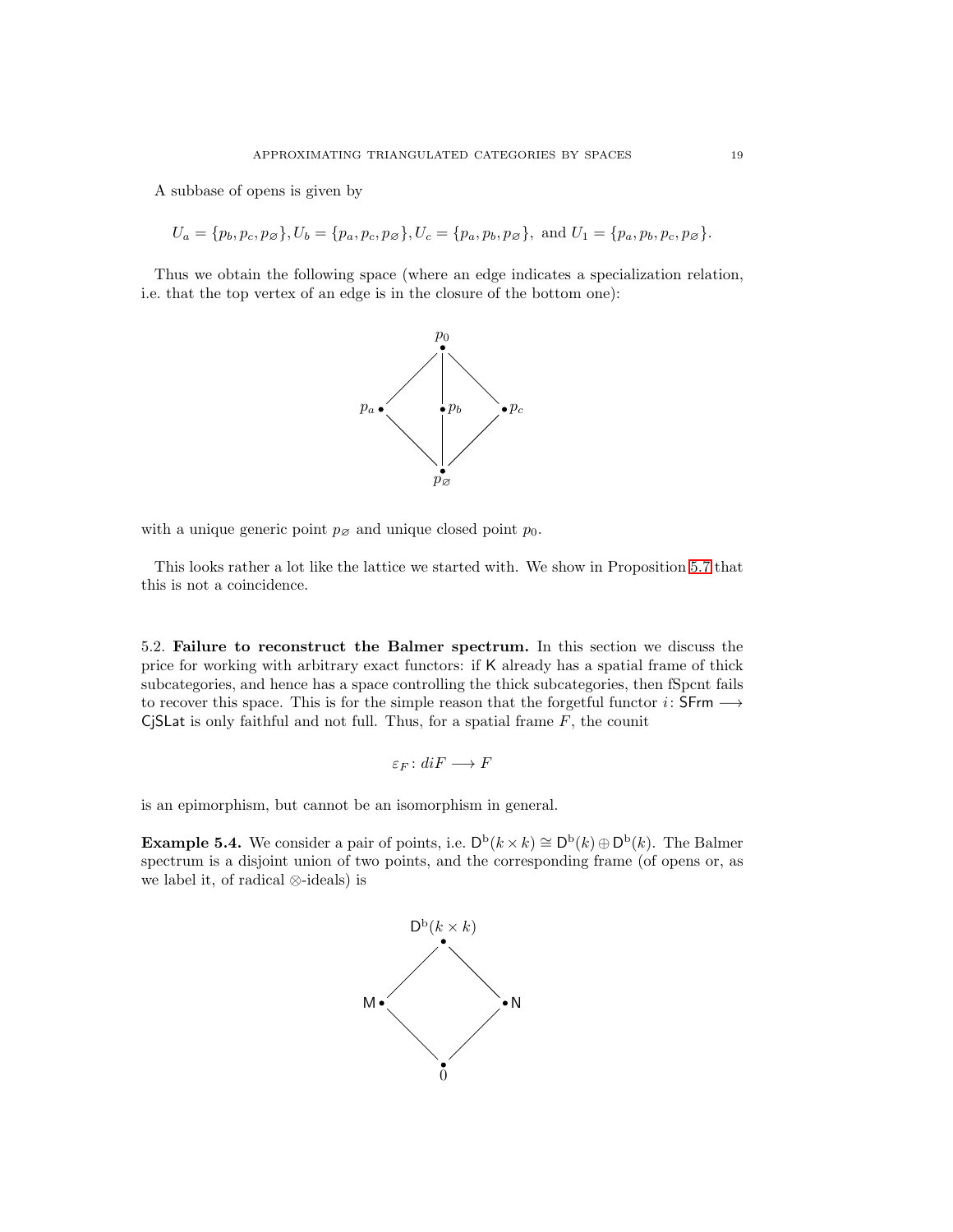where M and N correspond to the two factors. The space fSpcnt  $D^b(k \times k)$ , which is computed in a manner analogous to that used in Example [5.3,](#page-17-1) is



which has acquired two extra points and become both irreducible and local. The lattice of open subsets of  $X = \text{fS}$  pcnt  $\mathsf{D}^{\mathrm{b}}(k \times k)$  is



which contains a copy of the original lattice Thick( $D^b(k \times k)$ ) via the embedding  $l \mapsto U_l$ .

5.3. Sobriety and a simplification. We now further discuss the construction and analyse the space we produce; in particular, we see that the suggestive form of the examples we have treated so far is a general phenomenon. What we need works in complete generality, but is more enlightening and compelling with our construction in mind.

Let L be a complete join semi-lattice and let  $p: L \longrightarrow 2$  be a semipoint. Then, since p is order preserving,  $p^{-1}(0)$  is downward closed and, since p preserves joins,  $p^{-1}(0)$  is closed under all joins. Define  $x \in L$  by  $x = \vee p^{-1}(0)$ . Then  $x \in p^{-1}(0)$  by join closure, and for all  $l \in p^{-1}(0)$  we have  $l \leq x$ . It follows that

$$
p^{-1}(0) = [0, x] = \{l \in L \mid l \le x\}.
$$

On the other hand, if  $x \in L$  one easily checks that there is an associated semipoint given by the characteristic function for  $L \setminus [0, x]$ . This proves the following lemma.

**Lemma 5.5.** *There is a canonical identification of sets*  $L = \text{spt}(L)$ *.* 

We will use this identification without further mention and turn to discussing the topology. A subbase of opens for  $spt(L)$  is given by the subsets

$$
U_l = \{ p \in \operatorname{spt}(L) \mid p(l) = 1 \}.
$$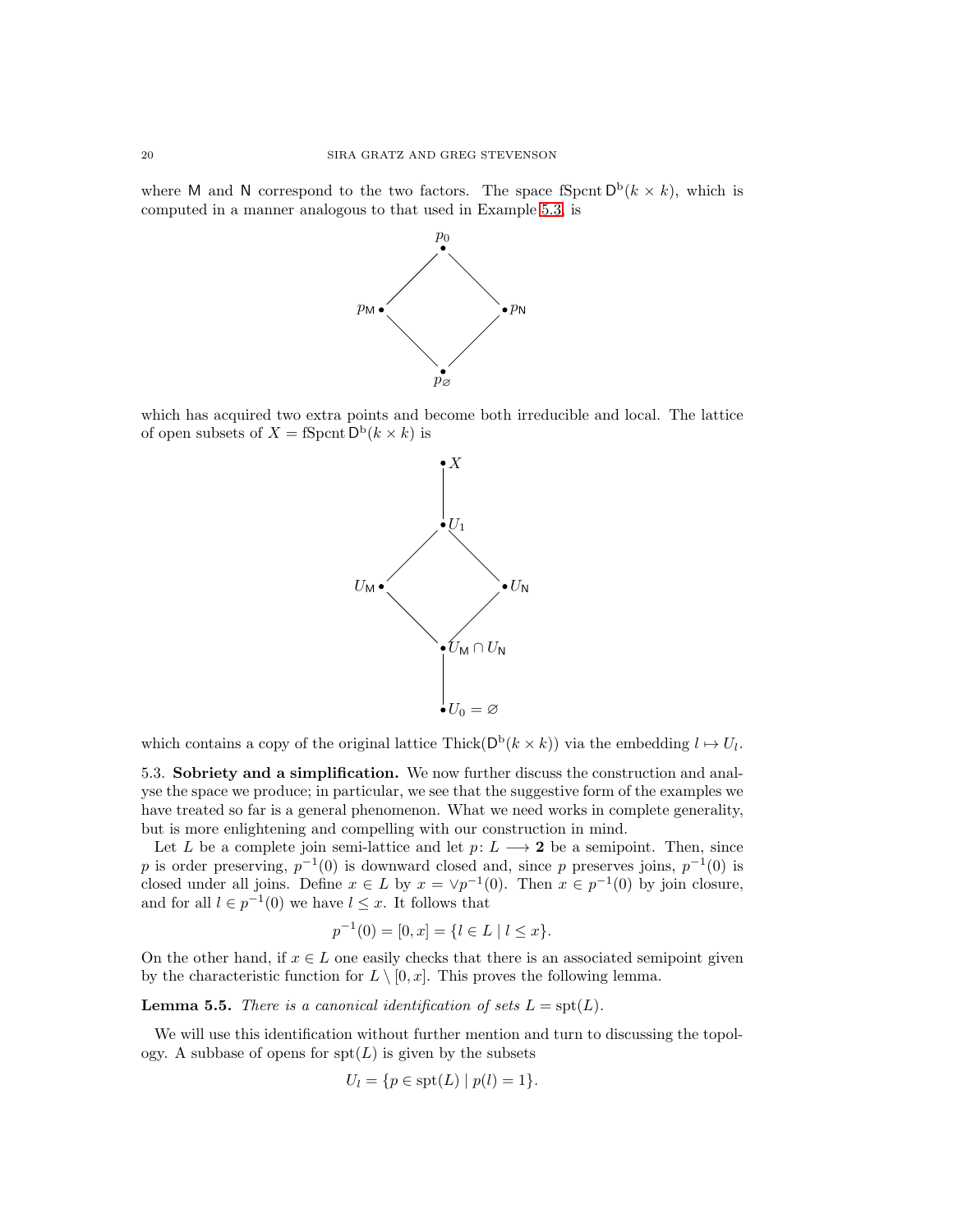Under the identification with L we see that

$$
U_l = \{x \in L \mid p_x(l) = 1\} = \{x \in L \mid l \notin [0, x]\}
$$

$$
= \{x \in L \mid l \nleq x\}
$$

$$
= L \setminus [l, 1].
$$

**Lemma 5.6.** *Under the identification*  $L = \text{spt}(L)$  *the closure of*  $l \in L$  *is* [l, 1]*.* 

*Proof.* Suppose that  $m \in \{l\}$ . This occurs if and only if for every closed subset V of L we have  $l \in V$  implies  $m \in V$ , i.e. if for every open subset U we have  $m \in U$  implies  $l \in U$ . Thus, if  $m \in U_l = L \setminus [l, 1]$  we would have  $l \in U_l$  which is nonsense. So  $m \notin U_l$ , i.e.  $m \in [l, 1]$ .

On the other hand, suppose that  $m \in [l, 1]$ . If  $m \in U_r$ , for  $r \in L$ , i.e.  $m \notin [r, 1]$ but  $l \notin U_r$ , i.e.  $r \leq l$ , then since we have assumed  $l \leq m$  we obtain  $r \leq m$  which is a contradiction. Thus if  $m \in U_r$  we must have  $l \in U_r$ . Since every open is obtained from finite intersections of these subsets, it follows that if m is in an open subset then  $l$  must also lie in that open. Hence  $m \in \{l\}$ .

Combining what we have learned from our two lemmas we deduce the following result.

<span id="page-20-0"></span>**Proposition 5.7.** *The space*  $spt(L)$  *is homeomorphic to* L *with the topology whose closed subsets are finite unions of principal upward closed subsets of* L*, i.e. the subsets* [l, 1] *for*  $l \in L$ *. In particular,*  $\text{spt}(L)$  *is sober.* 

From sobriety of  $spt(L)$  it follows that

$$
fSport = pt \circ \mathcal{O} \circ \text{spt} \circ T^{\text{op}} \cong \text{spt} \circ T^{\text{op}}
$$

i.e. in the context of our construction, for a triangulated category  $\mathsf{K}$ , fSpcnt $(\mathsf{K})$  is the set  $T(K)$  = Thick(K) with the topology described above. To reiterate: we have a canonical bijection between the points of  $Spend(K)$  and the elements of Thick(K), and so  $Spent(K)$ is, in a weak sense, a coarse moduli space for the lattice of thick subcategories where the inclusion ordering of subcategories is recovered by the specialization ordering.

This is good news in the sense that we haven't lost information, but it means that computation in new cases is likely to be challenging—we have not made our lives any easier. However, one can optimistically expect that there are cases where, although we could not directly describe the elements of the lattice, one can construct the space by some other means.

<span id="page-20-1"></span>5.4. The universal property. As fSpcnt is freely constructed it satisfies a universal property: the unit of adjunction  $T(K) \longrightarrow i\mathcal{O}$  fSpcnt(K) is the initial map from  $T(K)$  to a spatial frame, i.e. any join preserving map from  $T(K)$  to a spatial frame factors via the lattice of open subsets of  $fSpcnt(K)$ .

Let us describe how this can be converted to a support theoretic universal property in line with Balmer's original work. It will be more convenient for us to work with open subsets, rather than Thomason subsets, and so our support theories will associated open, rather than closed, subsets to objects. This is, from the point of view of tt-geometry, purely cosmetic and corresponds to working with the Hochster dual of the Balmer spectrum.

Let X be a Sober space with corresponding spatial frame  $\mathcal{O}(X)$ .

**Definition 5.8.** A ∨-support datum on K with values in X is a map  $\sigma$ : Ob K  $\longrightarrow \mathcal{O}(X)$ from objects of K to open subsets of X such that for all  $x, y \in K$ :

(i)  $\sigma(0) = \varnothing;$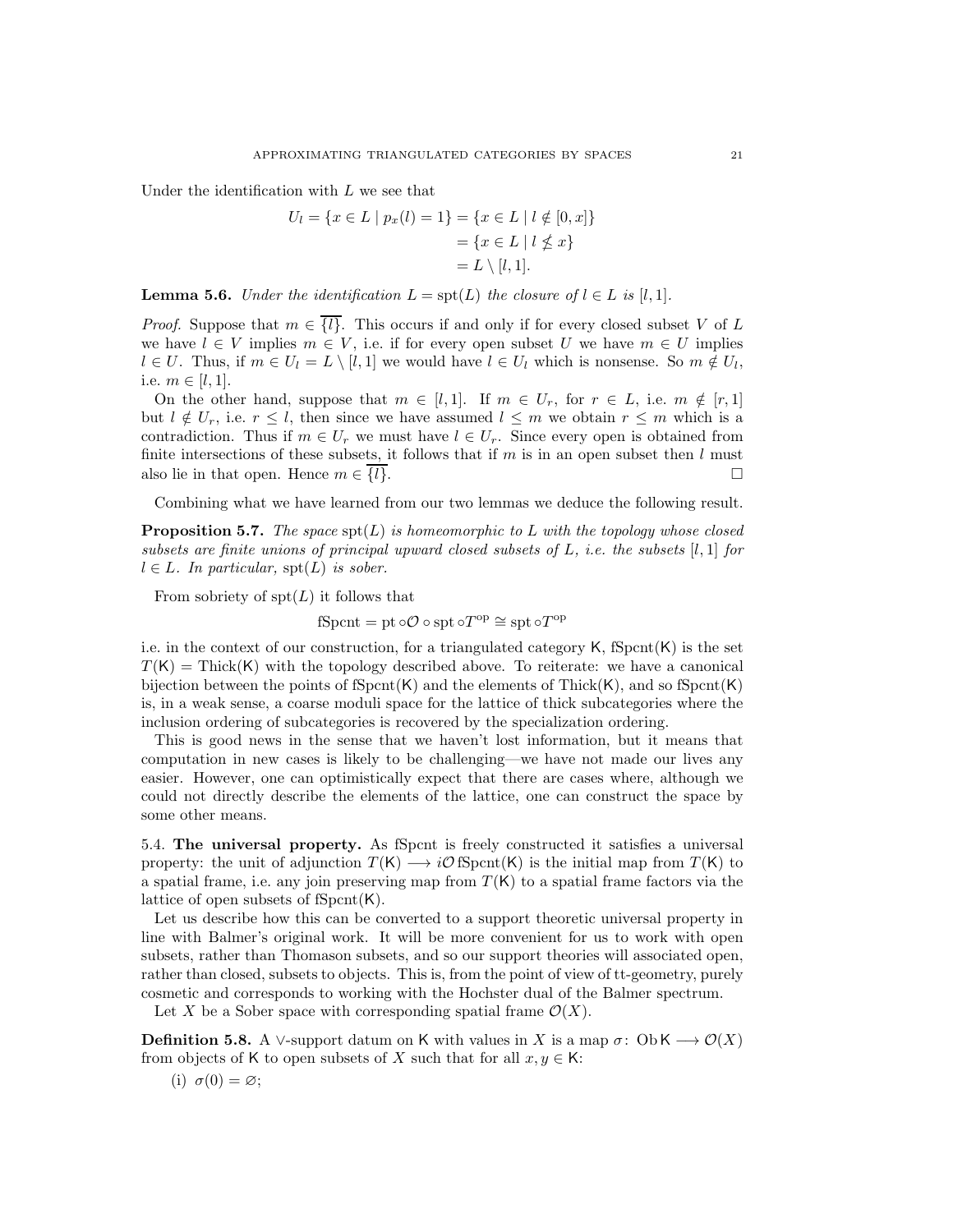- (ii)  $\sigma(\Sigma^i x) = \sigma(x)$  for all  $i \in \mathbb{Z}$ ;
- (iii)  $\sigma(x \oplus y) = \sigma(x) \cup \sigma(y);$
- (iv) for every triangle  $x \longrightarrow y \longrightarrow z$  we have  $\sigma(y) \subseteq \sigma(x) \cup \sigma(y)$ .

A support datum's purpose in life, whether it be of the kind described above or as in the usual tt-setting, is to describe a lattice map from some lattice of thick subcategories to  $\mathcal{O}(X)$ .

Proposition 5.9. *Giving a* ∨*-support datum on* K *with values in* X *is equivalent to specifying a morphism*  $T(K) \longrightarrow \mathcal{O}(X)$  *in* CjSLat.

*Proof.* Suppose we are given a ∨-support datum  $\sigma$  on K with values in X. We define a morphism  $\phi \colon T(K) \longrightarrow \mathcal{O}(X)$  by setting

$$
\phi(\mathsf{M}) = \bigcup_{x \in \mathsf{M}} \sigma(x).
$$

This is clearly an open subset of  $X$  and it is order preserving by definition. Condition (i) that  $\sigma(0) = \emptyset$  tells us that  $\phi$  preserves the bottom element, i.e. the empty join. Suppose then that  $M_i$  for  $i \in I$  is a family of thick subcategories with join M. We need to show equality of

$$
U = \phi(\mathsf{M}) \text{ and } V = \cup_i \phi(\mathsf{M}_i).
$$

Since each  $M_i$  is contained in M it is immediate from the construction that  $V \subseteq U$ . On the other hand given  $x \in M$  we can find, by Lemma [4.4,](#page-13-0)  $x_1, \ldots, x_n \in \bigcup_i M_i$  such that  $x \in \text{thick}(x_1, \ldots, x_n)$ . It follows from axioms (ii)-(iv) that

$$
\sigma(x) \subseteq \sigma(x_1) \cup \cdots \cup \sigma(x_n) \subseteq V
$$

showing that  $U \subseteq V$ .

Given a morphism  $\phi \colon T(K) \longrightarrow \mathcal{O}(X)$  in CjSLat we define

$$
\sigma(x) = \phi(\text{thick}(x)).
$$

This satisfies (ii) by construction and (i),(iii), and (iv) follow from the fact that  $\phi$  preserves  $\Box$ joins.  $\Box$ 

There is a natural ∨-support datum on K taking values in fSpcnt $(K)$  which is given by sending x to the open  $U_{\text{thick}(x)}$  corresponding to thick(x), and this is also universal in the appropriate sense. Given a ∨-support datum  $\sigma$  on K taking values in X there is a corresponding morphism in CjSLat  $\phi \colon T(\mathsf{K}) \longrightarrow i\mathcal{O}(X)$ . The map  $\phi$  corresponds, via adjunction, to a frame map  $dT(K) \longrightarrow \mathcal{O}(X)$  and we can take points to obtain  $X \longrightarrow \text{S}$ pcnt(K) such that  $\sigma$  is obtained by pulling back the universal support datum. On the other hand, given  $X \longrightarrow \text{Sport}(K)$  we can take this pullback, i.e. consider the composite

$$
T(K) \longrightarrow i\mathcal{O}(\mathrm{fSport}(K)) \longrightarrow i\mathcal{O}(X)
$$

<span id="page-21-0"></span>which is the join-preserving map associated to the corresponding ∨-support datum.

## 6. The partially functorial theory

As seen in Section [5.2](#page-18-0) if one works with all functors, and hence complete join semilattices, one cannot reconstruct the Balmer spectrum. In this section we develop a partially functorial theory based on CLat and  $\Omega$  which addresses this issue by giving the correct result for categories where the lattice of thick subcategories is distributive.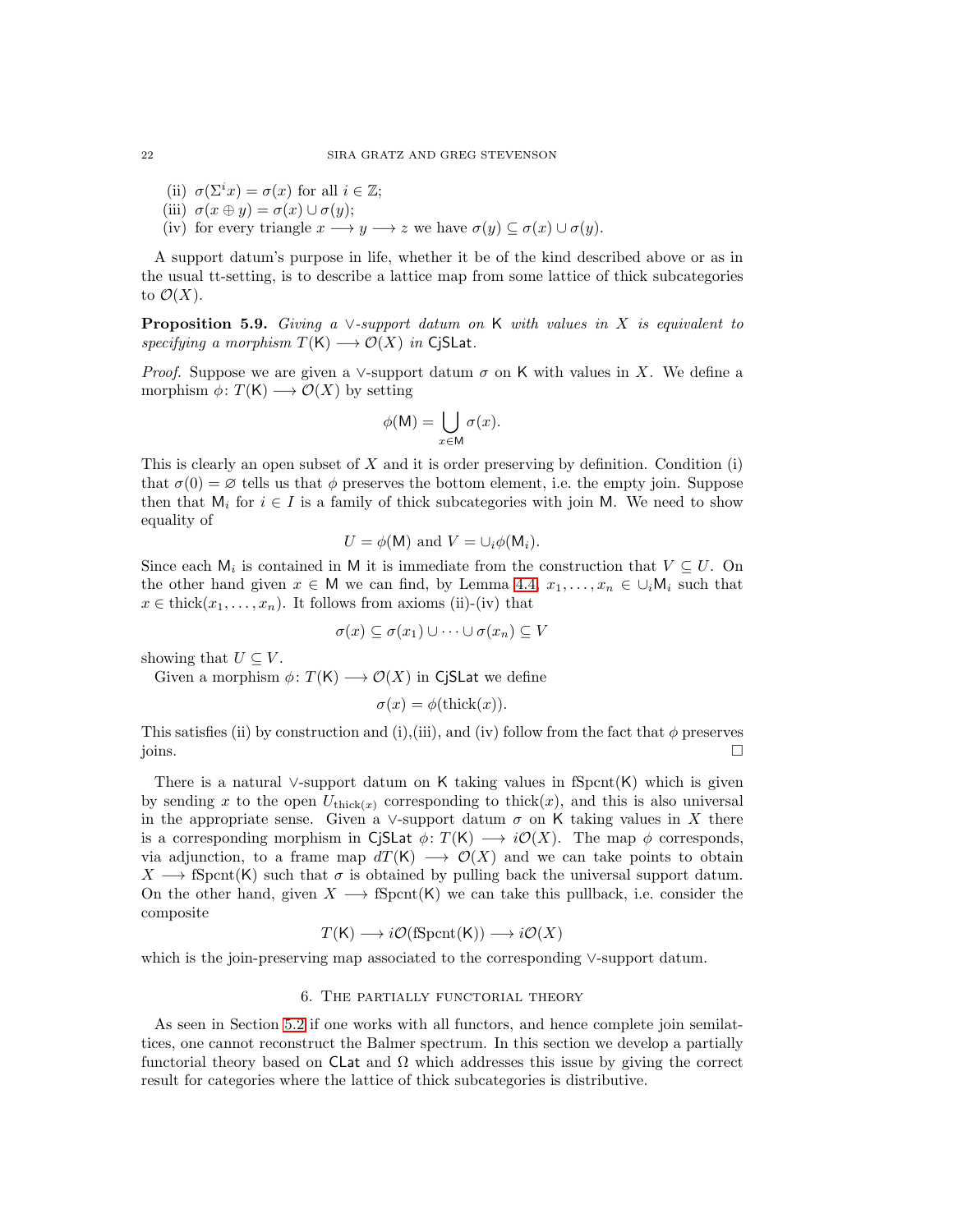We have already seen in Example [3.7](#page-9-1) that  $T:$  tcat  $\longrightarrow$  CjSLat does not factor via CLat, i.e. we may not get meet preserving maps out of  $T$ . The situation isn't improved in the case that the lattices involved are distributive.

**Example 6.1.** Let k be a field and consider the diagonal inclusion  $f: k \longrightarrow k \times k = R$ and the corresponding bounded derived categories. We know that all lattices of thick subcategories involved are coherent frames, indeed the lattices are 2 and  $2 \times 2$  (i.e. the powerset of  $\{0,1\}$ ) respectively. However, the functor  $f_*\colon \mathsf{D}^{\text{perf}}(R) \longrightarrow \mathsf{D}^{\text{perf}}(k)$  does not induce a map of frames, i.e. does not give a map in CLat.

Indeed, writing  $R = R_1 \times R_2$  we have

$$
thick(f_*(thick(R_1) \cap thick(R_2))) = thick(f_*0) = 0
$$

but, on the other hand,

$$
\operatorname{thick}(f_*R_1) \cap \operatorname{thick}(f_*R_2) = \mathsf{D}^{\text{perf}}(k) \cap \mathsf{D}^{\text{perf}}(k) = \mathsf{D}^{\text{perf}}(k)
$$

exhibiting that  $T(f_*)$  fails to preserve meets.

We see that even with distributivity hypotheses arbitrary exact functors may fail to induce maps in CLat. So, if we wish to work in the category of complete lattices we must restrict the functors we allow.

**Definition 6.2.** Let  $F: K \longrightarrow L$  be a morphism in tcat, i.e. an exact functor between essentially small triangulated categories. We say that F is a *confluent functor* if  $T(F)$ preserves finite meets, i.e.  $F(K)$  generates L and for every pair of thick subcategories M and N of K

$$
\operatorname{thick}(F\mathsf{M})\cap\operatorname{thick}(F\mathsf{N})=\operatorname{thick}(F(\mathsf{M}\cap\mathsf{N})).
$$

**Remark 6.3.** The condition that  $F(K)$  generates L is forced by the fact that the empty meet, namely the top element, needs to be preserved by  $T(F)$ . The analogous constraint in tt-geometry is not serious, the tensor unit always generates as a tensor ideal, but here it is a restriction.

**Remark 6.4.** We will sometimes say that an exact functor  $F: K \longrightarrow L$  is confluent with respect to some class S of thick subcategories of K (e.g. radical tensor ideals) if  $T(F)$ preserves meets of members of S.

Remark 6.5. We note that the containment

$$
\mathrm{thick}(F\mathsf{M})\cap\mathrm{thick}(F\mathsf{N})\supseteq\mathrm{thick}(F(\mathsf{M}\cap\mathsf{N})).
$$

always holds.

**Example 6.6.** Let  $f: A \longrightarrow B$  be a map of commutative rings. The induced functor  $f^* \colon \mathsf{D}^{\text{perf}}(A) \longrightarrow \mathsf{D}^{\text{perf}}(B)$  is confluent. The generation condition is clear as  $f^*A \cong B$ , and preservation of meets follows from the classification of thick subcategories via support, as in [\[Tho97\]](#page-32-2), and the formula, for  $E \in \mathsf{D}^{\text{perf}},$ 

$$
\operatorname{supp} f^*E = \operatorname{Spec}(f)^{-1}\operatorname{supp} E
$$

(see Lemma [6.15](#page-24-0) for details).

<span id="page-22-0"></span>Example 6.7. Localizations are not necessarily confluent. Consider the localization

$$
\pi\colon \mathsf{D}^{\operatorname{b}\nolimits}(\mathbb{P}^1)\longrightarrow \mathsf{D}^{\operatorname{b}\nolimits}(\mathbb{A}^1)
$$

at thick $(k(x))$  for some point  $x \in \mathbb{P}^1$ . Then

thick( $\pi(\text{thick}(\mathcal{O}) \cap \text{thick}(\mathcal{O}(1)))) = 0$  but thick( $\pi \mathcal{O}(\pi) \cap \text{thick}(\pi \mathcal{O}(1)) = D^b(\mathbb{A}^1)$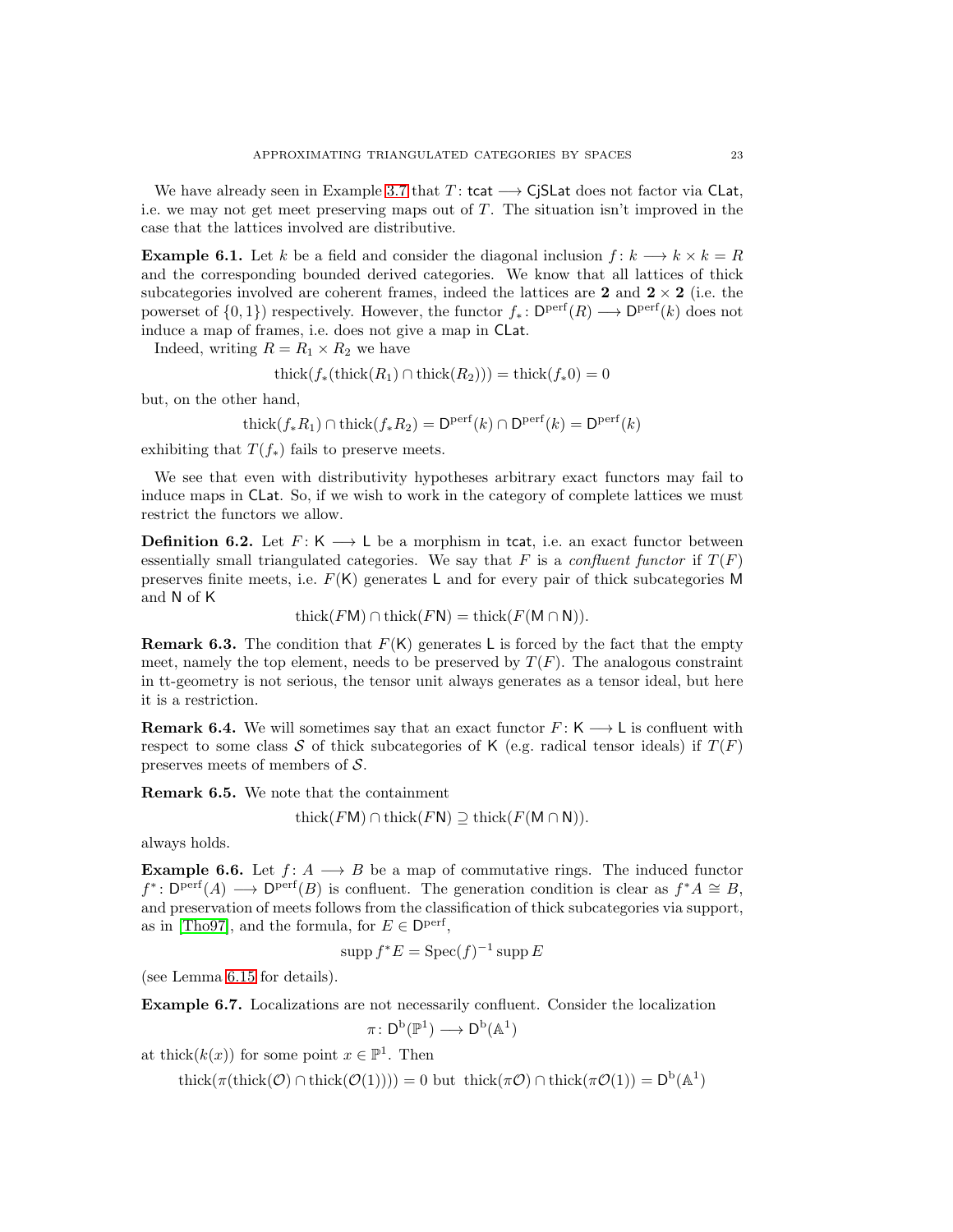showing that even passing to an open subset of the Balmer spectrum can behave poorly with respect to the whole lattice of thick subcategories.

**Lemma 6.8.** Let  $K \xrightarrow{F} L \xrightarrow{G} M$  be exact functors. Then:

- (a) *if* F *is an equivalence it is confluent;*
- (b) *if* F *and* G *are confluent so is* GF*.*

*Proof.* We begin with (a): if F is an equivalence then, for thick subcategories  $N_1$  and  $N_2$ of K, we have

$$
\begin{aligned} \text{thick}(F(\mathsf{N}_1)) \cap \text{thick}(F(\mathsf{N}_2)) &= F(\mathsf{N}_1) \cap F(\mathsf{N}_2) \\ &= F(\mathsf{N}_1 \cap \mathsf{N}_2) \\ &= \text{thick}(F(\mathsf{N}_1 \cap \mathsf{N}_2)). \end{aligned}
$$

Here the first and last equalities are the fact that  $F$  is an equivalence and so sends thick subcategories to thick subcategories, and the middle equality is that  $F$  is an equivalence and so reflects isomorphisms. There is a small lie here as strictly we still need to close under isomorphisms i.e.  $FN_1$  may fail to be closed under isomorphisms, but this can be accomplished without harm or we can assume K and L are skeletal without changing the associated lattices. It is clear that  $F(K)$  generates L.

Now for (b), suppose that F and G are confluent. We know that  $F(K)$  generates L, i.e. thick $(F(K)) = L$ . By Lemma [3.4](#page-8-2) and confluence of G we have

$$
M = \text{thick}(G(\mathsf{L})) = \text{thick}(G \text{thick}(F(\mathsf{K}))) = \text{thick}(GF\mathsf{K}).
$$

Next let us turn to non-empty meets. We see that, for thick subcategories  $N_1$  and  $N_2$  of K,

$$
\begin{aligned} \operatorname{thick}(GF(\mathsf{N}_1)) \cap \operatorname{thick}(GF(\mathsf{N}_2)) &= \operatorname{thick}(G(\operatorname{thick}(F\mathsf{N}_1))) \cap \operatorname{thick}(G(\operatorname{thick}(F\mathsf{N}_2))) \\ &= \operatorname{thick}(G(\operatorname{thick}(F\mathsf{N}_1) \cap \operatorname{thick}(F\mathsf{N}_2))) \\ &= \operatorname{thick}(GF(\mathsf{N}_1 \cap \mathsf{N}_2)) \end{aligned}
$$

where the first equality is Lemma [3.4,](#page-8-2) the second is that  $G$  is confluent, and the third is that F is confluent (and another application of Lemma [3.4\)](#page-8-2).

**Definition 6.9.** By the Lemma, taking tcat∧ to be the collection of essentially small triangulated category with confluent exact functors between them gives a subcategory of tcat which contains all equivalences.

By construction the functor T: tcat<sub>∧</sub>  $\longrightarrow$  CjSLat factors via  $T_\wedge$ : tcat<sub>∧</sub>  $\longrightarrow$  CLat.

**Definition 6.10.** We define the *non-tensor spectrum* functor Spcnt: tcat<sup>op</sup>  $\longrightarrow$  Sob to be the composite

$$
\mathsf{tcat}^{\mathrm{op}}_{\wedge} \xrightarrow{T_{\wedge}^{\mathrm{op}}} \mathsf{Clat}^{\mathrm{op}} \xrightarrow{\Omega^{\mathrm{op}}} \mathsf{S}\mathsf{Frm}^{\mathrm{op}} \xrightarrow{\mathrm{Spec}} \mathsf{Sob}
$$

where  $\Omega$  is the adjoint of Proposition [2.20.](#page-6-1)

Remark 6.11. We note that Spcnt, like fSpcnt, can be applied to *any* essentially small triangulated category; the only issue is functoriality.

We can actually simplify the construction of Spcnt, as we did for fSpcnt. We have noted in Lemma [2.21](#page-6-2) that for any complete lattice L the space  $\text{Clat}(L, 2)$  is sober. Hence

$$
\operatorname{Spec} \Omega L = \operatorname{Spec} \mathcal{O} {\sf{CLat}}(L, 2) \cong {\sf{CLat}}(L, 2)
$$

by Stone duality. Thus Spcnt(K)  $\cong$  CLat(T(K), 2).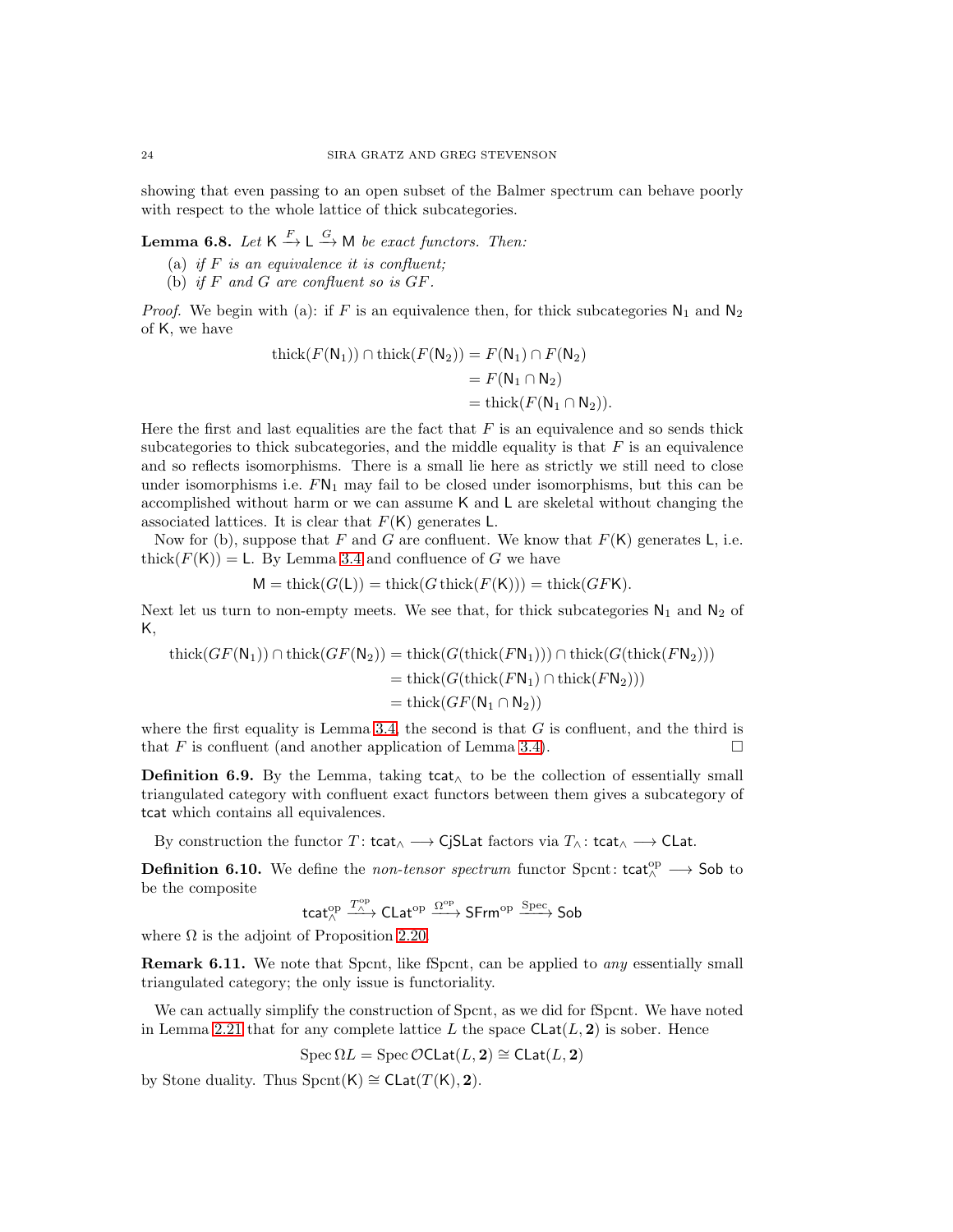The non-tensor spectrum satisfies a universal property, which can be neatly expressed as follows.

<span id="page-24-1"></span>**Lemma 6.12.** *There is a natural isomorphism*  $\mathcal{O}$  Spcnt  $\cong j\Omega$ *. Thus there is a natural transformation* T<sup>∧</sup> −→ O Spcnt *exhibiting* O Spcnt *as the spatial frame approximation*  $\Omega T_{\wedge}$  *(up to taking the opposite functors) of*  $T_{\wedge}$  *in* CLat.

*Proof.* The composite  $\mathcal{O}$  Spcnt is, by definition,

$$
\mathcal{O} \circ \operatorname{Spec} \circ \Omega^{\mathrm{op}} \circ T^{\mathrm{op}}_{\wedge} \cong \Omega^{\mathrm{op}} \circ T^{\mathrm{op}}_{\wedge}.
$$

By Stone duality one can reinterpret this property in terms of continuous maps of spaces. However, despite being 'obvious' i.e. given by intersections, the meets in  $T(K)$  are somewhat subtle: we simply do not know how to produce a generator for the intersection thick(x) ∩ thick(y), if it even has one! Without a tensor product there is no obvious operation on objects which allows us to define a map  $T_(\mathsf{K}) \longrightarrow F$  in CLat, with F a spatial frame, purely in terms of objects of K as in Section [5.4](#page-20-1) or tt-geometry.

By construction Spcnt doesn't lose any information in the case that  $T(K)$  is distributive.

<span id="page-24-2"></span>**Theorem 6.13.** Suppose that K is such that  $T(K)$  is distributive. Then the comparison *map is a lattice isomorphism*

$$
T(\mathsf{K}) \xrightarrow{\sim} \mathcal{O} \operatorname{Spcnt} \mathsf{K},
$$

*i.e. thick subcategories of* K *are classified by* SpcntK*. The inverse is given by sending an open subset* U *to the thick subcategory*

$$
\bigcap_{P\notin U}P
$$

*where we have identified* SpcntK *with the space of meet-prime thick subcategories.*

*Proof.* By Corollary [4.8](#page-14-0) the lattice  $T(K)$  is a spatial frame. Hence  $\Omega T(K) \cong T(K)$ , and so the claimed lattice isomorphism is immediate from Lemma [6.12.](#page-24-1) The explicit description of the inverse is a standard fact, and can easily be verified directly.  $\Box$ 

Remark 6.14. The classification mirrors the one from tt-geometry, cf. [\[Bal05,](#page-32-4) Lemma 4.8] in particular for a similar description of the inverse.

6.1. The comparison with tt-geometry. We now discuss the relation to tt-geometry in the case of tt-categories. Given a tt-category  $\mathsf T$  we denote by  $T^\otimes(\mathsf T)$  the lattice of radical thick  $\otimes$ -ideals, and for a tt-functor  $F: \mathsf{T} \longrightarrow \mathsf{S}$  we denote by  $T^{\otimes}(F)$  the corresponding map  $T^{\otimes}(\mathsf{T}) \longrightarrow T^{\otimes}(\mathsf{S})$  sending J to the smallest radical thick ⊗-ideal containing FJ. As usual Spc T denotes the Balmer spectrum i.e. the space  $(Spec T^{\otimes} (K))^{\vee}$ . We know  $T^{\otimes} (T)$ is a coherent frame. Moreover,  $T^{\otimes}(F)$  is a map of frames preserving compact objects; we give a proof of the first assertion in the next lemma.

<span id="page-24-0"></span>**Lemma 6.15.** Let  $\mathsf{T}$  and  $\mathsf{S}$  be tt-categories and  $F: \mathsf{T} \longrightarrow \mathsf{S}$  be a tt-functor. Then  $F$  is  $\emph{confuent with respect to radical thick $\otimes$-ideals, i.e. } T^\otimes(F) \emph{ preserves finite meets.}$ 

*Proof.* Suppose that I and J are radical ⊗-ideals of T. Then, by [\[Bal05,](#page-32-4) Theorem 4.10], we have  $I = T_V$  and  $J = T_W$ , the ideals of objects supported on V and W respectively, where V and W are Thomason subsets of Spc T. By the classification and [\[Bal05,](#page-32-4) Proposition 3.6] we have

$$
T^{\otimes}(F)\mathsf{I} = \mathsf{S}_{\mathrm{supp}\,F\mathsf{I}} = \mathsf{S}_{\mathrm{Spc}(F)^{-1}V} \text{ and } T^{\otimes}(F)\mathsf{J} = \mathsf{S}_{\mathrm{supp}\,F\mathsf{J}} = \mathsf{S}_{\mathrm{Spc}(F)^{-1}W}.
$$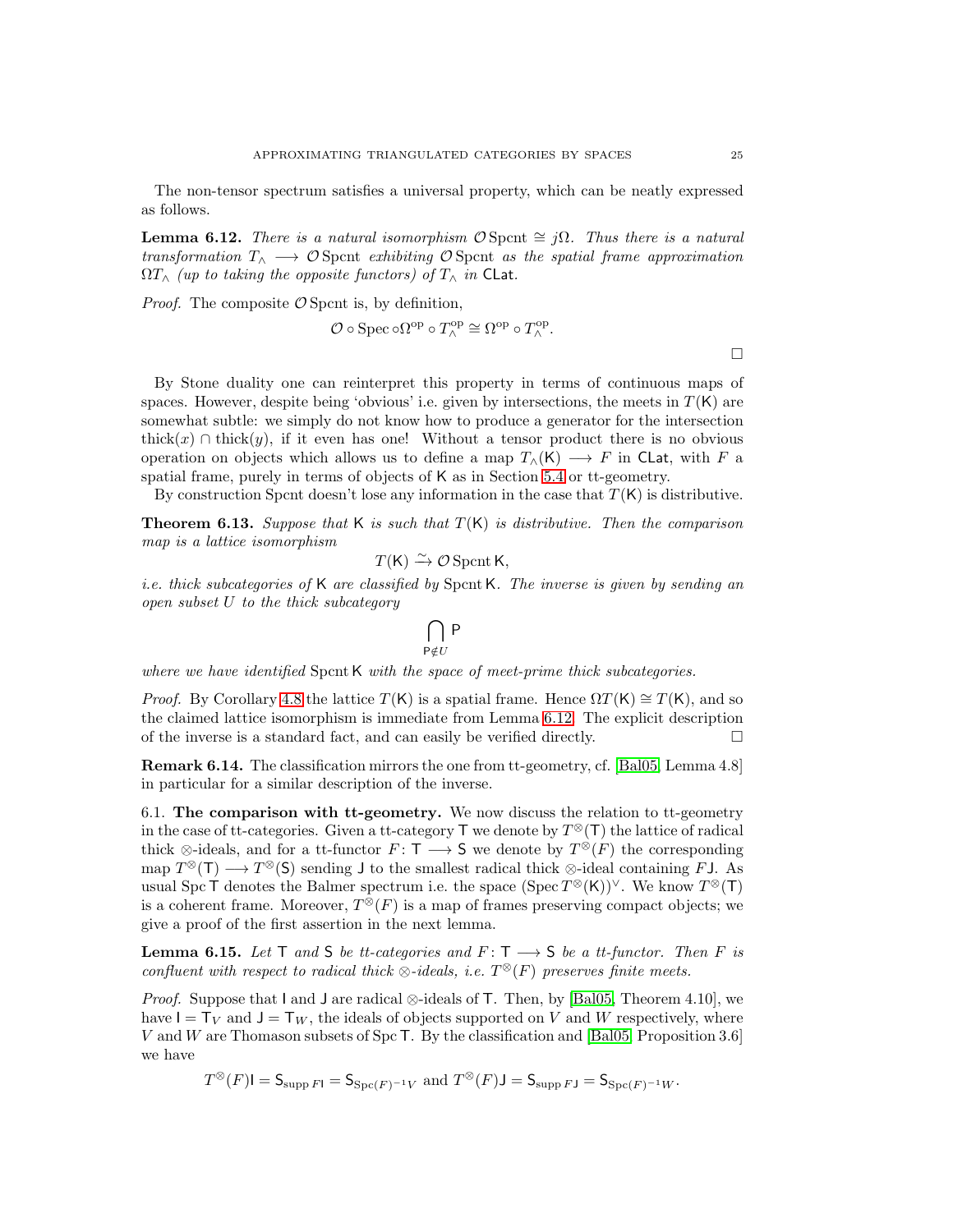Thus we see, using that  $I \cap J = T_{V \cap W}$ ,

$$
T^{\otimes}(F) \text{ and } T^{\otimes}(F) \text{ and } T^{\otimes}(F) \text{ and } T^{\otimes}(F) \text{ and } T^{\otimes}(F) \text{ and } T^{\otimes}(F) \text{ and } T^{\otimes}(F) \text{ and } T^{\otimes}(F) \text{ and } T^{\otimes}(F) \text{ and } T^{\otimes}(F) \text{ and } T^{\otimes}(F) \text{ and } T^{\otimes}(F) \text{ and } T^{\otimes}(F) \text{ and } T^{\otimes}(F) \text{ and } T^{\otimes}(F) \text{ and } T^{\otimes}(F) \text{ and } T^{\otimes}(F) \text{ and } T^{\otimes}(F) \text{ and } T^{\otimes}(F) \text{ and } T^{\otimes}(F) \text{ and } T^{\otimes}(F) \text{ and } T^{\otimes}(F) \text{ and } T^{\otimes}(F) \text{ and } T^{\otimes}(F) \text{ and } T^{\otimes}(F) \text{ and } T^{\otimes}(F) \text{ and } T^{\otimes}(F) \text{ and } T^{\otimes}(F) \text{ and } T^{\otimes}(F) \text{ and } T^{\otimes}(F) \text{ and } T^{\otimes}(F) \text{ and } T^{\otimes}(F) \text{ and } T^{\otimes}(F) \text{ and } T^{\otimes}(F) \text{ and } T^{\otimes}(F) \text{ and } T^{\otimes}(F) \text{ and } T^{\otimes}(F) \text{ and } T^{\otimes}(F) \text{ and } T^{\otimes}(F) \text{ and } T^{\otimes}(F) \text{ and } T^{\otimes}(F) \text{ and } T^{\otimes}(F) \text{ and } T^{\otimes}(F) \text{ and } T^{\otimes}(F) \text{ and } T^{\otimes}(F) \text{ and } T^{\otimes}(F) \text{ and } T^{\otimes}(F) \text{ and } T^{\otimes}(F) \text{ and } T^{\otimes}(F) \text{ and } T^{\otimes}(F) \text{ and } T^{\otimes}(F) \text{ and } T^{\otimes}(F) \text{ and } T^{\otimes}(F) \text{ and } T^{\otimes}(F) \text{ and } T^{\otimes}(F) \text{ and } T^{\otimes}(F) \text{ and } T^{\otimes}(F) \text{ and } T^{\otimes}(F) \text{ and } T^{\otimes
$$

It is clear that  $T^{\otimes}(F)(T) = S$ .

Thus we get a functor  $T^{\otimes}$ : ttcat  $\longrightarrow$  CohFrm, from the category of tt-categories and ttfunctors to the category of coherent frames with maps preserving joins, finite meets, and compacts, which gives Balmer's theory of tt-geometry by composing with Stone duality (up to some pesky op's which we suppress, see Theorem [6.19](#page-26-0) for a precise statement).

We do *not* get a functor T: ttcat  $\longrightarrow$  CLat by sending T to its lattice of thick subcate-

gories; a tt-functor may not respect meets of general thick subcategories, cf. Example [6.7.](#page-22-0) However, we are able to produce a natural transformation between the restrictions of T and  $T^{\otimes}$  on a subcategory of ttcat.

<span id="page-25-0"></span>**Lemma 6.16.** Let  $\mathsf{T}$  be a rigid tt-category. Then  $T^{\otimes}(\mathsf{T})$  is a bounded sublattice of  $T(\mathsf{T})$ .

*Proof.* Both are collections of subcategories ordered by inclusion, so  $T^{\otimes}(\mathsf{T})$  is a subposet of  $T(T)$ . Clearly the maximal elements coincide and so do the minimal ones—the key point is that rigidity of T implies that every ⊗-ideal is radical and so the zero ideal is radical.

It remains to show that  $T^{\otimes}$ (T) is closed under meets and joins in  $T(T)$ . The former is clear: the intersection of radical ⊗-ideals is again a radical ⊗-ideal, and so  $T^{\otimes}(\mathsf{T})$  is closed under arbitrary meets (and this doesn't require rigidity).

For the latter, let  $J_i$  for  $i \in I$  be a collection of radical ⊗-ideals and consider

$$
X = \bigcup_{i \in I} J_i \text{ and } J = \text{thick}(X),
$$

where **J** is the join of the  $J_i$  in  $T(T)$ . We observe that X is closed under the tensor product, and so J is a ⊗-ideal (see for instance [\[Ste13,](#page-32-12) Lemma 3.8]). As T is rigid J is automatically radical, and so  $J \in T^{\hat{\otimes}}(\mathsf{T})$ . Therefore  $J$  must be the join in  $T^{\otimes}(\mathsf{T})$  of the  $J_i$  as required.  $\Box$ 

**Remark 6.17.** The lemma does not hold in complete generality:  $\otimes$ -nilpotent objects will result in the minimal element 0 of  $T(T)$  failing to be a radical ⊗-ideal, and so the inclusion will not preserve the empty join.

As Example [6.7](#page-22-0) illustrates the correct setting in which to compare T and  $T^{\otimes}$  is a delicate issue, at least if we want a natural transformation rather than just an objectwise comparison. The following is probably not optimal, but is sufficient to illustrate the situation. We denote by rttcat $\lambda^{\text{loc}}$  the category of rigid tt-categories with exact monoidal localizations which are confluent, e.g. the monoidal equivalences.

<span id="page-25-1"></span>Lemma 6.18. *The inclusions of Lemma [6.16](#page-25-0) assemble to give a natural transformation*  $T^\otimes \longrightarrow T_\wedge$  *of functors* rttcat $_{\wedge}^{\operatorname{loc}} \longrightarrow$  CLat.

*Proof.* Suppose that  $F: T \longrightarrow S$  is a confluent monoidal localization and consider the corresponding square

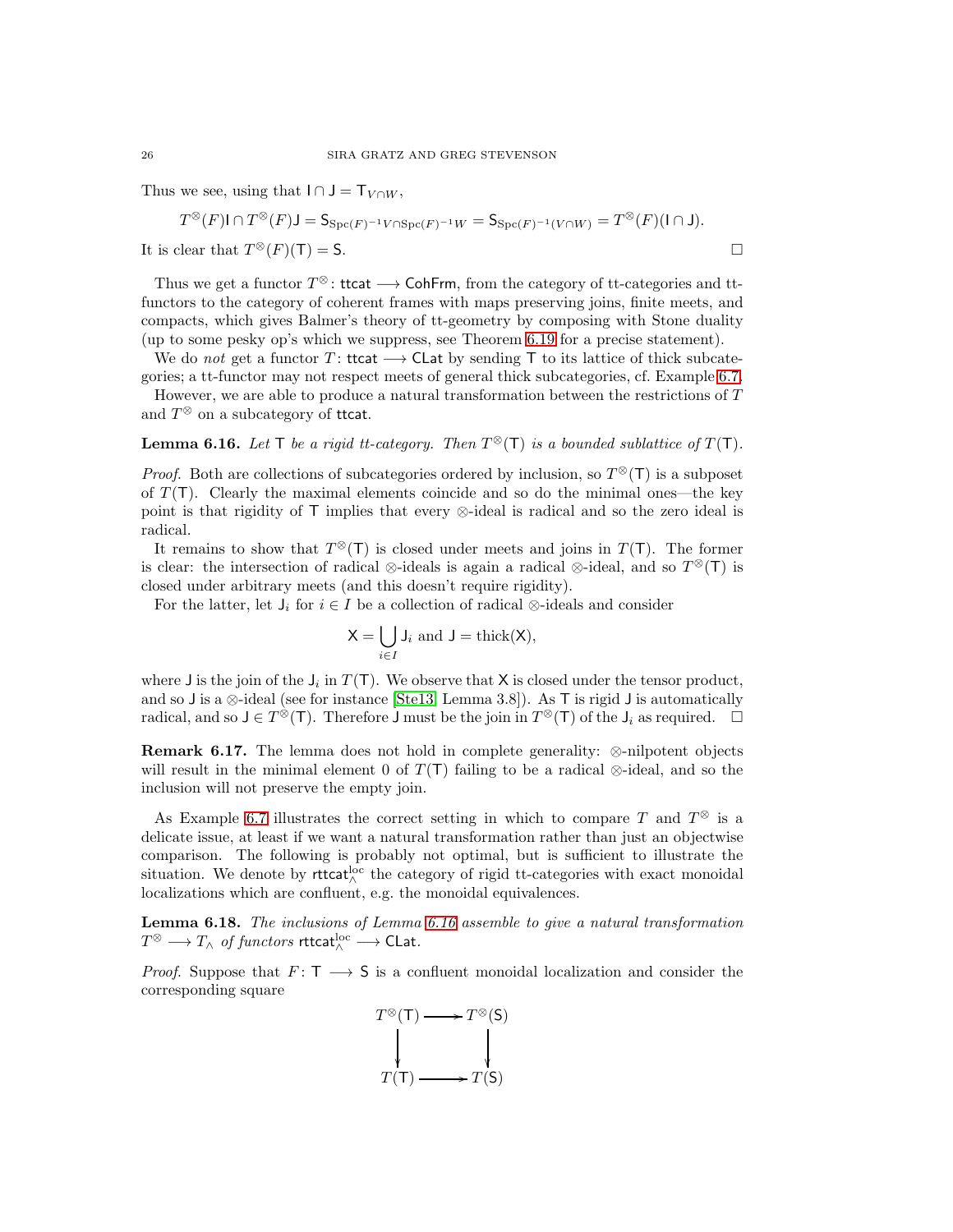Let J be a thick  $\otimes$ -ideal of T. Then, because F is essentially surjective, FJ is closed under the tensor product in S and so thick(FJ) is a ⊗-ideal of S, and hence the smallest  $\otimes$ -ideal of  $S$  containing  $FJ$ . This shows

$$
T^{\otimes}(F)(J) = \text{thick}^{\otimes}(FJ) = \text{thick}(FJ) = T(F)(J)
$$

proving the square commutes.  $\Box$ 

Let  $X$  be a spectral space. Recall from Definition [2.14](#page-4-2) the Hochster dual of  $X$ , which we denote by  $X^{\vee}$ .

<span id="page-26-0"></span>**Theorem 6.19.** *There is a canonical natural transformation*  $\varphi$ : Spcnt  $\longrightarrow$  Spc<sup> $\vee$ </sup> of the  $functors$  ( $rttext{tcat}^{\text{loc}}_{\wedge}$ <sup>op</sup>  $\longrightarrow$  Sob, *i.e. for every rigid tt-category*  $\top$  *there is a canonical comparison map*

$$
\varphi_T\colon\operatorname{Sport} T\longrightarrow (\operatorname{Spc} T)^\vee
$$

*which is natural with respect to confluent monoidal localizations.*

*Proof.* The natural transformation of Lemma [6.18](#page-25-1) can be postcomposed with Spec to yield a natural transformation

$$
\mathrm{Sport} \longrightarrow \mathrm{Spec}(T^\otimes(-)).
$$

The subtlety is that  $Spec(T^{\otimes}(-))$  is not quite Spc. Identifying  $Spec(T^{\otimes}(-))$  with the set of prime ⊗-ideals of T one checks that the closure of P is  $Z_P = \{Q \mid P \subseteq Q\}$ , rather than the Balmer-closed subset  $\{Q \mid Q \subseteq P\}$ . This is rectified by reversing the order, i.e. taking the Hochster dual the Hochster dual.

Remark 6.20. To give another perspective on the appearence of Hochster duality in the theorem, let us note that one recovers  $T^{\otimes}$  from Spc via the lattice of Thomason subsets whereas via Stone duality we would recover  $T^{\otimes}$  via the lattice of open subsets. The Thomason subsets of Spc T are precisely the open subsets of  $Spc T^{\vee}$ .

**Remark 6.21.** In practice it is convenient to have Spc  $D^{perf}(R) \cong$  Spec R and so we would like access to " $\varphi^{\vee}$ : Spcnt<sup> $\vee$ </sup>  $\longrightarrow$  Spc". However, as Spcnt need not, at least *a priori*, be spectral we do not necessarily have access to Hochster duality for the non-tensor spectrum.

We defer the discussion of examples to Section [7.](#page-29-0)

6.2. The comparison with Matsui's work. There are other theories on the market which should be compared to our offering. We begin by discussing the work of Matsui [\[Mat19\]](#page-32-6). Matsui introduces a notion of support theory, based on the work of Balmer [\[Bal05\]](#page-32-4), and shows it classifies thick subcategories under suitable noetherian, sobriety, and distributivity hypotheses (the last of which is left implicit). As we now show the nontensor spectrum generalizes Matsui's machinery under strong (in a vacuum) but standard hypotheses.

Let us begin by reinterpreting part of the setup of [\[Mat19\]](#page-32-6). Fix some triangulated category K. Let  $MSpcK$  (*M* is for Matsui) denote the collection of finitely generated join-prime elements of  $T(K)$ , and define for each  $x \in K$  a basic closed subset

$$
Z_x = \{ \mathsf{J} \in \text{MSpc } \mathsf{K} \mid \mathsf{J} \subseteq \text{thick}(x) \},
$$

and topologize MSpc K by letting these determine the closed subsets.

In general we have the following statement, expressing Matsui's construction as dual to ours when join-prime thick subcategories are under control.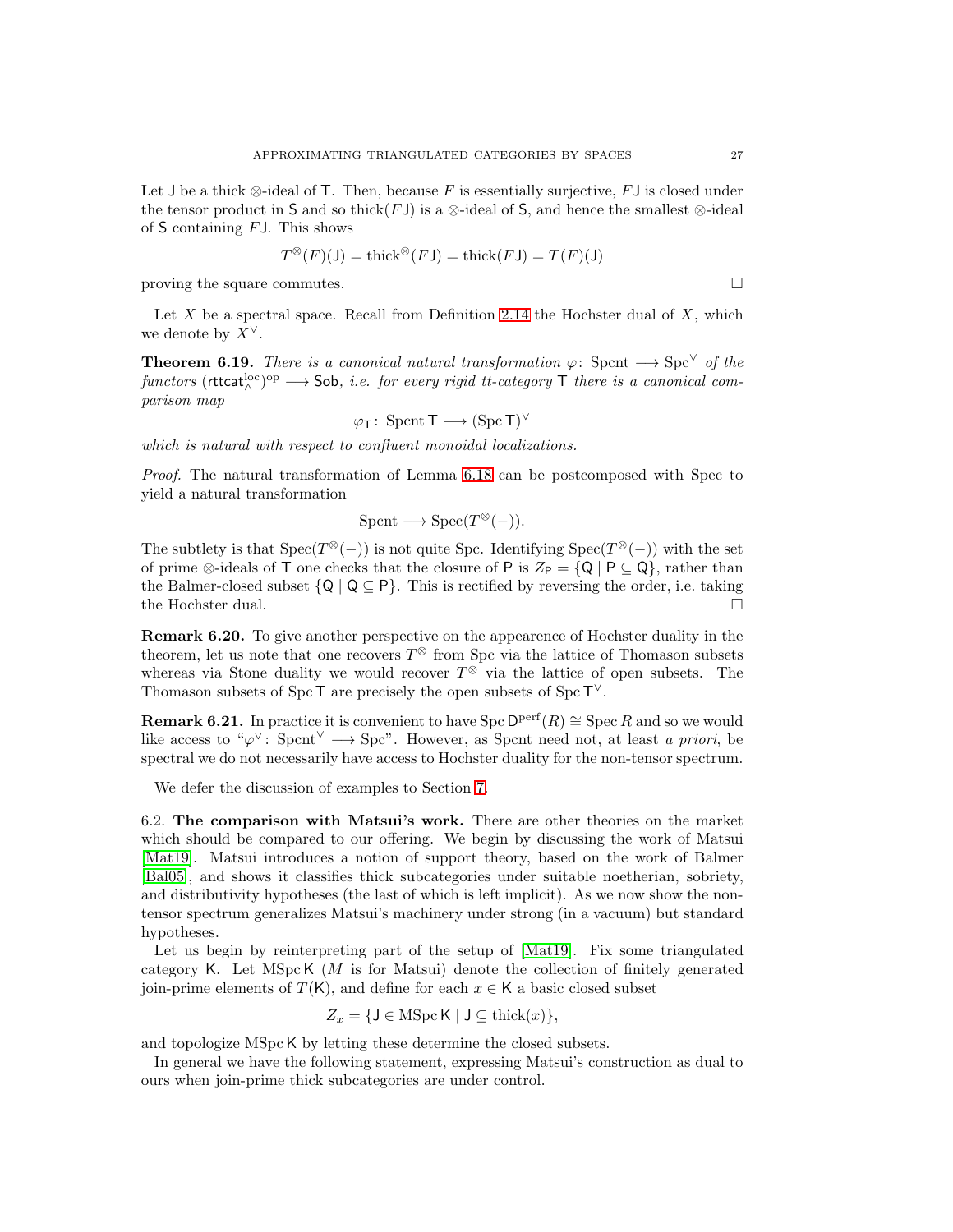Proposition 6.22. *Suppose that every join-prime thick subcategory of* K *is finitely generated. Then*

$$
MSpc K = Spec(\Omega(T(K)^{op})).
$$

*Proof.* A join-prime in  $T(K)$  is precisely a meet-prime in  $T(K)$ <sup>op</sup> and passing from  $T(K)$  to  $T(K)$ <sup>op</sup> sends our closed subsets to Matsui's closed subsets. Thus MSpc K is the collection of meet-prime elements of  $T(K)^\text{op}$  together with the natural topology, or equivalently the spectrum of the spatial frame approximation  $\Omega(T(K)^{op})$ .  $\Box$ 

Remark 6.23. We note that while join-primes are often finitely generated there is an asymmetry: in general meet-prime thick subcategories will *not* be finitely generated. This is already the case for  $\mathsf{D}^{\mathrm{b}}(\mathbb{Z})$ .

We have the following theorem which covers the main examples of [\[Mat19\]](#page-32-6), for instance, tt-categories with noetherian spectrum where the unit generates (cf. Lemma [4.1\)](#page-12-1) and singularity categories of complete intersections.

**Theorem 6.24.** *If*  $T(K)$  *is a coherent frame and* Spcnt K<sup> $\vee$ </sup> *is noetherian, then* MSpc K ≅ SpcntK ∨*.*

*Proof.* Suppose that  $T(K)$  is a coherent frame such that Spcnt K<sup> $\vee$ </sup> is noetherian. Then, by Stone duality (see Theorem [6.13\)](#page-24-2), Spcnt  $\mathsf{K}^{\vee}$  gives a classifying support datum for  $\mathsf{K}$ in the sense of [\[Mat19,](#page-32-6) Definition 2.9]. Mastui's Theorem 2.13 thus provides the claimed homeomorphism.  $\square$ 

Remark 6.25. The Theorem, when combined with our Theorem [6.19](#page-26-0) and discussion of functoriality, complements [\[Mat19\]](#page-32-6) by expressing part of the functoriality of the construction and making explicit the general comparison with Balmer's theory.

6.3. The comparison with the "noncommutative tt-spectrum". Finally, we discuss a potential lattice theoretic approach to [\[NVY19\]](#page-32-5) and the corresponding comparison with the non-tensor spectrum. Let  $(R, \otimes, 1)$  be a monoidal triangulated category, such that the tensor product is exact in each variable. We do not assume that R is symmetric, or even braided, monoidal. By ⊗-ideal in this section we will always mean 2-sided ⊗-ideal.

Following noncommutative ring theory and [\[NVY19\]](#page-32-5) we say that a 2-sided thick ⊗-ideal J of R is *semiprime* if given  $r \in \mathbb{R}$  then  $r \otimes s \otimes r \in J$  for all  $s \in \mathbb{R}$  implies that  $r \in J$ . Given a 2-sided ⊗-ideal I we denote by  $\sqrt{I}$  the smallest semiprime ⊗-ideal containing I. Let us denote by  $\mathsf{T}^\otimes(\mathsf{R})$  the complete lattice of semiprime  $\otimes$ -ideals of R, where the ordering is via inclusion and arbitrary meets are given by intersection. This is not in conflict with our earlier notation, as semiprime reduces to radical in the symmetric setting.

A proper 2-sided ⊗-ideal P is *prime* in the sense of [\[NVY19\]](#page-32-5) if for 2-sided ⊗-ideals I and J we have  $I \otimes J \subseteq P$  implies  $I \subseteq P$  or  $J \subseteq P$ .

**Remark 6.26.** In [\[NVY19\]](#page-32-5) a semiprime  $\otimes$ -ideal is defined to be an intersection of prime ⊗-ideals and their Theorem 3.4.2 shows the equivalence of that definition with the one given above. In particular, it is not clear from the definitions above that prime ⊗-ideals are semiprime, but they are.

For us, the point is that this notion of prime is related to the corresponding lattice theoretic notion.

**Lemma 6.27.** *Let*  $I, J \in T^{\otimes}(R)$ *. Then*  $\sqrt{\text{thick}(\mathsf{I} \otimes \mathsf{J})} = \mathsf{I} \cap \mathsf{J} = \sqrt{\text{thick}(\mathsf{J} \otimes \mathsf{I})}.$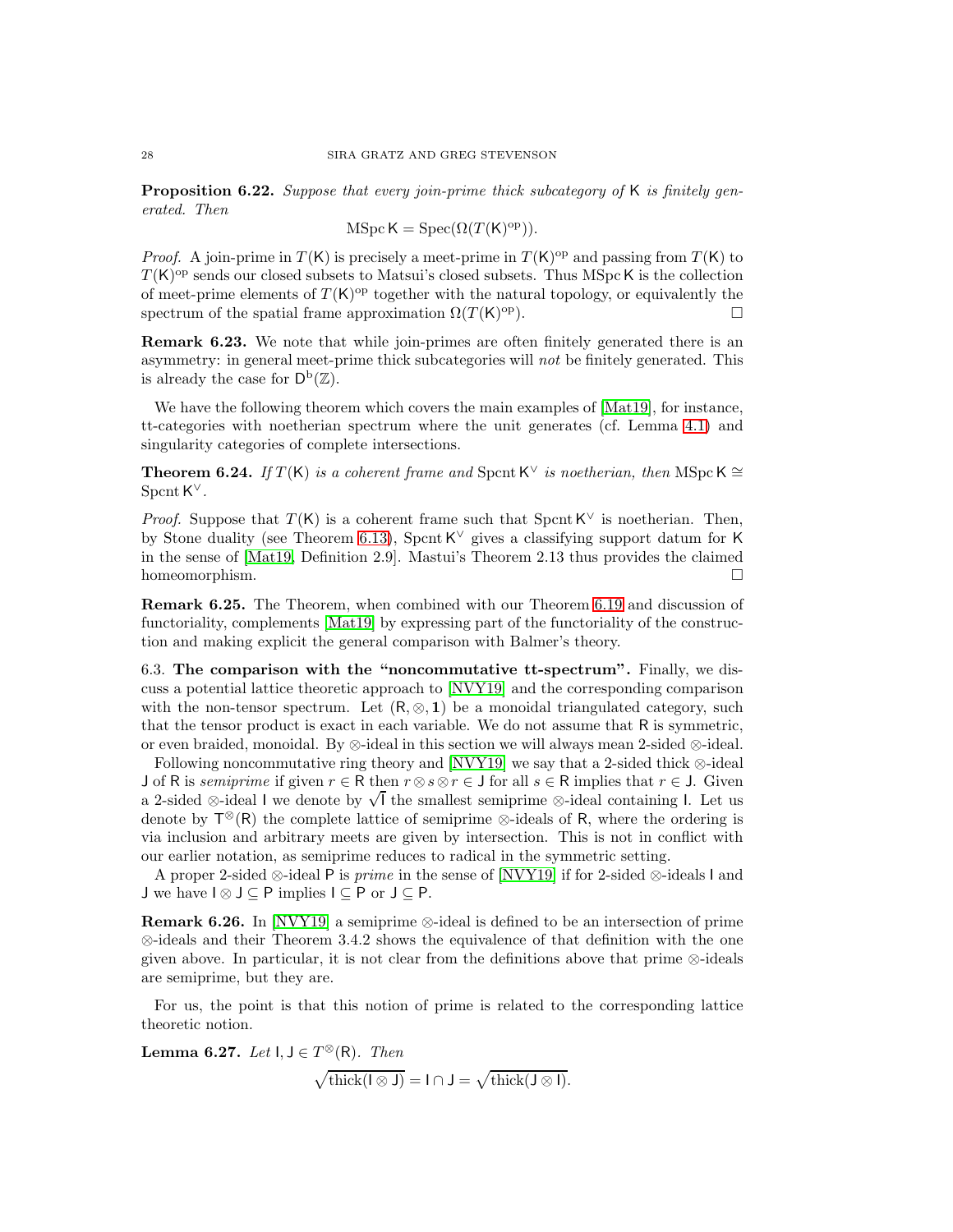*Proof.* By symmetry it is enough to prove the equality on the left. It is clear, by the ideal property, that  $I \otimes J$  is contained in  $I \cap J$ . Since  $I \cap J$  is semiprime the left-hand side is contained in it.

Suppose, on the other hand, that  $j \in I \cap J$ . Then, for any  $r \in R$ , we have  $j \otimes r \otimes j \in I \otimes J$ .<br>ence  $j \in \sqrt{\text{thick}(I \otimes J)}$  proving the claimed equality. Hence  $j \in \sqrt{\text{thick}(\mathbb{I} \otimes \mathsf{J})}$  proving the claimed equality.

We will say a 2-sided ⊗-ideal P is *prime with respect to semiprime* ⊗*-ideals* if it is semiprime, and for semiprime  $\otimes$ -ideals I and J we have  $\vert \otimes \vert \leq P$  implies one of I or J is contained in P.

<span id="page-28-0"></span>Lemma 6.28. *A 2-sided* ⊗*-ideal* P *is prime with respect to semiprime* ⊗*-ideals if and only if it is meet-prime in*  $T^{\otimes}(\mathsf{R})$ *.* 

*Proof.* Suppose that P is semiprime. Given semiprime ⊗-ideals I and J we have  $I \otimes J \subseteq P$ if and only if  $\sqrt{\text{thick}}(\sqrt{S})$  is contained in P, by virtue of P being semiprime and thick, i.e. if and only if  $I \cap J \subseteq P$ . Thus asking for  $I \otimes J$  contained in P to imply one of  $I$  or  $J$  is contained in P is the same as asking for  $I \cap J$  to imply the same contained in P is the same as asking for  $I \cap J$  to imply the same.

Remark 6.29. In the symmetric setting we have a good description of the radical and one can deduce that being prime with respect to semiprime ⊗-ideals is equivalent to being prime. However, in the noncommutative setting this is missing.

The dual topology on  $\mathsf{Clat}(T^\otimes(-), 2)$ , which we denote by  $D(\mathsf{Clat}(T^\otimes(-), 2))$  is given by declaring the closed subsets to be generated by the quasi-compact open subsets of CLat( $T^{\otimes}(-)$ , 2). We note that if our space is spectral this is precisely Hochster duality.

<span id="page-28-1"></span>Theorem 6.30. *Suppose that every* ⊗*-ideal of* R *is semiprime. Then the noncommutative Balmer spectrum* Spc<sup>nc</sup> of [\[NVY19\]](#page-32-5) *is given by* 

$$
DSpec(\Omega T^{\otimes}(\mathsf{R})) = DCLat(T^{\otimes}(\mathsf{R}), 2).
$$

*Proof.* By Lemma [6.28](#page-28-0) the underlying set of Spc<sup>nc</sup> is precisely  $\text{Clat}(T^{\otimes}(-), 2)$ , and unwinding the definitions one sees that (as in the case of the Balmer spectrum) the topology is the dual one.  $\Box$ 

Remark 6.31. By [\[NVY21,](#page-32-22) Proposition 4.1.1] if every object of R is left or right dualizable then every ⊗-ideal is semiprime and one can apply the theorem.

With the assumption of Theorem [6.30](#page-28-1)  $T^{\otimes}(\mathsf{R})$  is a sublattice of  $T(\mathsf{R})$  and so there is a comparison map

$$
\operatorname{Sport} R \longrightarrow \operatorname{Clat}(T^{\otimes}(R), \mathbf{2}).
$$

However, as noted the topology of  $\mathsf{Clat}(T^\otimes(\mathsf{R}), 2)$  does not necessarily agree with that of Spc<sup>nc</sup>(R). This can be compensated for in various cases. For instance, if  $T^{\otimes}(R) \longrightarrow T(R)$ preserves finite presentation, i.e. finite generation as an ideal implies finite generation as a thick subcategory, then there is an induced map

$$
D(\operatorname{Sport} {\mathsf R}) \longrightarrow D{\sf CLat}(T^\otimes({\mathsf R}),{\mathbf 2}) = \operatorname{Spc}^{\operatorname{nc}} {\mathsf R},
$$

and in the case that  $Spec^{nc} R$  is spectral then we get a comparison map

$$
\operatorname{Sport} R \longrightarrow (\operatorname{Spc}^{\operatorname{nc}} R)^{\vee}.
$$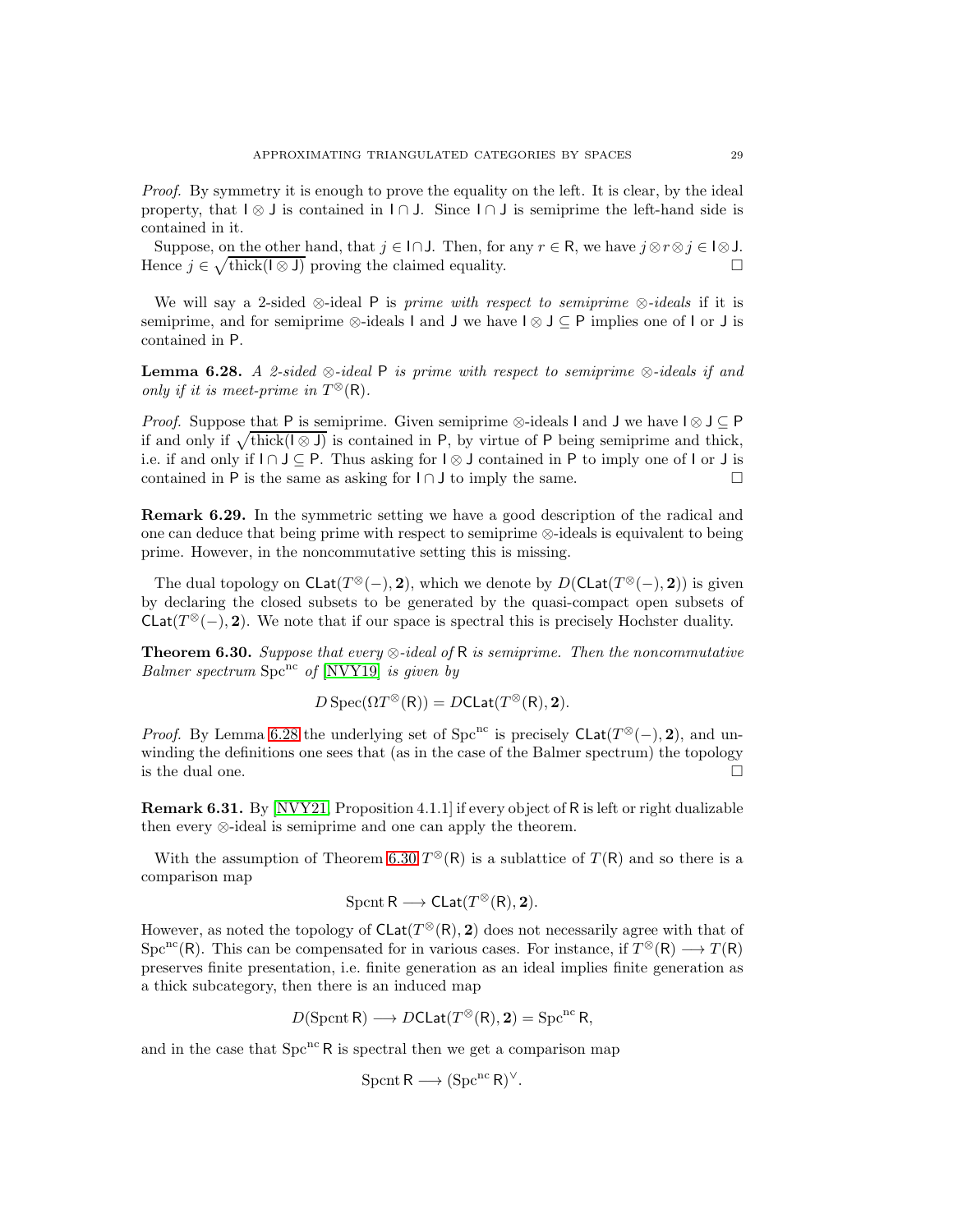## 7. Examples

In this short section we discuss a few additional examples, which are the standard ones in various contexts, to illustrate the machinery.

**Example 7.1.** Let us consider  $K = \mathsf{D}^{\text{perf}}(R)$  for a commutative ring R. In this case, since the tensor unit R generates and K is rigid,  $T(K) = T^{\otimes}(K)$  is a coherent frame (cf. Lemma [4.1\)](#page-12-1). We have

$$
\operatorname{Sport} \mathsf{K} \cong (\operatorname{Spec} R)^\vee
$$

due to Theorem [6.19.](#page-26-0) Indeed, since  $T(K)$  is already a coherent and hence spatial frame, we have  $\Omega T(K) = T(K)$  and so

$$
\text{Sport } \mathsf{K} = \text{Spec } \Omega T(\mathsf{K}) \cong \text{Spec } T(\mathsf{K}) = (\text{Spec } \mathsf{K})^{\vee} \cong (\text{Spec } R)^{\vee}.
$$

We know from Proposition [5.7](#page-20-0) that fSpcnt K is  $T(K)$  with the topology generated by the opens  $U_M$  for  $M \in T(K)$  a thick subcategory. There is a comparison map

$$
S\text{pcnt K} \longrightarrow \text{fS} \text{pcnt K}, \quad P \mapsto P
$$

where we identify Spcnt K with the set of meet-prime thick subcategories.

**Remark 7.2.** Given any complete lattice  $L$  there is an inclusion

$$
\mathsf{Clat}(L,{\bf 2})\longrightarrow \mathsf{CjSLat}(L,{\bf 2})
$$

which is a continuous map with respect to the corresponding topologies. Thus there is always a comparison map Spcnt K  $\rightarrow$  fSpcnt K as described in the above example, and using the identification of Proposition [5.7](#page-20-0) this map is just the inclusion of the meet-prime elements of L into L.

**Example 7.3.** Suppose that  $(R, \mathfrak{m}, k)$  is an isolated local complete intersection of codimension c, and let  $\mathsf{K} = \mathsf{D}_{\text{sg}}(R)$  be the singularity category. It is proved in [\[Ste14\]](#page-32-23) that T(K) is the coherent frame of Thomason subsets of  $\mathbb{P}_{k}^{c-1}$ . Thus  $(\text{Spcnt K})^{\vee} \cong \mathbb{P}_{k}^{c-1}$  as topological spaces.

**Example 7.4.** Consider  $K = D^b(\mathbb{P}_k^1)$ , the bounded derived category of coherent sheaves on  $\mathbb{P}^1_k$  for some field k, whose corresponding lattice  $T(K)$  was discussed in Example [4.14.](#page-15-0) We claim that Spcnt K = pt  $T(K) = \emptyset$ . Indeed, given distinct integers i, j, and k the lattice  $T(K)$  contains a bounded sublattice



where  $\langle \mathcal{O}(i) \rangle$  is shorthand for thick( $\mathcal{O}(i)$ ). The claim that SpcntK is empty then follows from Lemma [2.23.](#page-7-0)

<span id="page-29-0"></span>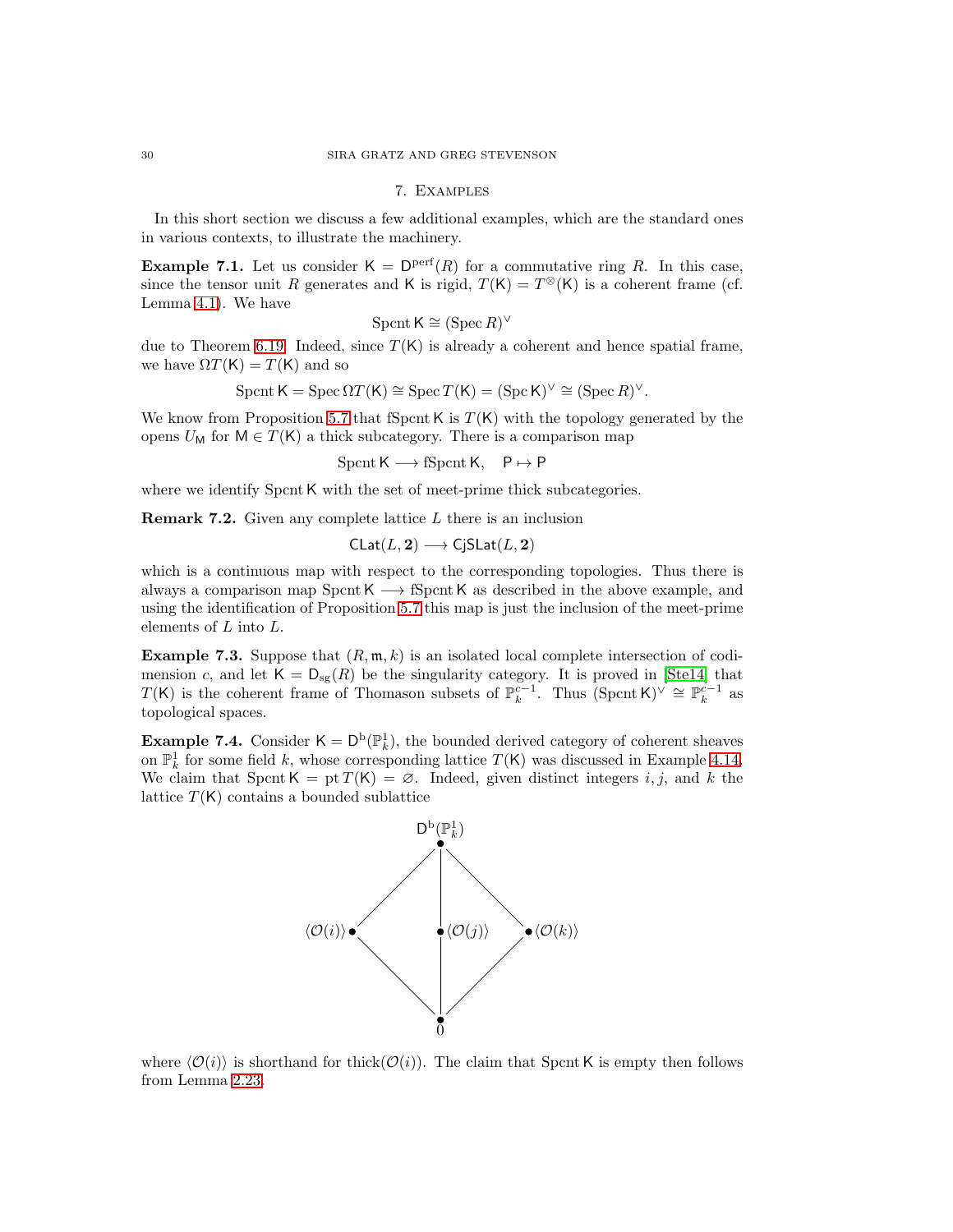<span id="page-30-1"></span>**Example 7.5.** Let  $\Lambda$  be the path algebra of the 2-cycle

$$
1 \xrightarrow{\alpha} 2
$$

modulo the square of the radical, so  $\Lambda$  is a 4-dimensional self-injective algebra with 2dimensional projective right modules  $P_1$  and  $P_2$  (also known as the preprojective algebra of type  $A_2$ ). We consider  $\mathsf{K} = \mathsf{D}^{\text{perf}}(A)$ . The lattice  $T(\mathsf{K})$  is



where  $A = P_1 \stackrel{\alpha}{\longrightarrow} P_2$  and  $B = P_2 \stackrel{\beta}{\longrightarrow} P_1$ . It again follows from Lemma [2.23](#page-7-0) that Spcnt  $K = \emptyset$ .

These last two examples seem quite typical: when the lattice of thick subcategories has some 'combinatorial component', i.e. a non-distributive piece, it often seems to be embedded such that Spcnt disintegrates. This is also the case, for instance, for the bounded derived category of an elliptic curve or for the bounded derived category of the path algebra of  $A_n$  for  $n \geq 2$ . However, one can dodge this issue and somehow separate the topological and combinatorial components, so to speak, in certain cases.

<span id="page-30-2"></span>**Example 7.6.** Consider again the case of  $K = D^b(\mathbb{P}_k^1)$ , which has Serre functor  $S =$  $(-) \otimes ΣO(-2)$ . We can consider the bounded sublattice  $T<sup>S</sup>(K)$  of K consisting of those thick subcategories which are closed under S. One easily checks that  $T<sup>S</sup>(K) = T<sup>\otimes</sup>(K)$ which is isomorphic to the coherent frame of Thomason subsets of  $\mathbb{P}_k^1$ . Thus we recover  $\mathbb{P}^1_k$ , up to Hochster duality, from the Serre functor invariant thick subcategories.

<span id="page-30-3"></span>**Example 7.7.** Let  $\Lambda$  be the algebra of Example [7.5](#page-30-1) and  $\mathsf{K} = \mathsf{D}^{\text{perf}}(\Lambda)$ . The Serre functor S of K is given by the Nakayama automorphism which interchanges  $P_1$  and  $P_2$ . An easy computation shows that  $T^{S}(\mathsf{K}) \cong 2$ , i.e. the only Serre functor invariant thick subcategories are 0 and K. Thus Spec  $T<sup>S</sup>(K) \cong *$  consists of a single point.

This example generalizes, for instance, to the situation of  $D^b(kQ)$  for Q a quiver of type  $A_n$  or  $D_n$  where the only Serre functor invariant thick subcategories are also 0 and the whole category.

<span id="page-30-0"></span>These examples are discussed a little further in Section [8.2.](#page-31-0)

## 8. Our ignorance

There is a lot we don't know, and so we don't attempt to give a particularly exhaustive list of open problems. Let us rather make a few further comments and pose a few concrete challenges (beyond the obvious, standard, and vexing challenge of performing meaningful computations in this setting).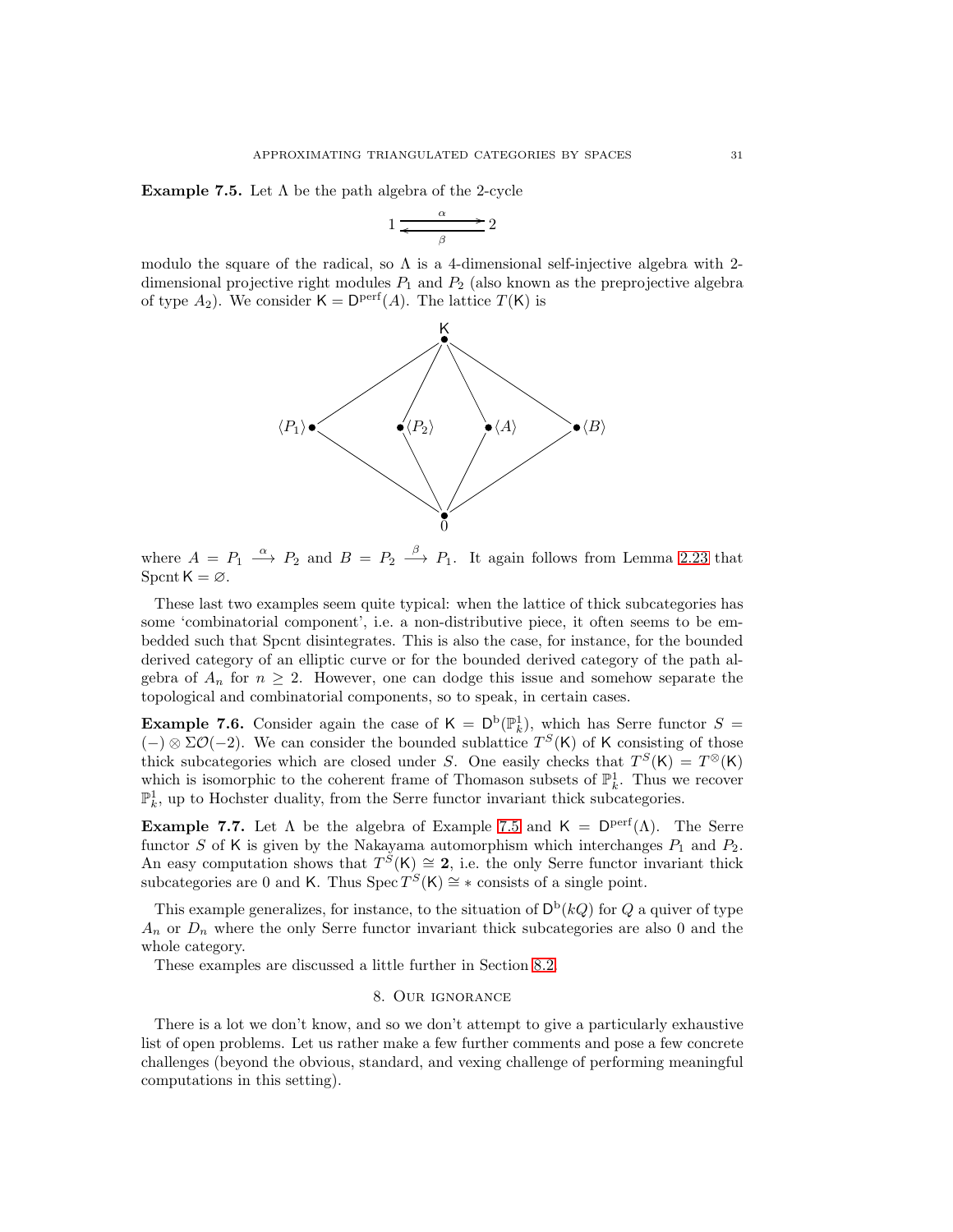8.1. **Realization.** It is natural to ask which lattices are of the form  $T(K)$  for an essentially small triangulated category K.

**Question 8.1.** Given a complete lattice  $L$  is there a triangulated category  $K$  such that  $T(K) \cong L?$ 

The answer to this question is already known in the nicest possible case.

Proposition 8.2. *Suppose that* F *is a coherent frame. Then there is a commutative ring* R *such that*  $F \cong T(\mathsf{D}^{\text{perf}}(R)).$ 

*Proof.* By [\[Hoc69\]](#page-32-11) there is a commutative ring R such that  $\text{Spec } R \cong (\text{Spec } F)^{\vee}$ . By Thomason's theorem [\[Tho97\]](#page-32-2) we have  $Spec \ D^{perf}(R) \cong Spec R$ . As the perfect complexes are generated by the tensor unit R, this gives  $F \cong T(\mathsf{D}^{\text{perf}}(R)).$ 

However, we do not (to our knowledge) know the answer for any more general class of lattices that isn't obtained from the above by some sleight of hand.

<span id="page-31-0"></span>8.2. Serre functor invariant thick subcategories. We learn from tt-geometry that, for a tt-category K, although  $T(K)$  might be non-distributive and resist our attempts to understand it, the lattice  $T^{\otimes}$ (K) is as nice as can be and is accessible via Stone duality. We are led to ask if there are other natural ways to produce sublattices of  $T(K)$  which are spatial frames?

We have seen in Examples [7.6](#page-30-2) and [7.7](#page-30-3) that sometimes taking the lattice of Serre functor invariant thick subcategories  $T^S(-)$  accomplishes this. This point of view is actually related to tt-geometry.

**Example 8.3.** Suppose that X is a smooth irreducible projective scheme. Then  $D<sup>perf</sup>(X)$ is a tt-category and has a Serre functor S which can be described as  $(-)\otimes \Sigma^{\dim X}\omega_X$  where  $\omega_X$  is the canonical bundle. Thus, being a Serre functor invariant thick subcategory just means being closed under tensoring with powers of  $\omega_X$ .

If  $\omega_X$  or  $\omega_X^{-1}$  is ample this is nothing but being a tensor ideal. Thus in this setting  $T^{S}(\mathsf{K}) = T^{\otimes}(\mathsf{K})$  is a coherent frame, and we see that this lattice is actually intrinsic to  $D<sup>perf</sup>(X)$  and not dependent on the monoidal structure. This is closely related to, and gives another route to, the reconstruction theorem of Bondal and Orlov [\[BO01\]](#page-32-24).

It is not always the case for an essentially small triangulated category K with a Serre functor S that  $T^{S}(\mathsf{K})$  is distributive. If K is Calabi-Yau, i.e.  $S \cong \Sigma^{n}$  for some n, then  $T^{S}(\mathsf{K}) = T(\mathsf{K})$  and there are examples in which this lattice is non-distributive. For instance this happens for the bounded derived category of an ellptic curve and in discrete cluster categories of infinite type A [\[GZ21\]](#page-32-8).

On the other hand small examples from the representation theory of finite dimensional algebras, e.g. Example [7.7,](#page-30-3) are quite suggestive and motivate the following question.

Question 8.4. Let K be an essentially small triangulated category.

- i) If K has a Serre functor S under which conditions is  $T<sup>S</sup>(K)$  distributive?
- ii) Can we identify, through other means, 'interesting' distributive sublattices of  $T(K)$ ? For instance, are there interesting maximal bounded distributive sublattices?

**Example 8.5.** If E is an elliptic curve over a field k then the maximal distributive sublattices of  $D^b(E)$  are all isomorphic to one of  $2 \times 2$  or  $T^{\otimes}(\mathsf{D}^b(E))$ . This seems meaningful.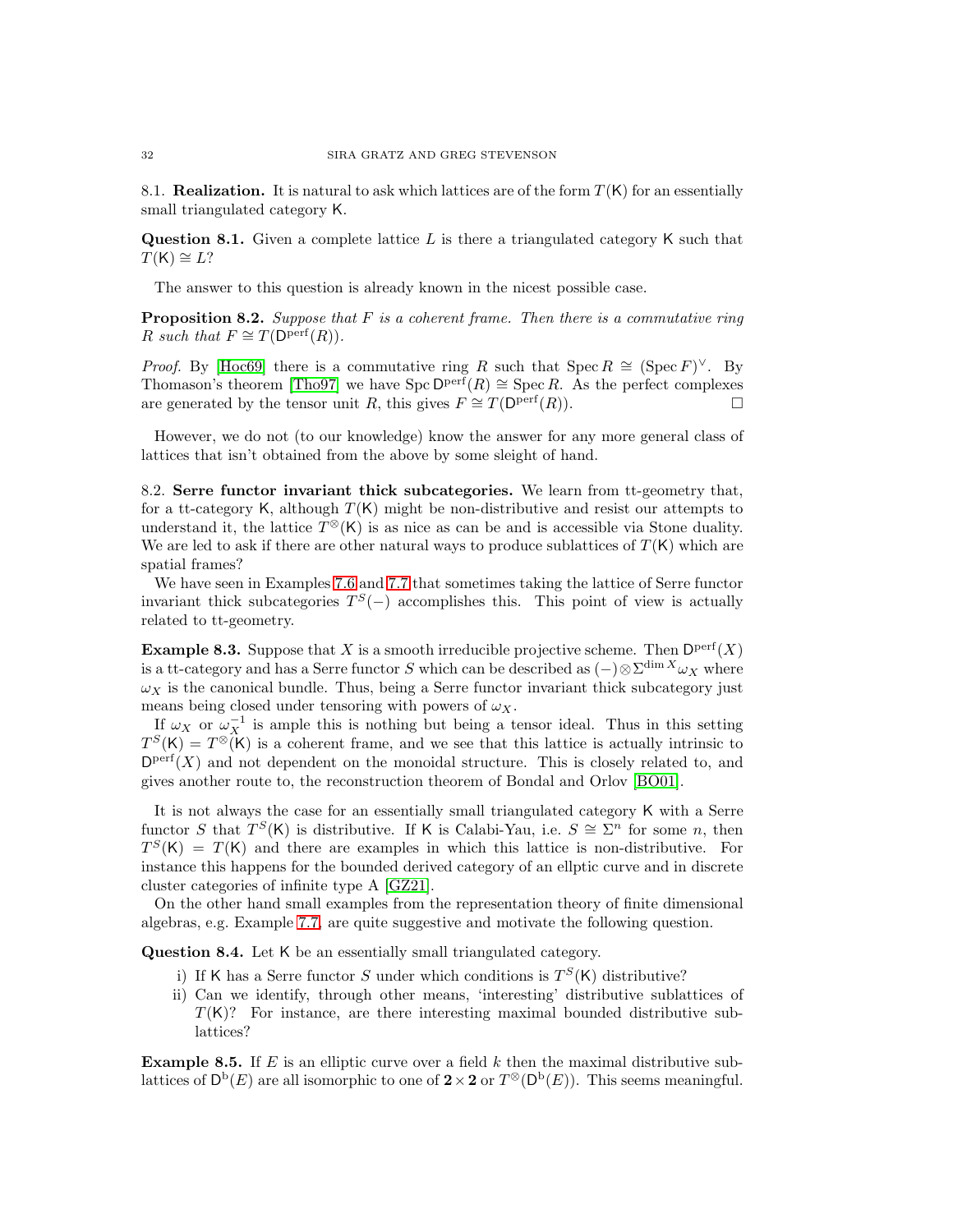#### <span id="page-32-0"></span>**REFERENCES**

- <span id="page-32-20"></span>[Aok20] Ko Aoki, Tensor triangular geometry of filtered objects and sheaves, arXiv preprint arXiv:2001.00319 (2020).
- <span id="page-32-7"></span>[AS16] Benjamin Antieau and Greg Stevenson, Derived categories of representations of small categories over commutative Noetherian rings, Pacific J. Math. 283 (2016), no. 1, 21–42.
- <span id="page-32-4"></span>[Bal05] Paul Balmer, The spectrum of prime ideals in tensor triangulated categories, J. Reine Angew. Math. 588 (2005), 149–168.
- <span id="page-32-13"></span>[Bal10]  $\_\_\_\_\$  Tensor triangular geometry, Proceedings of the International Congress of Mathematicians. Volume II, 2010, pp. 85–112.
- <span id="page-32-3"></span>[BCR97] D. J. Benson, Jon F. Carlson, and Jeremy Rickard, Thick subcategories of the stable module category, Fund. Math. 153 (1997), no. 1, 59–80.
- <span id="page-32-16"></span>[BKS07] Aslak Bakke Buan, Henning Krause, and Øyvind Solberg, Support varieties: an ideal approach, Homology, Homotopy Appl. 9 (2007), no. 1, 45–74. MR2280286 (2008i:18007)
- <span id="page-32-24"></span>[BO01] Alexei Bondal and Dmitri Orlov, Reconstruction of a variety from the derived category and groups of autoequivalences, Compositio Math. 125 (2001), no. 3, 327–344. MR1818984 (2001m:18014)
- <span id="page-32-19"></span>[DS13] Ivo Dell'Ambrogio and Greg Stevenson, On the derived category of a graded commutative Noetherian ring, J. Algebra 373 (2013), 356–376.
- <span id="page-32-8"></span>[GZ21] Sira Gratz and Alexandra Zvonareva, Lattices of t-structures and thick subcategories for discrete cluster categories, arXiv preprint arXiv:2110.08606 (2021).
- <span id="page-32-11"></span>[Hoc69] M. Hochster, *Prime ideal structure in commutative rings*, Trans. Amer. Math. Soc. **142** (1969), 43–60.
- <span id="page-32-17"></span>[HPS97] Mark Hovey, John H. Palmieri, and Neil P. Strickland, Axiomatic stable homotopy theory, Mem. Amer. Math. Soc. 128 (1997), no. 610, x+114. MR1388895 (98a:55017)
- <span id="page-32-9"></span>[Joh02] Peter T. Johnstone, Sketches of an elephant: a topos theory compendium. Vol. 2, Oxford Logic Guides, vol. 44, The Clarendon Press, Oxford University Press, Oxford, 2002.
- <span id="page-32-10"></span>[Joh82] , Stone spaces, Cambridge Studies in Advanced Mathematics, vol. 3, Cambridge University Press, Cambridge, 1982.
- <span id="page-32-15"></span>[KP17] Joachim Kock and Wolfgang Pitsch, Hochster duality in derived categories and point-free reconstruction of schemes, Trans. Amer. Math. Soc. 369 (2017), no. 1, 223–261.
- <span id="page-32-21"></span>[KS19] Henning Krause and Greg Stevenson, The derived category of the projective line, Spectral Structures and Topological Methods in Mathematics (2019), 275–297.
- <span id="page-32-6"></span>[Mat19] Hiroki Matsui, Singular equivalences of commutative noetherian rings and reconstruction of singular loci, Journal of Algebra  $522$  (2019), 170-194.
- <span id="page-32-18"></span>[Nee01] Amnon Neeman, Triangulated categories, Annals of Mathematics Studies, vol. 148, Princeton University Press, Princeton, NJ, 2001. MR1812507 (2001k:18010)
- <span id="page-32-5"></span>[NVY19] Daniel K Nakano, Kent B Vashaw, and Milen T Yakimov, Noncommutative tensor triangular geometry, arXiv preprint arXiv:1909.04304 (2019).
- <span id="page-32-22"></span><span id="page-32-1"></span>[NVY21] \_\_\_\_\_\_, Noncommutative Tensor Triangular Geometry and the Tensor Product Property for Support Maps, International Mathematics Research Notices (2021), available at <https://academic.oup.com/imrn/advance-article-pdf/doi/10.1093/imrn/rnab221/39807142/rnab221.pdf>. rnab221.
	- [Pir20] Dmitrii Pirozhkov, Admissible subcategories of del pezzo surfaces, arXiv preprint arXiv:2006.07643 (2020).
	- [Ste13] Greg Stevenson, Support theory via actions of tensor triangulated categories, J. Reine Angew. Math. 681 (2013), 219–254.
- <span id="page-32-14"></span><span id="page-32-12"></span>[Ste18]  $\_\_\_\_\$ , A tour of support theory for triangulated categories through tensor triangular geometry, Building bridges between algebra and topology, 2018, pp. 63–101.
- <span id="page-32-23"></span>[Ste14] , Subcategories of singularity categories via tensor actions, Compos. Math. 150 (2014), no. 2, 229–272.
- <span id="page-32-2"></span>[Tho97] R. W. Thomason, The classification of triangulated subcategories, Compos. Math. 105 (1997), no. 1, 1–27.